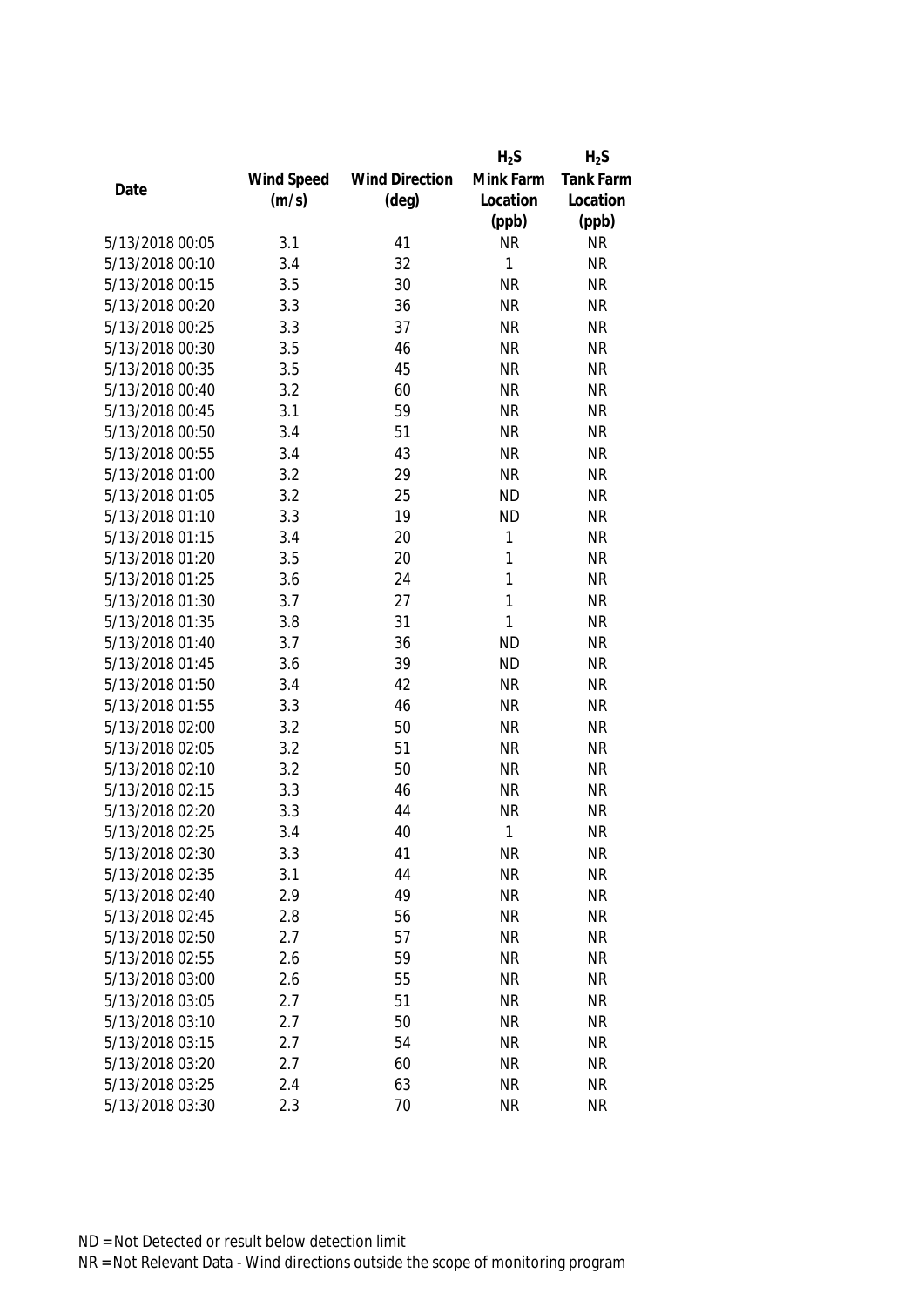|                 |            |                       | $H_2S$         | $H_2S$    |
|-----------------|------------|-----------------------|----------------|-----------|
|                 | Wind Speed | <b>Wind Direction</b> | Mink Farm      | Tank Farm |
| Date            | (m/s)      | $(\text{deg})$        | Location       | Location  |
|                 |            |                       | (ppb)          | (ppb)     |
| 5/13/2018 03:35 | 2.1        | 79                    | <b>NR</b>      | <b>NR</b> |
| 5/13/2018 03:40 | 2.0        | 85                    | <b>NR</b>      | <b>NR</b> |
| 5/13/2018 03:45 | 1.9        | 81                    | <b>NR</b>      | <b>NR</b> |
| 5/13/2018 03:50 | 2.0        | 83                    | <b>NR</b>      | <b>NR</b> |
| 5/13/2018 03:55 | 2.1        | 84                    | <b>NR</b>      | <b>NR</b> |
| 5/13/2018 04:00 | 2.2        | 74                    | <b>NR</b>      | <b>NR</b> |
| 5/13/2018 04:05 | 2.3        | 76                    | <b>NR</b>      | <b>NR</b> |
| 5/13/2018 04:10 | 2.8        | 85                    | <b>NR</b>      | <b>NR</b> |
| 5/13/2018 04:15 | 3.4        | 98                    | <b>NR</b>      | <b>NR</b> |
| 5/13/2018 04:20 | 3.4        | 99                    | <b>NR</b>      | <b>NR</b> |
| 5/13/2018 04:25 | 3.4        | 97                    | <b>NR</b>      | <b>NR</b> |
| 5/13/2018 04:30 | 3.3        | 104                   | <b>NR</b>      | <b>NR</b> |
| 5/13/2018 04:35 | 3.3        | 96                    | <b>NR</b>      | <b>NR</b> |
| 5/13/2018 04:40 | 2.8        | 90                    | <b>NR</b>      | <b>NR</b> |
| 5/13/2018 04:45 | 2.0        | 73                    | <b>NR</b>      | <b>NR</b> |
| 5/13/2018 04:50 | 1.5        | 70                    | <b>NR</b>      | <b>NR</b> |
| 5/13/2018 04:55 | 1.3        | 76                    | <b>NR</b>      | <b>NR</b> |
| 5/13/2018 05:00 | 1.3        | 82                    | <b>NR</b>      | <b>NR</b> |
| 5/13/2018 05:05 | 1.0        | 91                    | <b>NR</b>      | <b>NR</b> |
| 5/13/2018 05:10 | 0.9        | 85                    | <b>NR</b>      | <b>NR</b> |
| 5/13/2018 05:15 | 0.8        | 91                    | <b>NR</b>      | <b>NR</b> |
| 5/13/2018 05:20 | 1.0        | 74                    | <b>NR</b>      | <b>NR</b> |
| 5/13/2018 05:25 | 1.0        | 50                    | <b>NR</b>      | <b>NR</b> |
| 5/13/2018 05:30 | 0.9        | 21                    | 1              | <b>NR</b> |
| 5/13/2018 05:35 | 1.1        | 14                    | 1              | <b>NR</b> |
| 5/13/2018 05:40 | 1.2        | $\sqrt{2}$            | 1              | <b>NR</b> |
| 5/13/2018 05:45 | 1.4        | 5                     | 1              | <b>NR</b> |
| 5/13/2018 05:50 | 1.5        | 356                   | 1              | <b>NR</b> |
| 5/13/2018 05:55 | 1.6        | 358                   | 1              | <b>NR</b> |
| 5/13/2018 06:00 | 1.7        | 357                   | 2              | <b>NR</b> |
| 5/13/2018 06:05 | 1.8        | 359                   | 1              | <b>NR</b> |
| 5/13/2018 06:10 | 2.0        | 8                     | 1              | <b>NR</b> |
| 5/13/2018 06:15 | 2.1        | $\overline{7}$        | $\overline{2}$ | <b>NR</b> |
| 5/13/2018 06:20 | 2.2        | 14                    | 1              | <b>NR</b> |
| 5/13/2018 06:25 | 2.3        | 20                    | 1              | <b>NR</b> |
| 5/13/2018 06:30 | 2.3        | 29                    | 1              | <b>NR</b> |
| 5/13/2018 06:35 | 2.4        | 33                    | 1              | <b>NR</b> |
| 5/13/2018 06:40 | 2.3        | 33                    | 1              | <b>NR</b> |
| 5/13/2018 06:45 | 2.1        | 32                    | 1              | <b>NR</b> |
| 5/13/2018 06:50 | 2.1        | 35                    | 1              | <b>NR</b> |
| 5/13/2018 06:55 | 2.0        | 31                    | 1              | <b>NR</b> |
| 5/13/2018 07:00 | 2.0        | 29                    | 1              | <b>NR</b> |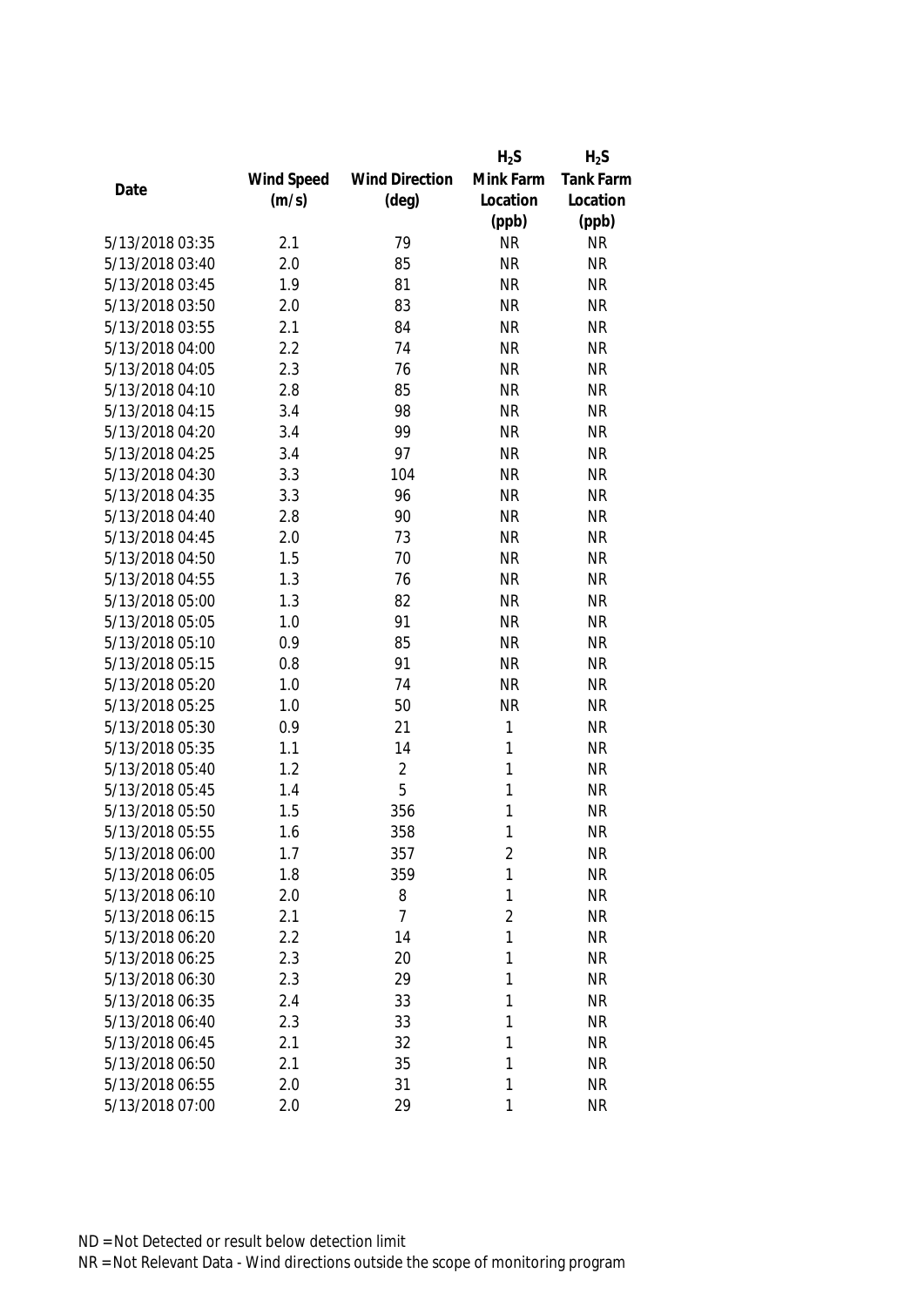|                 |            |                       | $H_2S$    | $H_2S$           |
|-----------------|------------|-----------------------|-----------|------------------|
|                 | Wind Speed | <b>Wind Direction</b> | Mink Farm | <b>Tank Farm</b> |
| Date            | (m/s)      | $(\text{deg})$        | Location  | Location         |
|                 |            |                       | (ppb)     | (ppb)            |
| 5/13/2018 07:05 | 2.0        | 30                    | 1         | <b>NR</b>        |
| 5/13/2018 07:10 | 2.0        | 31                    | 1         | <b>NR</b>        |
| 5/13/2018 07:15 | 2.1        | 33                    | 1         | <b>NR</b>        |
| 5/13/2018 07:20 | 2.2        | 33                    | 1         | <b>NR</b>        |
| 5/13/2018 07:25 | 2.4        | 35                    | 1         | <b>NR</b>        |
| 5/13/2018 07:30 | 2.5        | 34                    | 1         | <b>NR</b>        |
| 5/13/2018 07:35 | 2.7        | 33                    | 1         | <b>NR</b>        |
| 5/13/2018 07:40 | 2.7        | 30                    | 1         | <b>NR</b>        |
| 5/13/2018 07:45 | 2.8        | 28                    | 1         | <b>NR</b>        |
| 5/13/2018 07:50 | 3.0        | 27                    | 1         | <b>NR</b>        |
| 5/13/2018 07:55 | 3.0        | 27                    | 1         | <b>NR</b>        |
| 5/13/2018 08:00 | 3.2        | 29                    | 1         | <b>NR</b>        |
| 5/13/2018 08:05 | 3.2        | 31                    | <b>ND</b> | <b>NR</b>        |
| 5/13/2018 08:10 | 3.3        | 34                    | <b>ND</b> | <b>NR</b>        |
| 5/13/2018 08:15 | 3.3        | 35                    | <b>ND</b> | <b>NR</b>        |
| 5/13/2018 08:20 | 3.1        | 37                    | <b>ND</b> | <b>NR</b>        |
| 5/13/2018 08:25 | 3.0        | 41                    | <b>NR</b> | <b>NR</b>        |
| 5/13/2018 08:30 | 2.8        | 42                    | <b>NR</b> | <b>NR</b>        |
| 5/13/2018 08:35 | 2.7        | 41                    | <b>NR</b> | <b>NR</b>        |
| 5/13/2018 08:40 | 2.5        | 43                    | <b>NR</b> | <b>NR</b>        |
| 5/13/2018 08:45 | 2.4        | 46                    | <b>NR</b> | <b>NR</b>        |
| 5/13/2018 08:50 | 2.4        | 48                    | <b>NR</b> | <b>NR</b>        |
| 5/13/2018 08:55 | 2.4        | 50                    | <b>NR</b> | <b>NR</b>        |
| 5/13/2018 09:00 | 2.3        | 54                    | <b>NR</b> | <b>NR</b>        |
| 5/13/2018 09:05 | 2.1        | 57                    | <b>NR</b> | <b>NR</b>        |
| 5/13/2018 09:10 | 2.0        | 58                    | <b>NR</b> | <b>NR</b>        |
| 5/13/2018 09:15 | 2.0        | 56                    | <b>NR</b> | <b>NR</b>        |
| 5/13/2018 09:20 | 1.7        | 60                    | <b>NR</b> | <b>NR</b>        |
| 5/13/2018 09:25 | 1.7        | 56                    | <b>NR</b> | <b>NR</b>        |
| 5/13/2018 09:30 | 1.7        | 55                    | <b>NR</b> | <b>NR</b>        |
| 5/13/2018 09:35 | 1.8        | 54                    | <b>NR</b> | <b>NR</b>        |
| 5/13/2018 09:40 | 1.9        | 56                    | <b>NR</b> | <b>NR</b>        |
| 5/13/2018 09:45 | 1.8        | 61                    | <b>NR</b> | <b>NR</b>        |
| 5/13/2018 09:50 | 2.0        | 55                    | <b>NR</b> | <b>NR</b>        |
| 5/13/2018 09:55 | 1.9        | 53                    | <b>NR</b> | <b>NR</b>        |
| 5/13/2018 10:00 | 2.0        | 50                    | <b>NR</b> | <b>NR</b>        |
| 5/13/2018 10:05 | 2.0        | 47                    | <b>NR</b> | <b>NR</b>        |
| 5/13/2018 10:10 | 2.0        | 44                    | <b>NR</b> | <b>NR</b>        |
| 5/13/2018 10:15 | 2.2        | 39                    | 1         | <b>NR</b>        |
| 5/13/2018 10:20 | 2.3        | 37                    | 1         | <b>NR</b>        |
|                 |            |                       | 1         |                  |
| 5/13/2018 10:25 | 2.4        | 39                    |           | <b>NR</b>        |
| 5/13/2018 10:30 | 2.4        | 44                    | <b>NR</b> | <b>NR</b>        |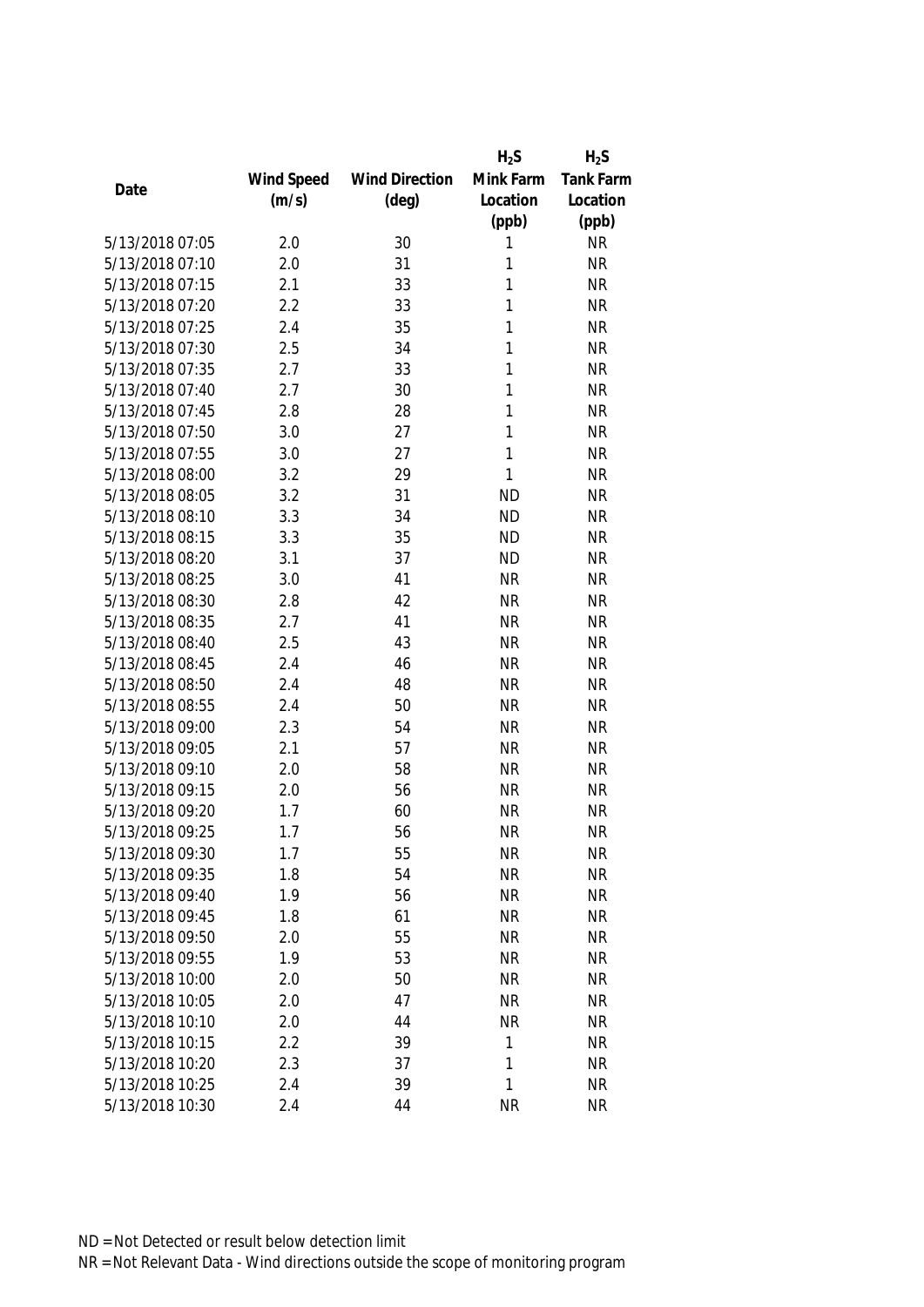|                 |            |                       | $H_2S$       | $H_2S$           |
|-----------------|------------|-----------------------|--------------|------------------|
|                 | Wind Speed | <b>Wind Direction</b> | Mink Farm    | <b>Tank Farm</b> |
| Date            | (m/s)      | $(\text{deg})$        | Location     | Location         |
|                 |            |                       | (ppb)        | (ppb)            |
| 5/13/2018 10:35 | 2.3        | 46                    | <b>NR</b>    | <b>NR</b>        |
| 5/13/2018 10:40 | 2.3        | 45                    | <b>NR</b>    | <b>NR</b>        |
| 5/13/2018 10:45 | 2.1        | 43                    | <b>NR</b>    | <b>NR</b>        |
| 5/13/2018 10:50 | 2.0        | 43                    | <b>NR</b>    | <b>NR</b>        |
| 5/13/2018 10:55 | 1.9        | 38                    | 1            | <b>NR</b>        |
| 5/13/2018 11:00 | 1.9        | 33                    | 1            | <b>NR</b>        |
| 5/13/2018 11:05 | 1.9        | 31                    | 1            | <b>NR</b>        |
| 5/13/2018 11:10 | 2.0        | 32                    | 1            | <b>NR</b>        |
| 5/13/2018 11:15 | 2.1        | 35                    | 1            | <b>NR</b>        |
| 5/13/2018 11:20 | 2.3        | 38                    | 1            | <b>NR</b>        |
| 5/13/2018 11:25 | 2.3        | 40                    | 1            | <b>NR</b>        |
| 5/13/2018 11:30 | 2.3        | 36                    | 1            | <b>NR</b>        |
| 5/13/2018 11:35 | 2.3        | 33                    | 1            | <b>NR</b>        |
| 5/13/2018 11:40 | 2.2        | 30                    | 1            | <b>NR</b>        |
| 5/13/2018 11:45 | 2.0        | 31                    | $\mathbf{1}$ | <b>NR</b>        |
| 5/13/2018 11:50 | 1.8        | 27                    | <b>NR</b>    | <b>NR</b>        |
| 5/13/2018 11:55 | 1.7        | 25                    | <b>NR</b>    | <b>NR</b>        |
| 5/13/2018 12:00 | 1.6        | 23                    | <b>NR</b>    | <b>NR</b>        |
| 5/13/2018 12:05 | 1.6        | 22                    | <b>NR</b>    | <b>NR</b>        |
| 5/13/2018 12:10 | 1.6        | 19                    | <b>NR</b>    | <b>NR</b>        |
| 5/13/2018 12:15 | 1.6        | 12                    | <b>NR</b>    | <b>NR</b>        |
| 5/13/2018 12:20 | 1.7        | 14                    | 1            | <b>NR</b>        |
| 5/13/2018 12:25 | 1.7        | 14                    | <b>NR</b>    | <b>NR</b>        |
| 5/13/2018 12:30 | 1.7        | 8                     | <b>NR</b>    | <b>NR</b>        |
| 5/13/2018 12:35 | 1.7        | 12                    | <b>NR</b>    | <b>NR</b>        |
| 5/13/2018 12:40 | 1.7        | 19                    | <b>NR</b>    | <b>NR</b>        |
| 5/13/2018 12:45 | 1.8        | 19                    | <b>NR</b>    | <b>NR</b>        |
| 5/13/2018 12:50 | 1.7        | 13                    | <b>NR</b>    | <b>NR</b>        |
| 5/13/2018 12:55 | 1.8        | 10                    | <b>NR</b>    | <b>NR</b>        |
| 5/13/2018 13:00 | 1.9        | 19                    | <b>NR</b>    | <b>NR</b>        |
| 5/13/2018 13:05 | 1.9        | 20                    | <b>NR</b>    | <b>NR</b>        |
| 5/13/2018 13:10 | 1.9        | 12                    | 1            | <b>NR</b>        |
| 5/13/2018 13:15 | 1.7        | 12                    | 1            | <b>NR</b>        |
| 5/13/2018 13:20 | 1.8        | 6                     | 1            | <b>NR</b>        |
| 5/13/2018 13:25 | 1.8        | 3                     | 1            | <b>NR</b>        |
| 5/13/2018 13:30 | 1.7        | $\overline{2}$        | 1            | <b>NR</b>        |
| 5/13/2018 13:35 | 1.5        | 347                   | 1            | <b>NR</b>        |
| 5/13/2018 13:40 | 1.4        | 345                   | 1            | <b>NR</b>        |
| 5/13/2018 13:45 | 1.6        | 342                   | <b>NR</b>    | <b>NR</b>        |
| 5/13/2018 13:50 | 1.4        | 347                   | <b>NR</b>    | <b>NR</b>        |
| 5/13/2018 13:55 | 1.4        | 314                   | <b>NR</b>    | <b>NR</b>        |
| 5/13/2018 14:00 | 1.3        | 273                   | <b>NR</b>    | <b>NR</b>        |
|                 |            |                       |              |                  |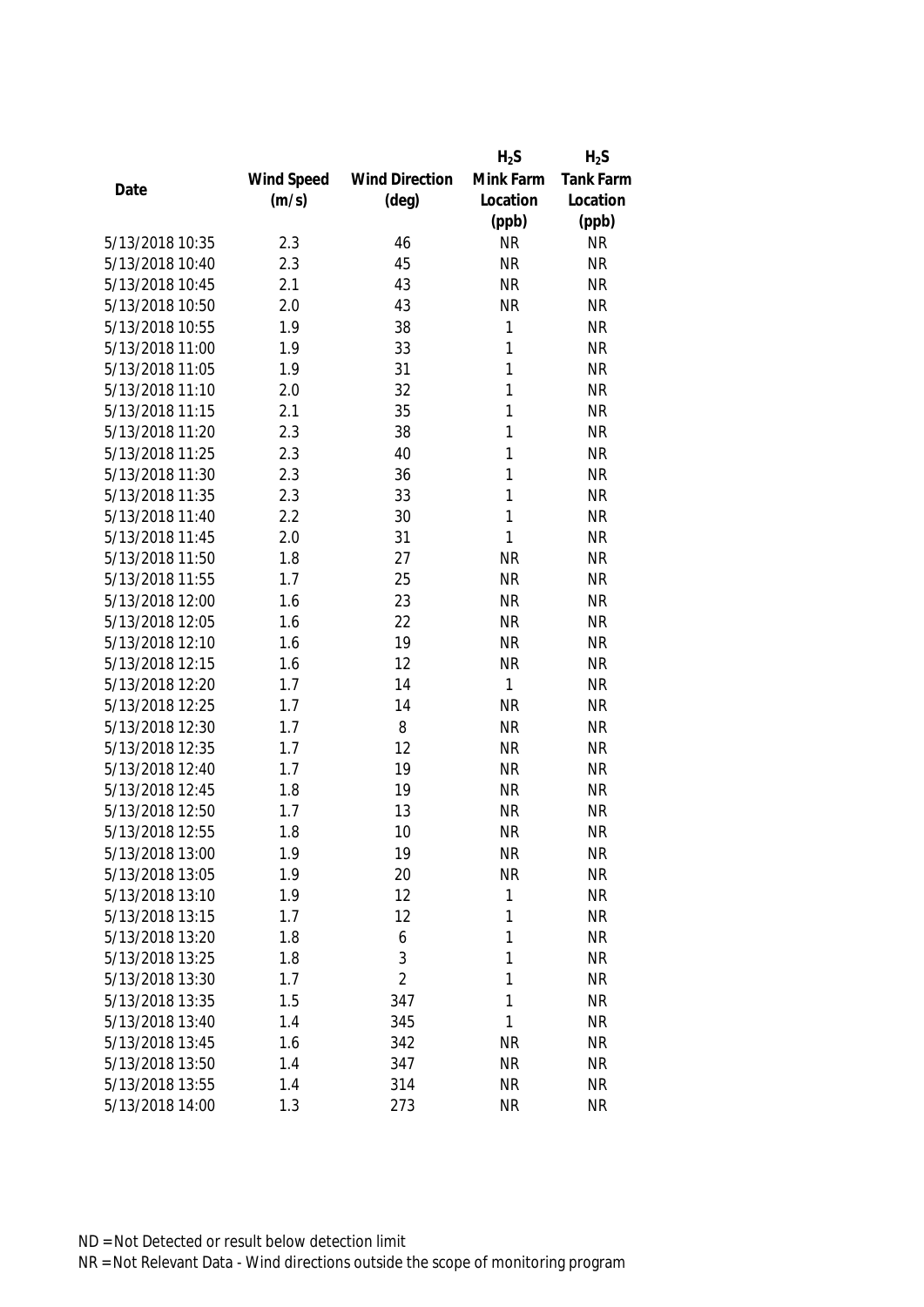|                 |            |                       | $H_2S$       | $H_2S$           |
|-----------------|------------|-----------------------|--------------|------------------|
|                 | Wind Speed | <b>Wind Direction</b> | Mink Farm    | <b>Tank Farm</b> |
| Date            | (m/s)      | $(\text{deg})$        | Location     | Location         |
|                 |            |                       | (ppb)        | (ppb)            |
| 5/13/2018 14:05 | 1.6        | 306                   | <b>NR</b>    | <b>NR</b>        |
| 5/13/2018 14:10 | 1.7        | 329                   | <b>NR</b>    | <b>NR</b>        |
| 5/13/2018 14:15 | 1.6        | 347                   | <b>NR</b>    | <b>NR</b>        |
| 5/13/2018 14:20 | 1.6        | 346                   | <b>NR</b>    | <b>NR</b>        |
| 5/13/2018 14:25 | 1.6        | 10                    | <b>NR</b>    | <b>NR</b>        |
| 5/13/2018 14:30 | 1.8        | 6                     | <b>NR</b>    | <b>NR</b>        |
| 5/13/2018 14:35 | 1.8        | 358                   | <b>NR</b>    | <b>NR</b>        |
| 5/13/2018 14:40 | 2.0        | 348                   | <b>NR</b>    | <b>NR</b>        |
| 5/13/2018 14:45 | 2.1        | 336                   | <b>NR</b>    | <b>NR</b>        |
| 5/13/2018 14:50 | 2.1        | 329                   | <b>NR</b>    | <b>NR</b>        |
| 5/13/2018 14:55 | 2.2        | 315                   | $\mathbf{1}$ | <b>NR</b>        |
| 5/13/2018 15:00 | 2.1        | 315                   | <b>ND</b>    | <b>NR</b>        |
| 5/13/2018 15:05 | 2.0        | 313                   | 1            | <b>NR</b>        |
| 5/13/2018 15:10 | 1.9        | 309                   | 1            | <b>NR</b>        |
| 5/13/2018 15:15 | 1.8        | 316                   | 1            | <b>NR</b>        |
| 5/13/2018 15:20 | 1.8        | 328                   | <b>NR</b>    | <b>NR</b>        |
| 5/13/2018 15:25 | 1.7        | 334                   | <b>NR</b>    | <b>NR</b>        |
| 5/13/2018 15:30 | 1.6        | 354                   | <b>NR</b>    | <b>NR</b>        |
| 5/13/2018 15:35 | 1.4        | 10                    | <b>NR</b>    | <b>NR</b>        |
| 5/13/2018 15:40 | 1.4        | 19                    | <b>NR</b>    | <b>NR</b>        |
| 5/13/2018 15:45 | 1.4        | 5                     | <b>NR</b>    | <b>NR</b>        |
| 5/13/2018 15:50 | 1.3        | 343                   | <b>ND</b>    | <b>NR</b>        |
| 5/13/2018 15:55 | 1.4        | 349                   | 1            | <b>NR</b>        |
| 5/13/2018 16:00 | 1.2        | 348                   | 1            | <b>NR</b>        |
| 5/13/2018 16:05 | 1.3        | 343                   | 1            | <b>NR</b>        |
| 5/13/2018 16:10 | 1.4        | 340                   | 1            | <b>NR</b>        |
| 5/13/2018 16:15 | 1.2        | 343                   | 1            | <b>NR</b>        |
| 5/13/2018 16:20 | 1.2        | 343                   | 1            | <b>NR</b>        |
| 5/13/2018 16:25 | 1.4        | 328                   | 1            | <b>NR</b>        |
| 5/13/2018 16:30 | 1.6        | 316                   | 1            | <b>NR</b>        |
| 5/13/2018 16:35 | 1.5        | 311                   | 1            | <b>NR</b>        |
| 5/13/2018 16:40 | 1.5        | 299                   | 1            | <b>NR</b>        |
| 5/13/2018 16:45 | 1.8        | 295                   | 1            | <b>NR</b>        |
| 5/13/2018 16:50 | 1.8        | 285                   | 1            | <b>NR</b>        |
| 5/13/2018 16:55 | 1.6        | 269                   | <b>NR</b>    | <b>NR</b>        |
| 5/13/2018 17:00 | 1.5        | 253                   | <b>NR</b>    | <b>NR</b>        |
| 5/13/2018 17:05 | 1.5        | 224                   | <b>NR</b>    | <b>NR</b>        |
| 5/13/2018 17:10 | 1.7        | 206                   | <b>NR</b>    | <b>NR</b>        |
| 5/13/2018 17:15 | 1.6        | 188                   | <b>NR</b>    | 1                |
| 5/13/2018 17:20 | 1.8        | 184                   | <b>NR</b>    | 1                |
| 5/13/2018 17:25 | 2.0        | 183                   | <b>NR</b>    | 1                |
| 5/13/2018 17:30 | 2.3        | 190                   | <b>NR</b>    | 1                |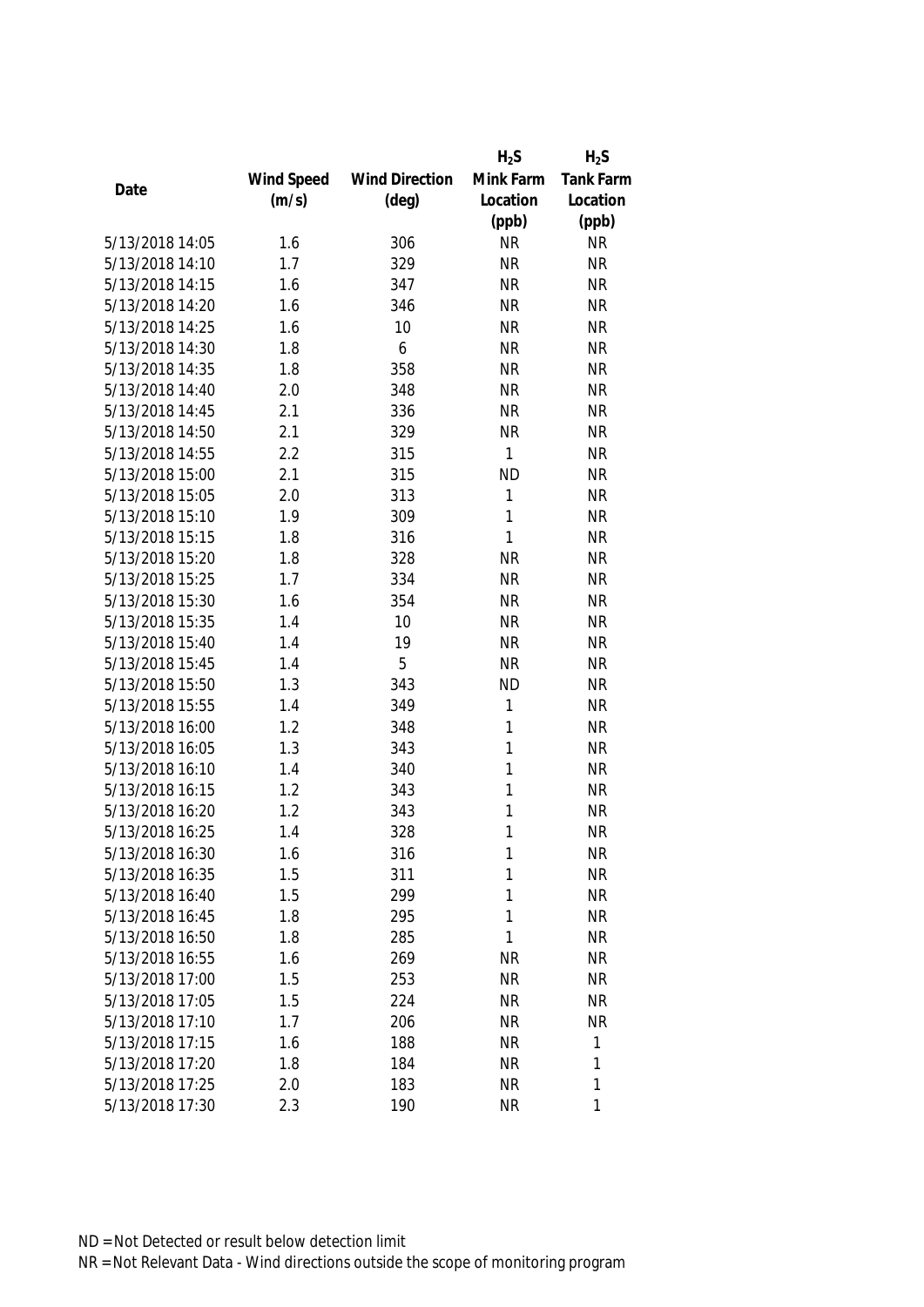|                 |            |                       | $H_2S$       | $H_2S$    |
|-----------------|------------|-----------------------|--------------|-----------|
|                 | Wind Speed | <b>Wind Direction</b> | Mink Farm    | Tank Farm |
| Date            | (m/s)      | $(\text{deg})$        | Location     | Location  |
|                 |            |                       | (ppb)        | (ppb)     |
| 5/13/2018 17:35 | 2.6        | 192                   | <b>NR</b>    | 1         |
| 5/13/2018 17:40 | 3.0        | 195                   | <b>NR</b>    | 1         |
| 5/13/2018 17:45 | 3.4        | 195                   | <b>NR</b>    | 1         |
| 5/13/2018 17:50 | 3.7        | 187                   | <b>NR</b>    | 1         |
| 5/13/2018 17:55 | 4.0        | 175                   | <b>NR</b>    | 1         |
| 5/13/2018 18:00 | 4.2        | 163                   | <b>NR</b>    | <b>NR</b> |
| 5/13/2018 18:05 | 4.4        | 154                   | <b>NR</b>    | <b>NR</b> |
| 5/13/2018 18:10 | 4.3        | 144                   | <b>NR</b>    | <b>NR</b> |
| 5/13/2018 18:15 | 4.4        | 134                   | <b>NR</b>    | <b>NR</b> |
| 5/13/2018 18:20 | 4.1        | 125                   | <b>NR</b>    | <b>NR</b> |
| 5/13/2018 18:25 | 3.9        | 119                   | <b>NR</b>    | <b>NR</b> |
| 5/13/2018 18:30 | 3.9        | 104                   | <b>NR</b>    | <b>NR</b> |
| 5/13/2018 18:35 | 3.9        | 88                    | <b>NR</b>    | <b>NR</b> |
| 5/13/2018 18:40 | 3.9        | 71                    | <b>NR</b>    | <b>NR</b> |
| 5/13/2018 18:45 | 3.9        | 56                    | <b>NR</b>    | <b>NR</b> |
| 5/13/2018 18:50 | 4.1        | 45                    | <b>NR</b>    | <b>NR</b> |
| 5/13/2018 18:55 | 4.1        | 39                    | $\mathbf{1}$ | <b>NR</b> |
| 5/13/2018 19:00 | 4.1        | 40                    | 1            | <b>NR</b> |
| 5/13/2018 19:05 | 4.0        | 40                    | 1            | <b>NR</b> |
| 5/13/2018 19:10 | 4.0        | 41                    | <b>NR</b>    | <b>NR</b> |
| 5/13/2018 19:15 | 3.7        | 42                    | <b>NR</b>    | <b>NR</b> |
| 5/13/2018 19:20 | 3.5        | 44                    | <b>NR</b>    | <b>NR</b> |
| 5/13/2018 19:25 | 3.8        | 42                    | <b>NR</b>    | <b>NR</b> |
| 5/13/2018 19:30 | 3.5        | 42                    | <b>NR</b>    | <b>NR</b> |
| 5/13/2018 19:35 | 3.3        | 42                    | <b>NR</b>    | <b>NR</b> |
| 5/13/2018 19:40 | 3.0        | 44                    | <b>NR</b>    | <b>NR</b> |
| 5/13/2018 19:45 | 2.8        | 47                    | <b>NR</b>    | <b>NR</b> |
| 5/13/2018 19:50 | 2.6        | 49                    | <b>NR</b>    | <b>NR</b> |
| 5/13/2018 19:55 | 2.3        | 49                    | <b>NR</b>    | <b>NR</b> |
| 5/13/2018 20:00 | 2.0        | 48                    | <b>NR</b>    | <b>NR</b> |
| 5/13/2018 20:05 | 2.0        | 47                    | <b>NR</b>    | <b>NR</b> |
| 5/13/2018 20:10 | 1.8        | 47                    | <b>NR</b>    | <b>NR</b> |
| 5/13/2018 20:15 | 1.7        | 44                    | <b>NR</b>    | <b>NR</b> |
| 5/13/2018 20:20 | 1.6        | 43                    | <b>NR</b>    | <b>NR</b> |
| 5/13/2018 20:25 | 1.5        | 44                    | <b>NR</b>    | <b>NR</b> |
| 5/13/2018 20:30 | 1.5        | 46                    | <b>NR</b>    | <b>NR</b> |
| 5/13/2018 20:35 | 1.5        | 49                    | <b>NR</b>    | <b>NR</b> |
| 5/13/2018 20:40 | 1.5        | 51                    | <b>NR</b>    | <b>NR</b> |
| 5/13/2018 20:45 | 1.6        | 54                    | <b>NR</b>    | <b>NR</b> |
| 5/13/2018 20:50 | 1.7        | 54                    | <b>NR</b>    | <b>NR</b> |
| 5/13/2018 20:55 | 1.7        | 55                    | <b>NR</b>    | <b>NR</b> |
| 5/13/2018 21:00 | 1.7        | 57                    | <b>NR</b>    | <b>NR</b> |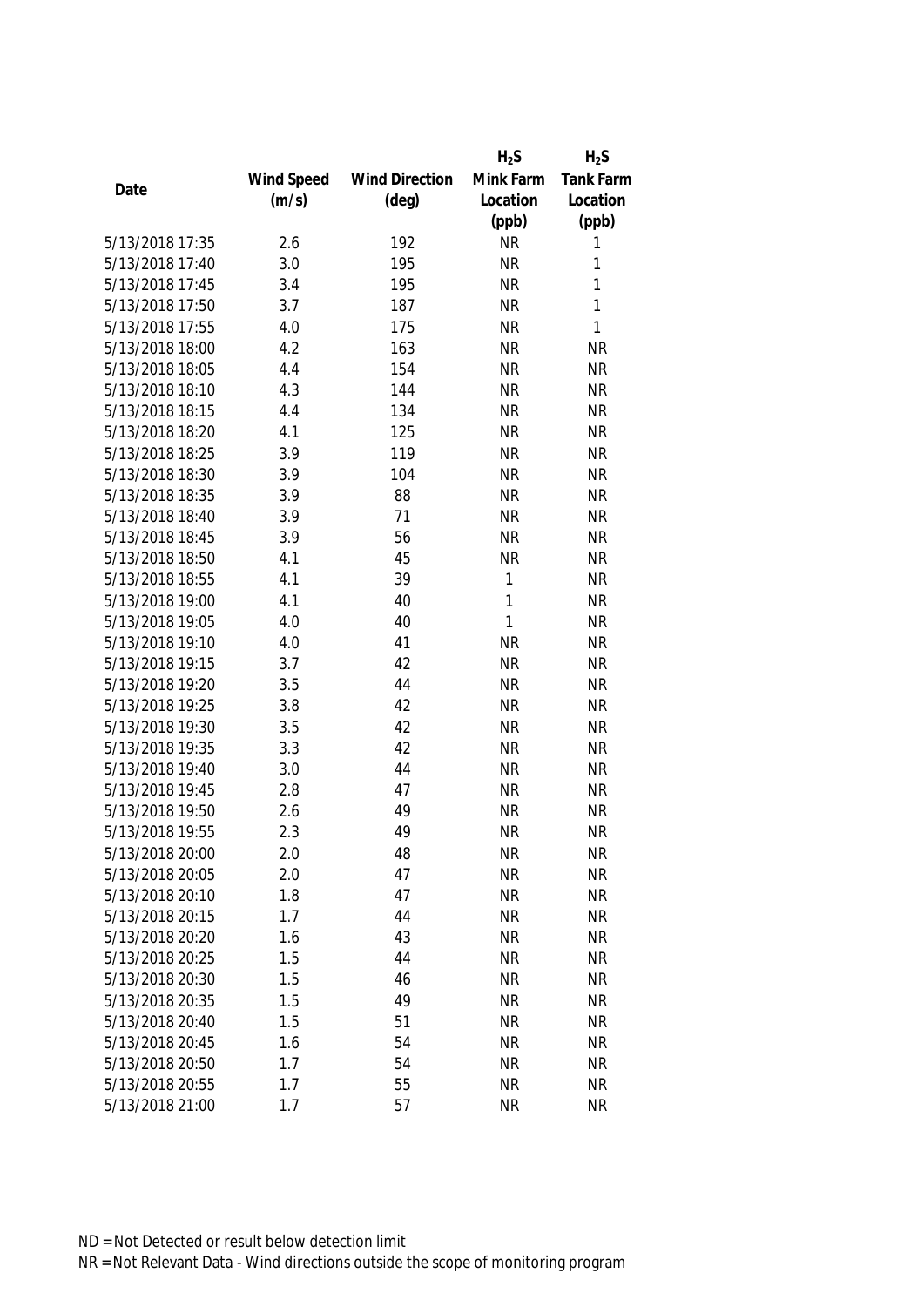|                 |            |                       | $H_2S$    | $H_2S$           |
|-----------------|------------|-----------------------|-----------|------------------|
|                 | Wind Speed | <b>Wind Direction</b> | Mink Farm | <b>Tank Farm</b> |
| Date            | (m/s)      | $(\text{deg})$        | Location  | Location         |
|                 |            |                       | (ppb)     | (ppb)            |
| 5/13/2018 21:05 | 1.7        | 57                    | <b>NR</b> | <b>NR</b>        |
| 5/13/2018 21:10 | 1.7        | 57                    | <b>NR</b> | <b>NR</b>        |
| 5/13/2018 21:15 | 1.6        | 59                    | <b>NR</b> | <b>NR</b>        |
| 5/13/2018 21:20 | 1.6        | 57                    | <b>NR</b> | <b>NR</b>        |
| 5/13/2018 21:25 | 1.7        | 57                    | <b>NR</b> | <b>NR</b>        |
| 5/13/2018 21:30 | 1.7        | 57                    | <b>NR</b> | <b>NR</b>        |
| 5/13/2018 21:35 | 1.8        | 57                    | <b>NR</b> | <b>NR</b>        |
| 5/13/2018 21:40 | 1.8        | 56                    | <b>NR</b> | <b>NR</b>        |
| 5/13/2018 21:45 | 1.8        | 54                    | <b>NR</b> | <b>NR</b>        |
| 5/13/2018 21:50 | 1.7        | 55                    | <b>NR</b> | <b>NR</b>        |
| 5/13/2018 21:55 | 1.5        | 57                    | <b>NR</b> | <b>NR</b>        |
| 5/13/2018 22:00 | 1.3        | 61                    | <b>NR</b> | <b>NR</b>        |
| 5/13/2018 22:05 | 1.2        | 67                    | <b>NR</b> | <b>NR</b>        |
| 5/13/2018 22:10 | 1.2        | 70                    | <b>NR</b> | <b>NR</b>        |
| 5/13/2018 22:15 | 1.2        | 77                    | <b>NR</b> | <b>NR</b>        |
| 5/13/2018 22:20 | 1.2        | 87                    | <b>NR</b> | <b>NR</b>        |
| 5/13/2018 22:25 | 1.3        | 98                    | <b>NR</b> | <b>NR</b>        |
| 5/13/2018 22:30 | 1.4        | 103                   | <b>NR</b> | <b>NR</b>        |
| 5/13/2018 22:35 | 1.4        | 108                   | <b>NR</b> | <b>NR</b>        |
| 5/13/2018 22:40 | 1.3        | 116                   | <b>NR</b> | <b>NR</b>        |
| 5/13/2018 22:45 | 1.3        | 120                   | <b>NR</b> | <b>NR</b>        |
| 5/13/2018 22:50 | 1.4        | 118                   | <b>NR</b> | <b>NR</b>        |
| 5/13/2018 22:55 | 1.4        | 111                   | <b>NR</b> | <b>NR</b>        |
| 5/13/2018 23:00 | 1.3        | 103                   | <b>NR</b> | <b>NR</b>        |
| 5/13/2018 23:05 | 1.3        | 92                    | <b>NR</b> | <b>NR</b>        |
| 5/13/2018 23:10 | 1.4        | 79                    | <b>NR</b> | <b>NR</b>        |
| 5/13/2018 23:15 | 1.3        | 69                    | <b>NR</b> | <b>NR</b>        |
| 5/13/2018 23:20 | 1.1        | 62                    | <b>NR</b> | <b>NR</b>        |
| 5/13/2018 23:25 | 1.0        | 59                    | <b>NR</b> | <b>NR</b>        |
| 5/13/2018 23:30 | 0.9        | 63                    | <b>NR</b> | <b>NR</b>        |
| 5/13/2018 23:35 | 0.9        | 67                    | <b>NR</b> | <b>NR</b>        |
| 5/13/2018 23:40 | 0.9        | 65                    | <b>NR</b> | <b>NR</b>        |
| 5/13/2018 23:45 | 1.0        | 62                    | <b>NR</b> | <b>NR</b>        |
| 5/13/2018 23:50 | 1.1        | 61                    | <b>NR</b> | <b>NR</b>        |
| 5/13/2018 23:55 | 1.1        | 62                    | <b>NR</b> | <b>NR</b>        |
| 5/13/2018 24:00 | 1.2        | 64                    | <b>NR</b> | <b>NR</b>        |
| 5/14/2018 00:05 | 1.3        | 61                    | <b>NR</b> | <b>NR</b>        |
| 5/14/2018 00:10 | 1.3        | 64                    | <b>NR</b> | <b>NR</b>        |
| 5/14/2018 00:15 | 1.2        | 67                    | <b>NR</b> | <b>NR</b>        |
| 5/14/2018 00:20 | 1.1        | 68                    | <b>NR</b> | <b>NR</b>        |
| 5/14/2018 00:25 | 1.2        | 70                    | <b>NR</b> | <b>NR</b>        |
| 5/14/2018 00:30 | 1.2        | 70                    | <b>NR</b> | <b>NR</b>        |
|                 |            |                       |           |                  |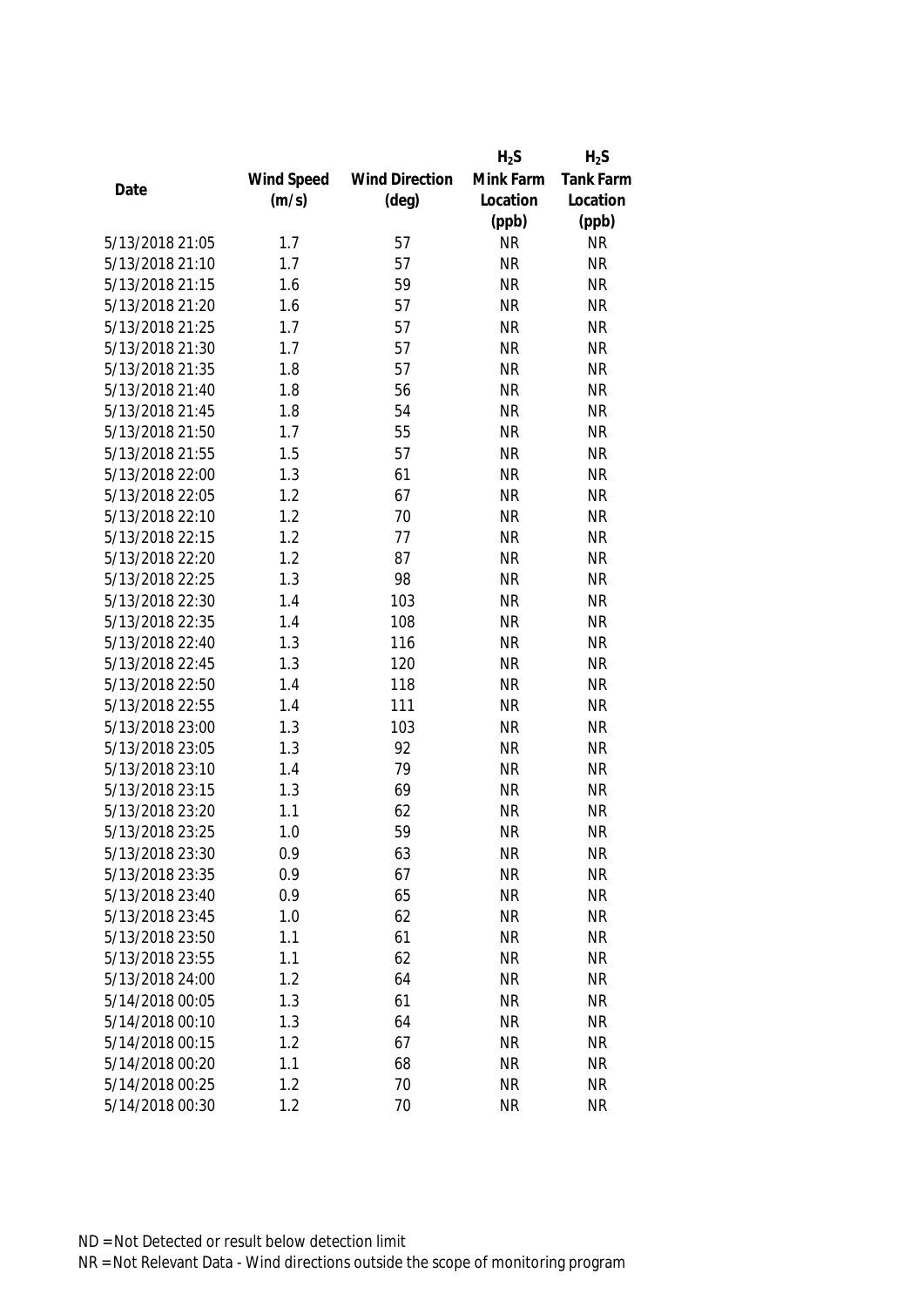|                 |            |                       | $H_2S$    | $H_2S$         |
|-----------------|------------|-----------------------|-----------|----------------|
|                 | Wind Speed | <b>Wind Direction</b> | Mink Farm | Tank Farm      |
| Date            | (m/s)      | $(\text{deg})$        | Location  | Location       |
|                 |            |                       | (ppb)     | (ppb)          |
| 5/14/2018 00:35 | 1.1        | 74                    | <b>NR</b> | <b>NR</b>      |
| 5/14/2018 00:40 | 1.2        | 85                    | <b>NR</b> | <b>NR</b>      |
| 5/14/2018 00:45 | 1.3        | 85                    | <b>NR</b> | <b>NR</b>      |
| 5/14/2018 00:50 | 1.3        | 82                    | <b>NR</b> | <b>NR</b>      |
| 5/14/2018 00:55 | 1.3        | 77                    | <b>NR</b> | <b>NR</b>      |
| 5/14/2018 01:00 | 1.3        | 72                    | <b>NR</b> | <b>NR</b>      |
| 5/14/2018 01:05 | 1.3        | 65                    | <b>NR</b> | <b>NR</b>      |
| 5/14/2018 01:10 | 1.3        | 62                    | <b>NR</b> | <b>NR</b>      |
| 5/14/2018 01:15 | 1.5        | 71                    | <b>NR</b> | <b>NR</b>      |
| 5/14/2018 01:20 | 1.8        | 82                    | <b>NR</b> | <b>NR</b>      |
| 5/14/2018 01:25 | 2.0        | 93                    | <b>NR</b> | <b>NR</b>      |
| 5/14/2018 01:30 | 2.2        | 104                   | <b>NR</b> | <b>NR</b>      |
| 5/14/2018 01:35 | 2.4        | 114                   | <b>NR</b> | <b>NR</b>      |
| 5/14/2018 01:40 | 2.4        | 115                   | <b>NR</b> | <b>NR</b>      |
| 5/14/2018 01:45 | 2.3        | 109                   | <b>NR</b> | <b>NR</b>      |
| 5/14/2018 01:50 | 2.1        | 104                   | <b>NR</b> | <b>NR</b>      |
| 5/14/2018 01:55 | 2.1        | 105                   | <b>NR</b> | <b>NR</b>      |
| 5/14/2018 02:00 | 2.3        | 108                   | <b>NR</b> | <b>NR</b>      |
| 5/14/2018 02:05 | 2.2        | 110                   | <b>NR</b> | <b>NR</b>      |
| 5/14/2018 02:10 | 2.2        | 112                   | <b>NR</b> | <b>NR</b>      |
| 5/14/2018 02:15 | 2.3        | 120                   | <b>NR</b> | <b>NR</b>      |
| 5/14/2018 02:20 | 2.5        | 127                   | <b>NR</b> | <b>NR</b>      |
| 5/14/2018 02:25 | 2.6        | 130                   | <b>NR</b> | <b>NR</b>      |
| 5/14/2018 02:30 | 2.6        | 130                   | <b>NR</b> | <b>NR</b>      |
| 5/14/2018 02:35 | 2.8        | 133                   | <b>NR</b> | <b>NR</b>      |
| 5/14/2018 02:40 | 3.2        | 137                   | <b>NR</b> | <b>NR</b>      |
| 5/14/2018 02:45 | 3.6        | 139                   | <b>NR</b> | <b>NR</b>      |
| 5/14/2018 02:50 | 3.8        | 141                   | <b>NR</b> | <b>NR</b>      |
| 5/14/2018 02:55 | 4.0        | 144                   | <b>NR</b> | <b>NR</b>      |
| 5/14/2018 03:00 | 4.3        | 147                   | <b>NR</b> | <b>NR</b>      |
| 5/14/2018 03:05 | 4.4        | 149                   | <b>NR</b> | <b>NR</b>      |
| 5/14/2018 03:10 | 4.3        | 152                   | <b>NR</b> | <b>NR</b>      |
| 5/14/2018 03:15 | 4.1        | 155                   | <b>NR</b> | <b>NR</b>      |
| 5/14/2018 03:20 | 3.9        | 158                   | <b>NR</b> | <b>NR</b>      |
| 5/14/2018 03:25 | 3.6        | 160                   | <b>NR</b> | <b>NR</b>      |
| 5/14/2018 03:30 | 3.2        | 162                   | <b>NR</b> | <b>NR</b>      |
| 5/14/2018 03:35 | 3.0        | 164                   | <b>NR</b> | <b>NR</b>      |
| 5/14/2018 03:40 | 2.9        | 167                   | <b>NR</b> | <b>NR</b>      |
| 5/14/2018 03:45 | 2.9        | 170                   | <b>NR</b> | $\overline{2}$ |
| 5/14/2018 03:50 | 2.9        | 172                   | <b>NR</b> | $\overline{2}$ |
| 5/14/2018 03:55 | 3.1        | 173                   | <b>NR</b> | $\overline{2}$ |
| 5/14/2018 04:00 | 3.2        | 173                   | <b>NR</b> | $\overline{2}$ |
|                 |            |                       |           |                |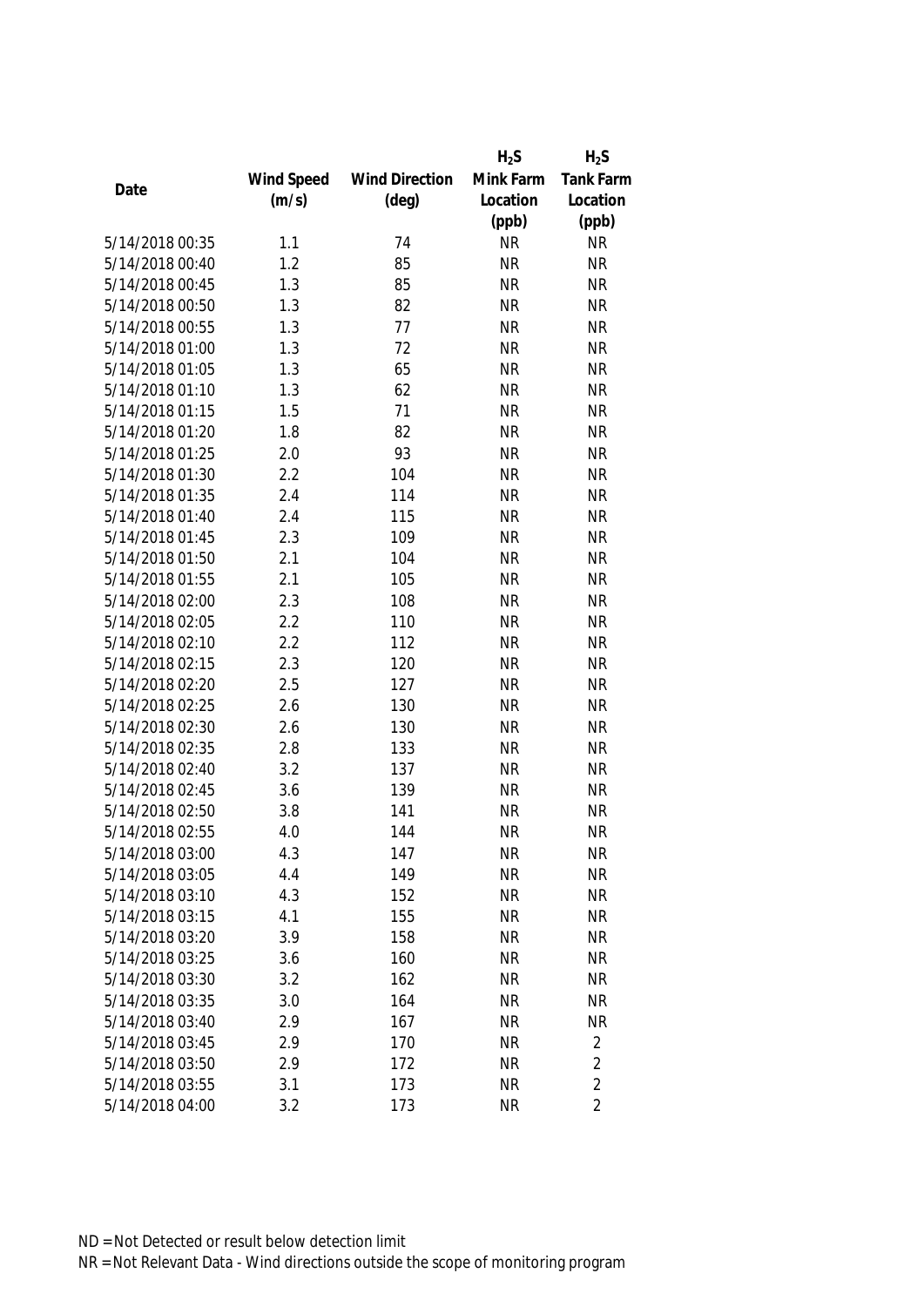|                 |            |                       | $H_2S$         | $H_2S$         |
|-----------------|------------|-----------------------|----------------|----------------|
|                 | Wind Speed | <b>Wind Direction</b> | Mink Farm      | Tank Farm      |
| Date            | (m/s)      | $(\text{deg})$        | Location       | Location       |
|                 |            |                       | (ppb)          | (ppb)          |
| 5/14/2018 04:05 | 3.3        | 173                   | <b>NR</b>      | 2              |
| 5/14/2018 04:10 | 3.3        | 172                   | <b>NR</b>      | $\overline{2}$ |
| 5/14/2018 04:15 | 3.4        | 172                   | <b>NR</b>      | $\overline{2}$ |
| 5/14/2018 04:20 | 3.3        | 171                   | <b>NR</b>      | $\overline{2}$ |
| 5/14/2018 04:25 | 3.3        | 171                   | <b>NR</b>      | $\overline{2}$ |
| 5/14/2018 04:30 | 3.2        | 172                   | <b>NR</b>      | $\overline{2}$ |
| 5/14/2018 04:35 | 3.1        | 171                   | <b>NR</b>      | $\overline{2}$ |
| 5/14/2018 04:40 | 2.7        | 162                   | <b>NR</b>      | <b>NR</b>      |
| 5/14/2018 04:45 | 2.7        | 146                   | <b>NR</b>      | <b>NR</b>      |
| 5/14/2018 04:50 | 2.9        | 122                   | <b>NR</b>      | <b>NR</b>      |
| 5/14/2018 04:55 | 2.9        | 91                    | <b>NR</b>      | <b>NR</b>      |
| 5/14/2018 05:00 | 2.9        | 64                    | <b>NR</b>      | <b>NR</b>      |
| 5/14/2018 05:05 | 3.1        | 48                    | <b>NR</b>      | <b>NR</b>      |
| 5/14/2018 05:10 | 3.4        | 40                    | 1              | <b>NR</b>      |
| 5/14/2018 05:15 | 3.4        | 40                    | 1              | <b>NR</b>      |
| 5/14/2018 05:20 | 3.3        | 41                    | <b>NR</b>      | <b>NR</b>      |
| 5/14/2018 05:25 | 3.1        | 45                    | <b>NR</b>      | <b>NR</b>      |
| 5/14/2018 05:30 | 3.1        | 48                    | <b>NR</b>      | <b>NR</b>      |
| 5/14/2018 05:35 | 2.9        | 51                    | <b>NR</b>      | <b>NR</b>      |
| 5/14/2018 05:40 | 2.8        | 57                    | <b>NR</b>      | <b>NR</b>      |
| 5/14/2018 05:45 | 2.7        | 55                    | <b>NR</b>      | <b>NR</b>      |
| 5/14/2018 05:50 | 2.6        | 58                    | <b>NR</b>      | <b>NR</b>      |
| 5/14/2018 05:55 | 2.6        | 51                    | <b>NR</b>      | <b>NR</b>      |
| 5/14/2018 06:00 | 2.5        | 47                    | <b>NR</b>      | <b>NR</b>      |
| 5/14/2018 06:05 | 2.5        | 38                    | $\overline{2}$ | <b>NR</b>      |
| 5/14/2018 06:10 | 2.5        | 27                    | $\mathfrak{Z}$ | <b>NR</b>      |
| 5/14/2018 06:15 | 2.5        | 22                    | 3              | <b>NR</b>      |
| 5/14/2018 06:20 | 2.7        | 11                    | 3              | <b>NR</b>      |
| 5/14/2018 06:25 | 3.3        | 1                     | $\overline{2}$ | <b>NR</b>      |
| 5/14/2018 06:30 | 3.6        | 353                   | 2              | <b>NR</b>      |
| 5/14/2018 06:35 | 3.7        | 355                   | $\overline{2}$ | <b>NR</b>      |
| 5/14/2018 06:40 | 4.0        | 358                   | 1              | <b>NR</b>      |
| 5/14/2018 06:45 | 4.0        | $\overline{4}$        | 1              | <b>NR</b>      |
| 5/14/2018 06:50 | 3.7        | 17                    | <b>NR</b>      | <b>NR</b>      |
| 5/14/2018 06:55 | 3.3        | 38                    | <b>NR</b>      | <b>NR</b>      |
| 5/14/2018 07:00 | 3.1        | 56                    | <b>NR</b>      | <b>NR</b>      |
| 5/14/2018 07:05 | 2.9        | 65                    | <b>NR</b>      | <b>NR</b>      |
| 5/14/2018 07:10 | 2.7        | 75                    | <b>NR</b>      | <b>NR</b>      |
| 5/14/2018 07:15 | 2.7        | 81                    | <b>NR</b>      | <b>NR</b>      |
| 5/14/2018 07:20 | 2.9        | 84                    | <b>NR</b>      | <b>NR</b>      |
| 5/14/2018 07:25 | 2.9        | 89                    | <b>NR</b>      | <b>NR</b>      |
| 5/14/2018 07:30 | 3.0        | 93                    | <b>NR</b>      | <b>NR</b>      |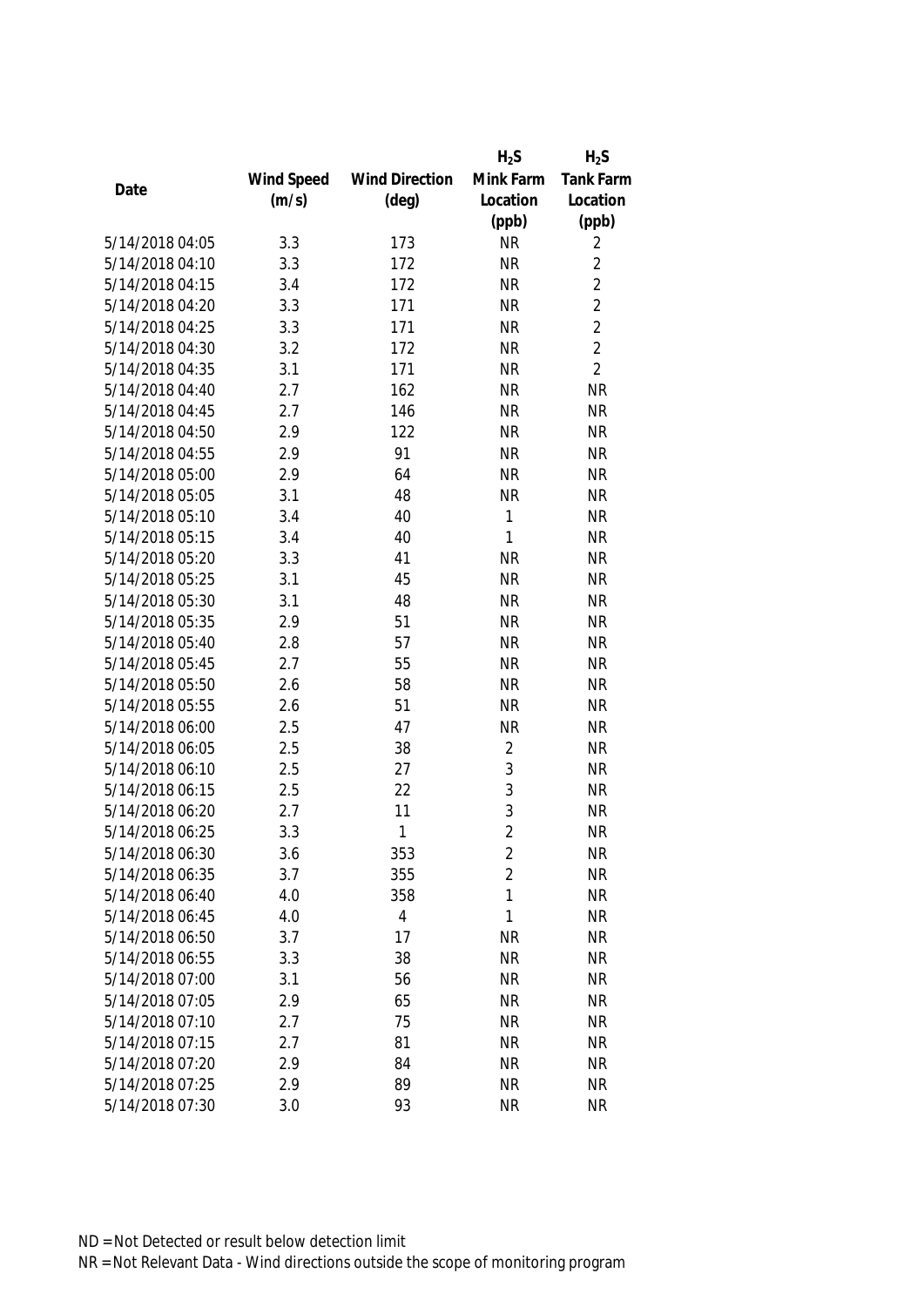|                 |            |                       | $H_2S$    | $H_2S$         |
|-----------------|------------|-----------------------|-----------|----------------|
|                 | Wind Speed | <b>Wind Direction</b> | Mink Farm | Tank Farm      |
| Date            | (m/s)      | $(\text{deg})$        | Location  | Location       |
|                 |            |                       | (ppb)     | (ppb)          |
| 5/14/2018 07:35 | 3.0        | 98                    | <b>NR</b> | <b>NR</b>      |
| 5/14/2018 07:40 | 3.1        | 104                   | <b>NR</b> | <b>NR</b>      |
| 5/14/2018 07:45 | 3.3        | 108                   | <b>NR</b> | <b>NR</b>      |
| 5/14/2018 07:50 | 3.5        | 111                   | <b>NR</b> | <b>NR</b>      |
| 5/14/2018 07:55 | 3.6        | 112                   | <b>NR</b> | <b>NR</b>      |
| 5/14/2018 08:00 | 4.0        | 114                   | <b>NR</b> | <b>NR</b>      |
| 5/14/2018 08:05 | 4.2        | 116                   | <b>NR</b> | <b>NR</b>      |
| 5/14/2018 08:10 | 4.0        | 120                   | <b>NR</b> | <b>NR</b>      |
| 5/14/2018 08:15 | 3.8        | 121                   | <b>NR</b> | <b>NR</b>      |
| 5/14/2018 08:20 | 3.9        | 121                   | <b>NR</b> | <b>NR</b>      |
| 5/14/2018 08:25 | 3.8        | 121                   | <b>NR</b> | <b>NR</b>      |
| 5/14/2018 08:30 | 3.8        | 121                   | <b>NR</b> | <b>NR</b>      |
| 5/14/2018 08:35 | 3.7        | 119                   | <b>NR</b> | <b>NR</b>      |
| 5/14/2018 08:40 | 4.0        | 117                   | <b>NR</b> | <b>NR</b>      |
| 5/14/2018 08:45 | 4.3        | 120                   | <b>NR</b> | <b>NR</b>      |
| 5/14/2018 08:50 | 4.3        | 124                   | <b>NR</b> | <b>NR</b>      |
| 5/14/2018 08:55 | 4.3        | 129                   | <b>NR</b> | <b>NR</b>      |
| 5/14/2018 09:00 | 3.9        | 135                   | <b>NR</b> | <b>NR</b>      |
| 5/14/2018 09:05 | 4.0        | 142                   | <b>NR</b> | <b>NR</b>      |
| 5/14/2018 09:10 | 3.9        | 146                   | <b>NR</b> | <b>NR</b>      |
| 5/14/2018 09:15 | 3.8        | 151                   | <b>NR</b> | <b>NR</b>      |
| 5/14/2018 09:20 | 3.6        | 156                   | <b>NR</b> | <b>NR</b>      |
| 5/14/2018 09:25 | 3.6        | 160                   | <b>NR</b> | <b>NR</b>      |
| 5/14/2018 09:30 | 3.7        | 164                   | <b>NR</b> | <b>NR</b>      |
| 5/14/2018 09:35 | 3.6        | 172                   | <b>NR</b> | $\overline{2}$ |
| 5/14/2018 09:40 | 3.3        | 176                   | <b>NR</b> | $\overline{2}$ |
| 5/14/2018 09:45 | 3.1        | 187                   | <b>NR</b> | <b>NR</b>      |
| 5/14/2018 09:50 | 2.8        | 192                   | <b>NR</b> | <b>NR</b>      |
| 5/14/2018 09:55 | 2.4        | 187                   | <b>NR</b> | <b>NR</b>      |
| 5/14/2018 10:00 | 1.8        | 185                   | <b>NR</b> | <b>NR</b>      |
| 5/14/2018 10:05 | 1.4        | 163                   | <b>NR</b> | <b>NR</b>      |
| 5/14/2018 10:10 | 1.3        | 137                   | <b>NR</b> | <b>NR</b>      |
| 5/14/2018 10:15 | 1.4        | 123                   | <b>NR</b> | <b>NR</b>      |
| 5/14/2018 10:20 | 1.5        | 118                   | <b>NR</b> | <b>NR</b>      |
| 5/14/2018 10:25 | 1.9        | 120                   | <b>NR</b> | <b>NR</b>      |
| 5/14/2018 10:30 | 2.5        | 124                   | <b>NR</b> | <b>NR</b>      |
| 5/14/2018 10:35 | 3.0        | 132                   | <b>NR</b> | <b>NR</b>      |
| 5/14/2018 10:40 | 3.3        | 141                   | <b>NR</b> | <b>NR</b>      |
| 5/14/2018 10:45 | 3.4        | 148                   | <b>NR</b> | <b>NR</b>      |
| 5/14/2018 10:50 | 3.4        | 153                   | <b>NR</b> | <b>NR</b>      |
| 5/14/2018 10:55 | 3.3        | 159                   | <b>NR</b> | <b>NR</b>      |
| 5/14/2018 11:00 | 3.3        | 164                   | <b>NR</b> | <b>NR</b>      |
|                 |            |                       |           |                |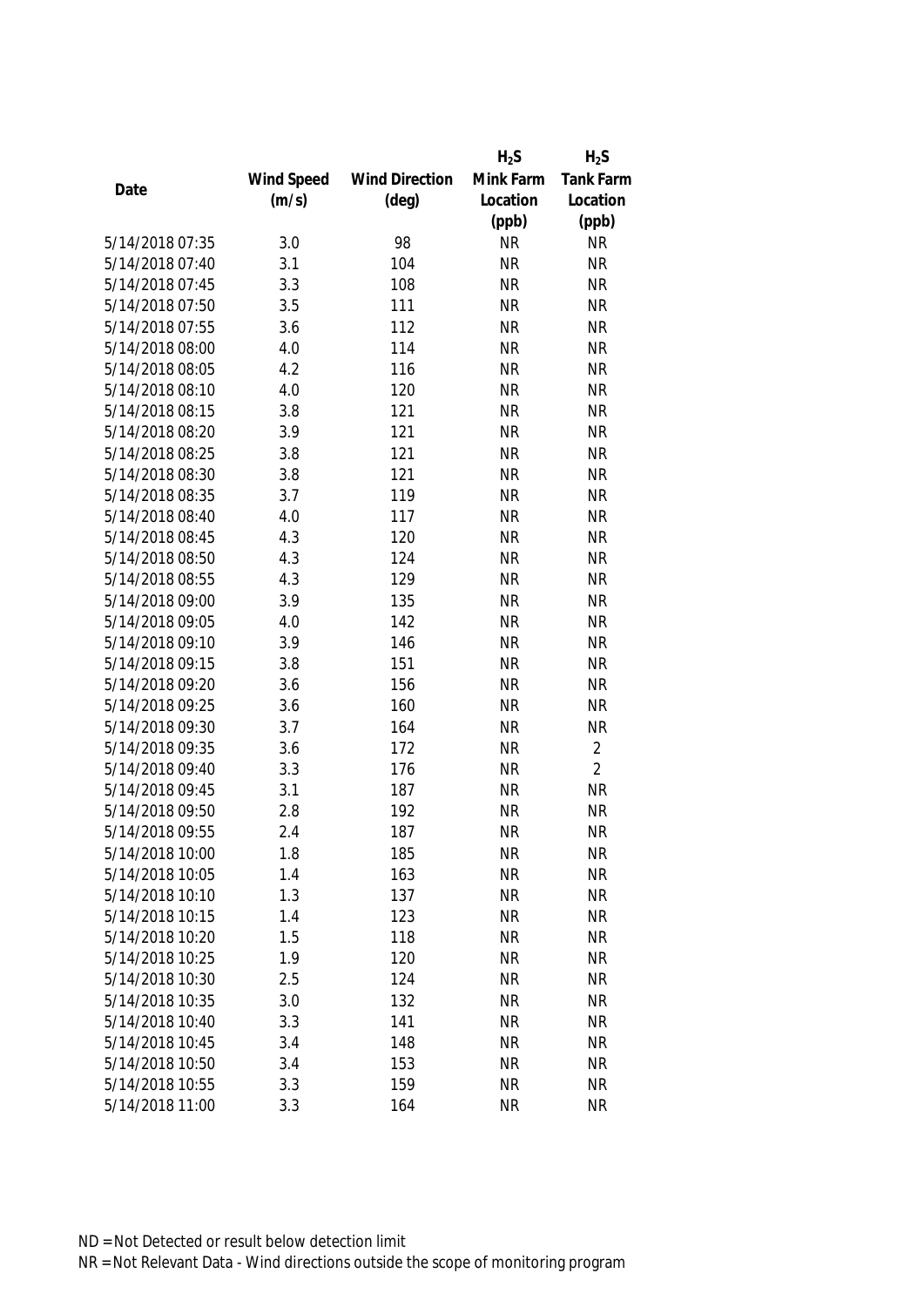|                 |            |                       | $H_2S$    | $H_2S$           |
|-----------------|------------|-----------------------|-----------|------------------|
|                 | Wind Speed | <b>Wind Direction</b> | Mink Farm | <b>Tank Farm</b> |
| Date            | (m/s)      | $(\text{deg})$        | Location  | Location         |
|                 |            |                       | (ppb)     | (ppb)            |
| 5/14/2018 11:05 | 3.3        | 168                   | <b>NR</b> | <b>NR</b>        |
| 5/14/2018 11:10 | 3.5        | 172                   | <b>NR</b> | $\mathbf{1}$     |
| 5/14/2018 11:15 | 3.5        | 171                   | <b>NR</b> | 1                |
| 5/14/2018 11:20 | 3.6        | 173                   | <b>NR</b> | $\mathbf{1}$     |
| 5/14/2018 11:25 | 3.9        | 174                   | <b>NR</b> | $\mathbf{1}$     |
| 5/14/2018 11:30 | 4.0        | 171                   | <b>NR</b> | $\mathbf{1}$     |
| 5/14/2018 11:35 | 4.1        | 168                   | <b>NR</b> | <b>NR</b>        |
| 5/14/2018 11:40 | 4.1        | 165                   | <b>NR</b> | <b>NR</b>        |
| 5/14/2018 11:45 | 4.3        | 164                   | <b>NR</b> | <b>NR</b>        |
| 5/14/2018 11:50 | 4.7        | 162                   | <b>NR</b> | <b>NR</b>        |
| 5/14/2018 11:55 | 4.9        | 161                   | <b>NR</b> | <b>NR</b>        |
| 5/14/2018 12:00 | 5.2        | 163                   | <b>NR</b> | <b>NR</b>        |
| 5/14/2018 12:05 | 5.3        | 164                   | <b>NR</b> | <b>NR</b>        |
| 5/14/2018 12:10 | 5.3        | 166                   | <b>NR</b> | <b>NR</b>        |
| 5/14/2018 12:15 | 5.4        | 167                   | <b>NR</b> | <b>NR</b>        |
| 5/14/2018 12:20 | 5.2        | 169                   | <b>NR</b> | <b>NR</b>        |
| 5/14/2018 12:25 | 5.2        | 169                   | <b>NR</b> | <b>NR</b>        |
| 5/14/2018 12:30 | 5.3        | 169                   | <b>NR</b> | <b>NR</b>        |
| 5/14/2018 12:35 | 5.2        | 172                   | <b>NR</b> | $\overline{2}$   |
| 5/14/2018 12:40 | 5.4        | 170                   | <b>NR</b> | 1                |
| 5/14/2018 12:45 | 5.4        | 170                   | <b>NR</b> | 1                |
| 5/14/2018 12:50 | 5.5        | 170                   | <b>NR</b> | $\mathbf{1}$     |
| 5/14/2018 12:55 | 5.6        | 168                   | <b>NR</b> | <b>NR</b>        |
| 5/14/2018 13:00 | 5.4        | 170                   | <b>NR</b> | $\mathbf{1}$     |
| 5/14/2018 13:05 | 5.2        | 170                   | <b>NR</b> | $\mathbf{1}$     |
| 5/14/2018 13:10 | 5.0        | 172                   | <b>NR</b> | 1                |
| 5/14/2018 13:15 | 5.1        | 174                   | <b>NR</b> | 1                |
| 5/14/2018 13:20 | 5.0        | 177                   | <b>NR</b> | 1                |
| 5/14/2018 13:25 | 4.9        | 182                   | <b>NR</b> | 1                |
| 5/14/2018 13:30 | 5.1        | 183                   | <b>NR</b> | 1                |
| 5/14/2018 13:35 | 5.1        | 185                   | <b>NR</b> | 1                |
| 5/14/2018 13:40 | 5.1        | 184                   | <b>NR</b> | 1                |
| 5/14/2018 13:45 | 5.0        | 183                   | <b>NR</b> | 1                |
| 5/14/2018 13:50 | 4.8        | 187                   | <b>NR</b> | 1                |
| 5/14/2018 13:55 | 4.7        | 187                   | <b>NR</b> | 1                |
| 5/14/2018 14:00 | 4.4        | 191                   | <b>NR</b> | 1                |
| 5/14/2018 14:05 | 4.5        | 196                   | <b>NR</b> | 1                |
| 5/14/2018 14:10 | 4.4        | 201                   | <b>NR</b> | <b>ND</b>        |
| 5/14/2018 14:15 | 4.3        | 207                   | <b>NR</b> | <b>ND</b>        |
| 5/14/2018 14:20 | 4.3        | 207                   | <b>NR</b> | 1                |
| 5/14/2018 14:25 | 4.2        | 213                   | <b>NR</b> | 1                |
| 5/14/2018 14:30 | 4.2        | 215                   | <b>NR</b> | 1                |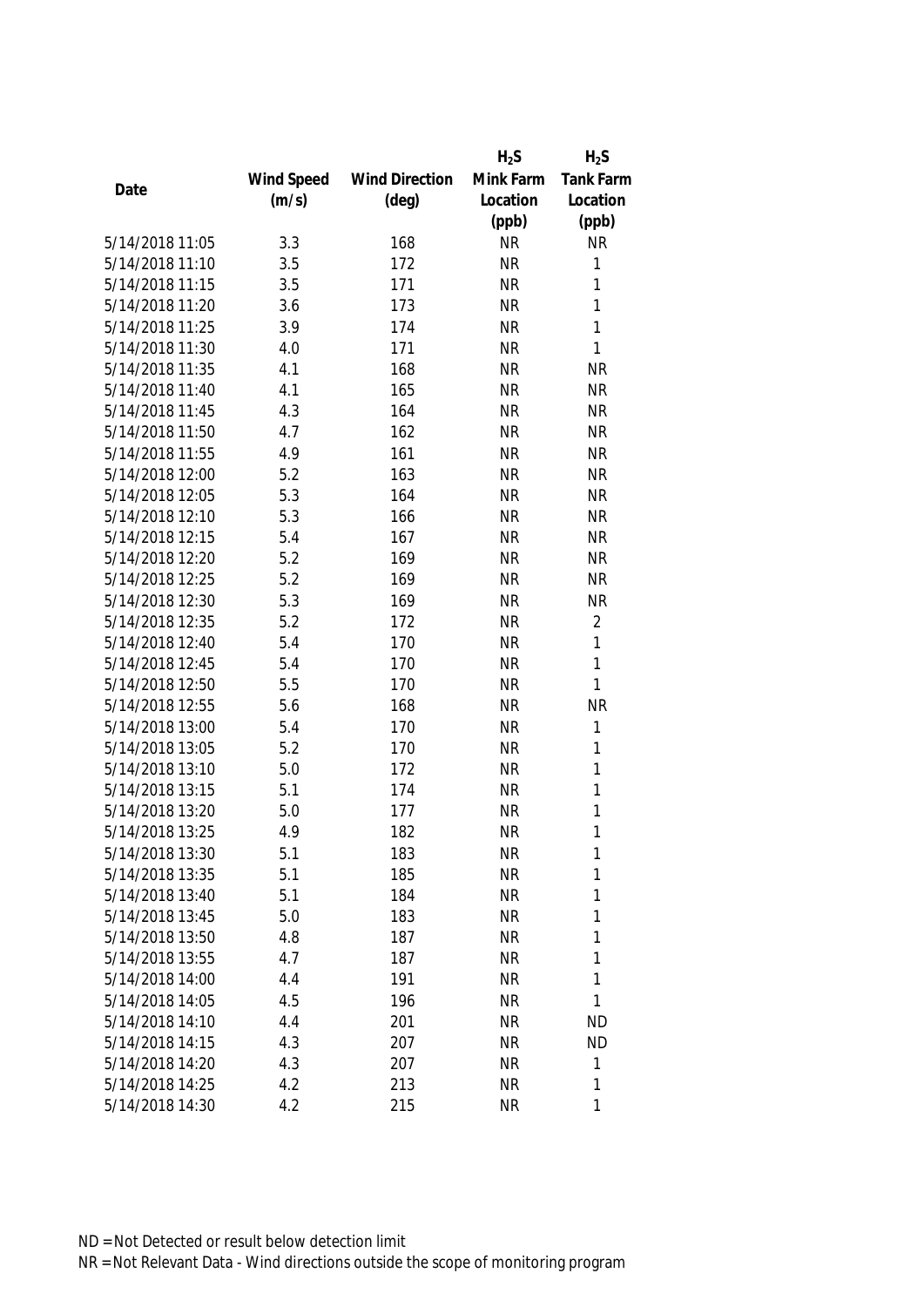|                 |            |                       | $H_2S$    | $H_2S$         |
|-----------------|------------|-----------------------|-----------|----------------|
|                 | Wind Speed | <b>Wind Direction</b> | Mink Farm | Tank Farm      |
| Date            | (m/s)      | $(\text{deg})$        | Location  | Location       |
|                 |            |                       | (ppb)     | (ppb)          |
| 5/14/2018 14:35 | 4.1        | 216                   | <b>NR</b> | 1              |
| 5/14/2018 14:40 | 4.0        | 217                   | <b>NR</b> | $\sqrt{2}$     |
| 5/14/2018 14:45 | 4.3        | 217                   | <b>NR</b> | $\overline{2}$ |
| 5/14/2018 14:50 | 4.3        | 216                   | <b>NR</b> | 1              |
| 5/14/2018 14:55 | 4.2        | 213                   | <b>NR</b> | 1              |
| 5/14/2018 15:00 | 4.3        | 212                   | <b>NR</b> | 1              |
| 5/14/2018 15:05 | 4.3        | 212                   | <b>NR</b> | $\mathbf{1}$   |
| 5/14/2018 15:10 | 4.4        | 211                   | <b>NR</b> | 1              |
| 5/14/2018 15:15 | 4.2        | 212                   | <b>NR</b> | 1              |
| 5/14/2018 15:20 | 4.3        | 214                   | <b>NR</b> | 1              |
| 5/14/2018 15:25 | 4.5        | 215                   | <b>NR</b> | 1              |
| 5/14/2018 15:30 | 4.5        | 214                   | <b>NR</b> | 1              |
| 5/14/2018 15:35 | 4.6        | 210                   | <b>NR</b> | 1              |
| 5/14/2018 15:40 | 4.8        | 209                   | <b>NR</b> | 1              |
| 5/14/2018 15:45 | 5.2        | 209                   | <b>NR</b> | 1              |
| 5/14/2018 15:50 | 5.5        | 209                   | <b>NR</b> | $\mathbf{1}$   |
| 5/14/2018 15:55 | 5.4        | 208                   | <b>NR</b> | 1              |
| 5/14/2018 16:00 | 5.4        | 207                   | <b>NR</b> | 1              |
| 5/14/2018 16:05 | 5.5        | 208                   | <b>NR</b> | 1              |
| 5/14/2018 16:10 | 5.4        | 210                   | <b>NR</b> | 1              |
| 5/14/2018 16:15 | 4.9        | 209                   | <b>NR</b> | 1              |
| 5/14/2018 16:20 | 4.6        | 209                   | <b>NR</b> | $\mathbf{1}$   |
| 5/14/2018 16:25 | 4.6        | 210                   | <b>NR</b> | 1              |
| 5/14/2018 16:30 | 4.6        | 212                   | <b>NR</b> | 1              |
| 5/14/2018 16:35 | 4.4        | 214                   | <b>NR</b> | 1              |
| 5/14/2018 16:40 | 4.2        | 211                   | <b>NR</b> | 1              |
| 5/14/2018 16:45 | 4.2        | 212                   | <b>NR</b> | 1              |
| 5/14/2018 16:50 | 4.1        | 209                   | <b>NR</b> | 1              |
| 5/14/2018 16:55 | 3.8        | 206                   | <b>NR</b> | 1              |
| 5/14/2018 17:00 | 3.5        | 204                   | <b>NR</b> | 1              |
| 5/14/2018 17:05 | 3.2        | 202                   | <b>NR</b> | 1              |
| 5/14/2018 17:10 | 3.2        | 200                   | <b>NR</b> | 1              |
| 5/14/2018 17:15 | 3.0        | 198                   | <b>NR</b> | 1              |
| 5/14/2018 17:20 | 2.8        | 197                   | <b>NR</b> | 1              |
| 5/14/2018 17:25 | 2.7        | 198                   | <b>NR</b> | 1              |
| 5/14/2018 17:30 | 2.6        | 196                   | <b>NR</b> | 1              |
| 5/14/2018 17:35 | 2.5        | 192                   | <b>NR</b> | 1              |
| 5/14/2018 17:40 | 2.5        | 189                   | <b>NR</b> | 1              |
| 5/14/2018 17:45 | 2.3        | 185                   | <b>NR</b> | 1              |
| 5/14/2018 17:50 | 2.1        | 185                   | <b>NR</b> | 1              |
| 5/14/2018 17:55 | 1.9        | 195                   | <b>NR</b> | <b>NR</b>      |
| 5/14/2018 18:00 | 2.5        | 222                   | <b>NR</b> | <b>NR</b>      |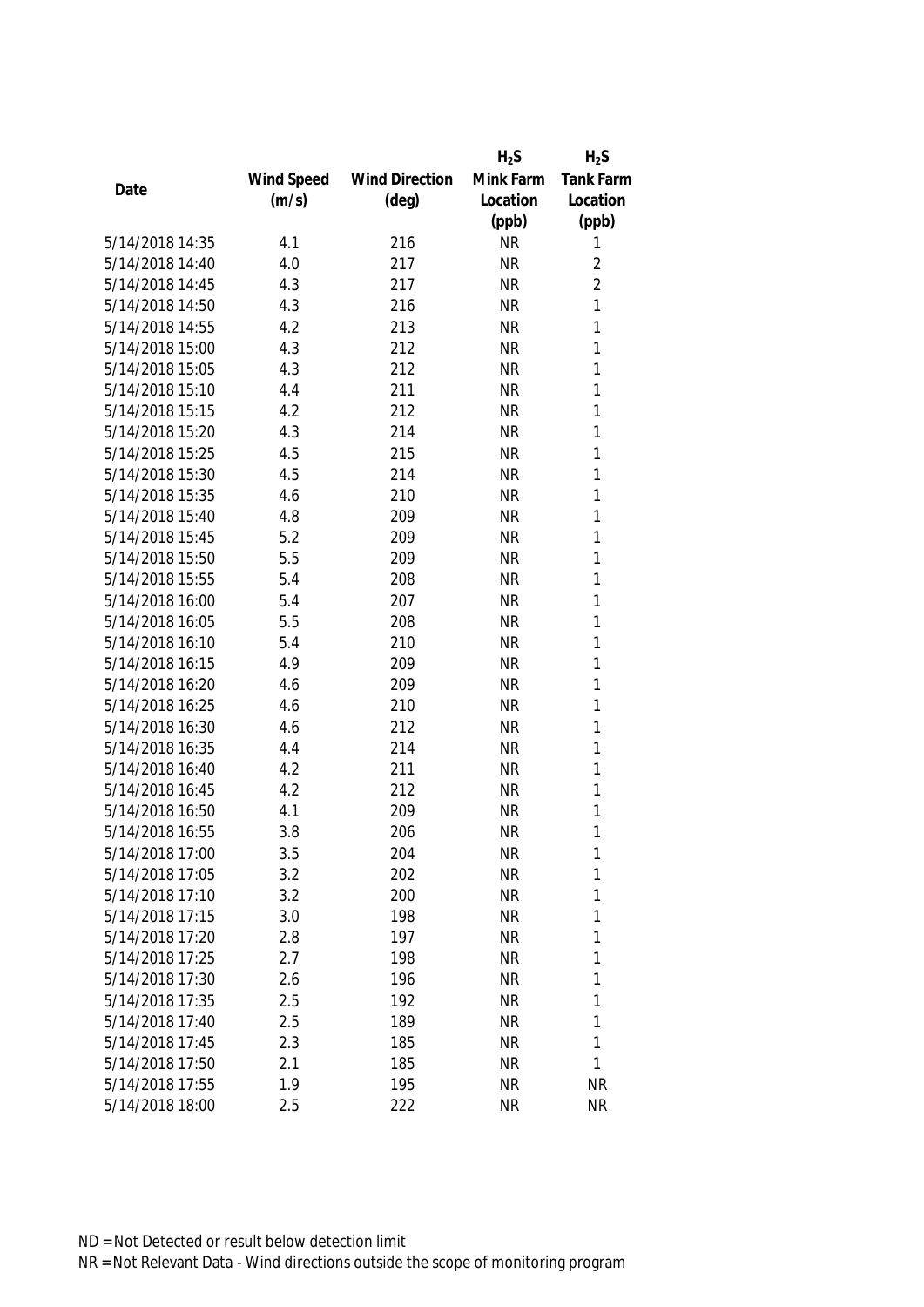|                 |            |                       | $H_2S$       | $H_2S$    |
|-----------------|------------|-----------------------|--------------|-----------|
|                 | Wind Speed | <b>Wind Direction</b> | Mink Farm    | Tank Farm |
| Date            | (m/s)      | $(\text{deg})$        | Location     | Location  |
|                 |            |                       | (ppb)        | (ppb)     |
| 5/14/2018 18:05 | 3.0        | 271                   | <b>NR</b>    | <b>NR</b> |
| 5/14/2018 18:10 | 3.5        | 312                   | <b>NR</b>    | <b>NR</b> |
| 5/14/2018 18:15 | 4.1        | 332                   | <b>NR</b>    | <b>NR</b> |
| 5/14/2018 18:20 | 4.6        | 342                   | <b>NR</b>    | <b>NR</b> |
| 5/14/2018 18:25 | 4.9        | $\overline{2}$        | <b>NR</b>    | <b>NR</b> |
| 5/14/2018 18:30 | 4.4        | 18                    | <b>ND</b>    | <b>NR</b> |
| 5/14/2018 18:35 | 3.9        | 28                    | <b>ND</b>    | <b>NR</b> |
| 5/14/2018 18:40 | 3.5        | 35                    | $\mathbf{1}$ | <b>NR</b> |
| 5/14/2018 18:45 | 3.1        | 41                    | <b>NR</b>    | <b>NR</b> |
| 5/14/2018 18:50 | 3.0        | 48                    | <b>NR</b>    | <b>NR</b> |
| 5/14/2018 18:55 | 3.0        | 50                    | <b>NR</b>    | <b>NR</b> |
| 5/14/2018 19:00 | 3.1        | 51                    | <b>NR</b>    | <b>NR</b> |
| 5/14/2018 19:05 | 3.1        | 56                    | <b>NR</b>    | <b>NR</b> |
| 5/14/2018 19:10 | 3.4        | 59                    | <b>NR</b>    | <b>NR</b> |
| 5/14/2018 19:15 | 3.3        | 61                    | <b>NR</b>    | <b>NR</b> |
| 5/14/2018 19:20 | 3.3        | 60                    | <b>NR</b>    | <b>NR</b> |
| 5/14/2018 19:25 | 3.0        | 66                    | <b>NR</b>    | <b>NR</b> |
| 5/14/2018 19:30 | 2.9        | 72                    | <b>NR</b>    | <b>NR</b> |
| 5/14/2018 19:35 | 2.8        | 73                    | <b>NR</b>    | <b>NR</b> |
| 5/14/2018 19:40 | 2.6        | 78                    | <b>NR</b>    | <b>NR</b> |
| 5/14/2018 19:45 | 2.8        | 84                    | <b>NR</b>    | <b>NR</b> |
| 5/14/2018 19:50 | 2.9        | 87                    | <b>NR</b>    | <b>NR</b> |
| 5/14/2018 19:55 | 3.1        | 87                    | <b>NR</b>    | <b>NR</b> |
| 5/14/2018 20:00 | 3.2        | 87                    | <b>NR</b>    | <b>NR</b> |
| 5/14/2018 20:05 | 3.4        | 93                    | <b>NR</b>    | <b>NR</b> |
| 5/14/2018 20:10 | 3.4        | 96                    | <b>NR</b>    | <b>NR</b> |
| 5/14/2018 20:15 | 3.2        | 96                    | <b>NR</b>    | <b>NR</b> |
| 5/14/2018 20:20 | 3.1        | 98                    | <b>NR</b>    | <b>NR</b> |
| 5/14/2018 20:25 | 3.2        | 105                   | <b>NR</b>    | <b>NR</b> |
| 5/14/2018 20:30 | 3.2        | 109                   | <b>NR</b>    | <b>NR</b> |
| 5/14/2018 20:35 | 3.2        | 110                   | <b>NR</b>    | <b>NR</b> |
| 5/14/2018 20:40 | 3.0        | 112                   | <b>NR</b>    | <b>NR</b> |
| 5/14/2018 20:45 | 2.9        | 110                   | <b>NR</b>    | <b>NR</b> |
| 5/14/2018 20:50 | 2.7        | 109                   | <b>NR</b>    | <b>NR</b> |
| 5/14/2018 20:55 | 2.5        | 106                   | <b>NR</b>    | <b>NR</b> |
| 5/14/2018 21:00 | 2.3        | 101                   | <b>NR</b>    | <b>NR</b> |
| 5/14/2018 21:05 | 2.2        | 101                   | <b>NR</b>    | <b>NR</b> |
| 5/14/2018 21:10 | 2.3        | 101                   | <b>NR</b>    | <b>NR</b> |
| 5/14/2018 21:15 | 2.4        | 106                   | <b>NR</b>    | <b>NR</b> |
| 5/14/2018 21:20 | 2.6        | 109                   | <b>NR</b>    | <b>NR</b> |
| 5/14/2018 21:25 | 2.6        | 115                   | <b>NR</b>    | <b>NR</b> |
| 5/14/2018 21:30 | 2.7        | 122                   | <b>NR</b>    | <b>NR</b> |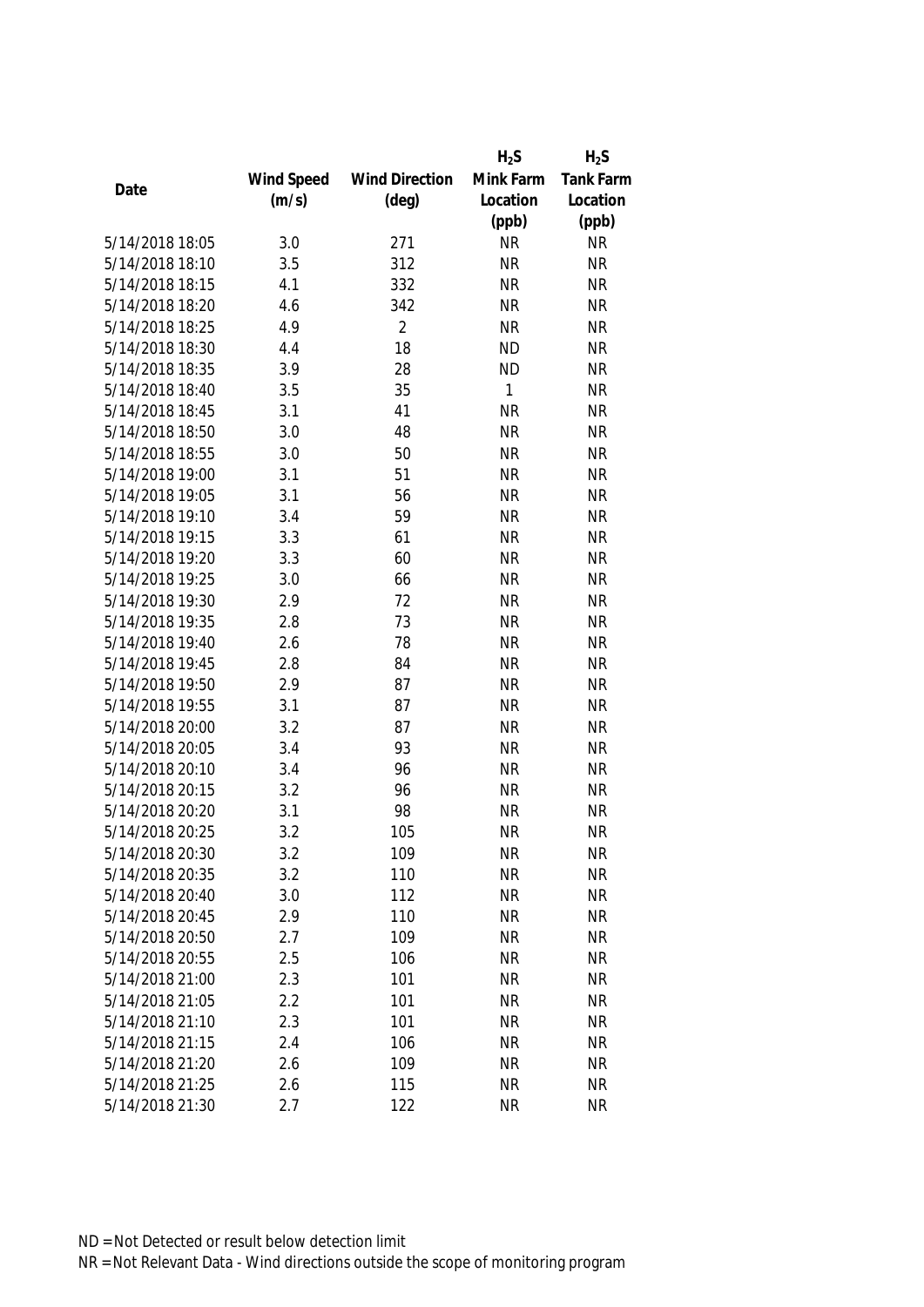|                 |            |                       | $H_2S$         | $H_2S$    |
|-----------------|------------|-----------------------|----------------|-----------|
|                 | Wind Speed | <b>Wind Direction</b> | Mink Farm      | Tank Farm |
| Date            | (m/s)      | $(\text{deg})$        | Location       | Location  |
|                 |            |                       | (ppb)          | (ppb)     |
| 5/14/2018 21:35 | 2.6        | 129                   | <b>NR</b>      | <b>NR</b> |
| 5/14/2018 21:40 | 2.4        | 134                   | <b>NR</b>      | <b>NR</b> |
| 5/14/2018 21:45 | 2.3        | 143                   | <b>NR</b>      | <b>NR</b> |
| 5/14/2018 21:50 | 2.3        | 187                   | <b>NR</b>      | <b>NR</b> |
| 5/14/2018 21:55 | 2.2        | 315                   | <b>NR</b>      | <b>NR</b> |
| 5/14/2018 22:00 | 2.1        | 325                   | <b>NR</b>      | <b>NR</b> |
| 5/14/2018 22:05 | 2.7        | 330                   | <b>NR</b>      | <b>NR</b> |
| 5/14/2018 22:10 | 3.4        | 335                   | $\mathbf{1}$   | <b>NR</b> |
| 5/14/2018 22:15 | 3.7        | 344                   | $\overline{2}$ | <b>NR</b> |
| 5/14/2018 22:20 | 3.8        | 357                   | $\mathbf{1}$   | <b>NR</b> |
| 5/14/2018 22:25 | 3.9        | 3                     | $\mathbf{1}$   | <b>NR</b> |
| 5/14/2018 22:30 | 3.9        | 17                    | <b>NR</b>      | <b>NR</b> |
| 5/14/2018 22:35 | 3.2        | 30                    | <b>NR</b>      | <b>NR</b> |
| 5/14/2018 22:40 | 2.7        | 41                    | <b>NR</b>      | <b>NR</b> |
| 5/14/2018 22:45 | 2.3        | 50                    | <b>NR</b>      | <b>NR</b> |
| 5/14/2018 22:50 | 1.9        | 57                    | <b>NR</b>      | <b>NR</b> |
| 5/14/2018 22:55 | 1.9        | 67                    | <b>NR</b>      | <b>NR</b> |
| 5/14/2018 23:00 | 2.0        | 69                    | <b>NR</b>      | <b>NR</b> |
| 5/14/2018 23:05 | 2.2        | 74                    | <b>NR</b>      | <b>NR</b> |
| 5/14/2018 23:10 | 2.1        | 81                    | <b>NR</b>      | <b>NR</b> |
| 5/14/2018 23:15 | 2.2        | 91                    | <b>NR</b>      | <b>NR</b> |
| 5/14/2018 23:20 | 2.9        | 106                   | <b>NR</b>      | <b>NR</b> |
| 5/14/2018 23:25 | 3.1        | 114                   | <b>NR</b>      | <b>NR</b> |
| 5/14/2018 23:30 | 3.3        | 117                   | <b>NR</b>      | <b>NR</b> |
| 5/14/2018 23:35 | 3.2        | 116                   | <b>NR</b>      | <b>NR</b> |
| 5/14/2018 23:40 | 3.0        | 115                   | <b>NR</b>      | <b>NR</b> |
| 5/14/2018 23:45 | 2.9        | 98                    | <b>NR</b>      | <b>NR</b> |
| 5/14/2018 23:50 | 2.6        | 77                    | <b>NR</b>      | <b>NR</b> |
| 5/14/2018 23:55 | 2.5        | 74                    | <b>NR</b>      | <b>NR</b> |
| 5/14/2018 24:00 | 2.2        | 68                    | <b>NR</b>      | <b>NR</b> |
| 5/15/2018 00:05 | 2.1        | 70                    | <b>NR</b>      | <b>NR</b> |
| 5/15/2018 00:10 | 2.2        | 73                    | <b>NR</b>      | <b>NR</b> |
| 5/15/2018 00:15 | 2.2        | 103                   | <b>NR</b>      | <b>NR</b> |
| 5/15/2018 00:20 | 1.8        | 115                   | <b>NR</b>      | <b>NR</b> |
| 5/15/2018 00:25 | 1.5        | 101                   | <b>NR</b>      | <b>NR</b> |
| 5/15/2018 00:30 | 1.6        | 84                    | <b>NR</b>      | <b>NR</b> |
| 5/15/2018 00:35 | 1.8        | 63                    | <b>NR</b>      | <b>NR</b> |
| 5/15/2018 00:40 | 2.1        | 54                    | <b>NR</b>      | <b>NR</b> |
| 5/15/2018 00:45 | 2.2        | 34                    | <b>NR</b>      | <b>NR</b> |
| 5/15/2018 00:50 | 2.0        | 24                    | 1              | <b>NR</b> |
| 5/15/2018 00:55 | 2.5        | 19                    | <b>NR</b>      | <b>NR</b> |
|                 |            |                       |                |           |
| 5/15/2018 01:00 | 2.6        | 32                    | <b>NR</b>      | <b>NR</b> |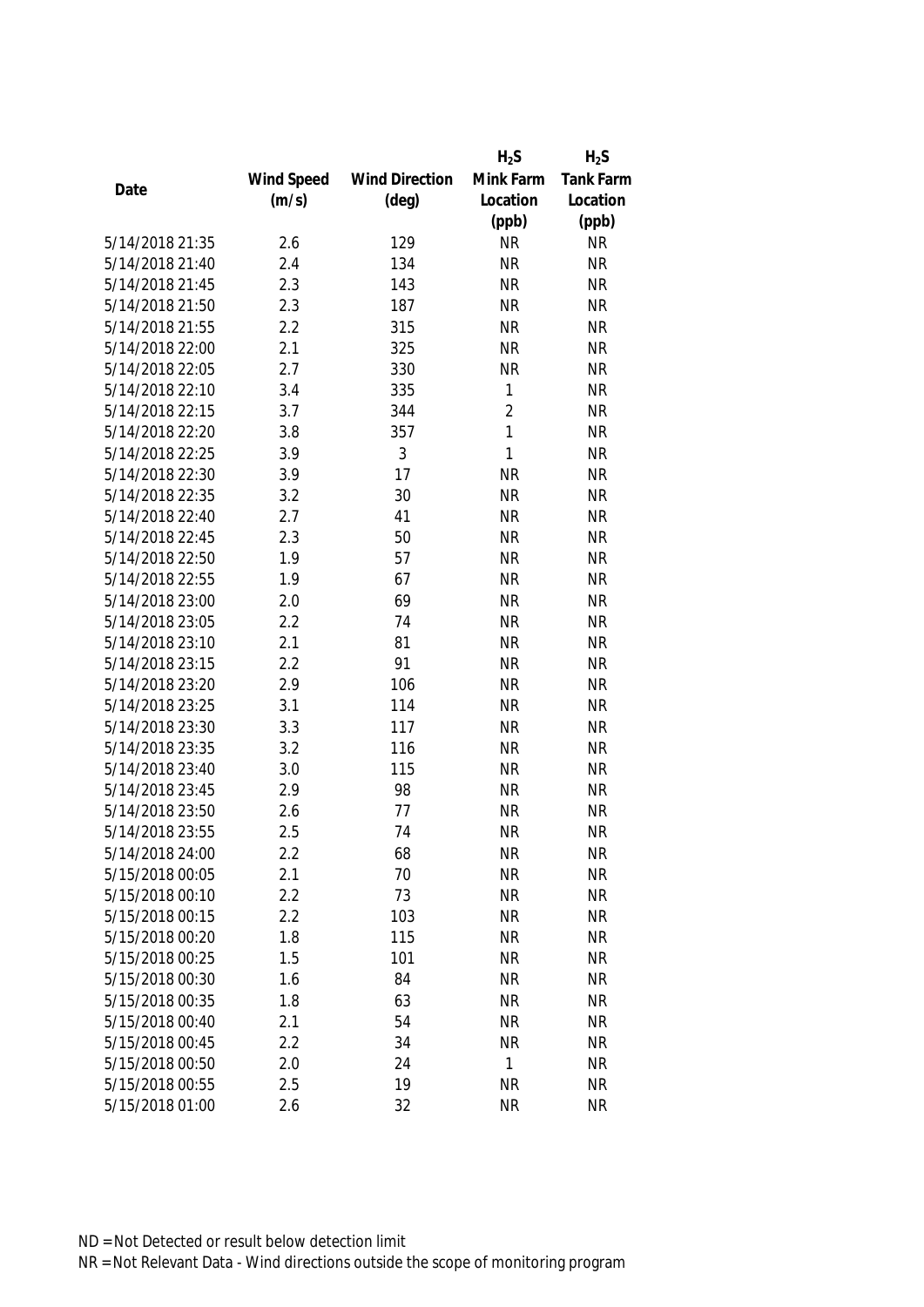|                 |            |                       | $H_2S$    | $H_2S$         |
|-----------------|------------|-----------------------|-----------|----------------|
|                 | Wind Speed | <b>Wind Direction</b> | Mink Farm | Tank Farm      |
| Date            | (m/s)      | $(\text{deg})$        | Location  | Location       |
|                 |            |                       | (ppb)     | (ppb)          |
| 5/15/2018 01:05 | 2.5        | 129                   | <b>NR</b> | <b>NR</b>      |
| 5/15/2018 01:10 | 2.4        | 154                   | <b>NR</b> | <b>NR</b>      |
| 5/15/2018 01:15 | 2.1        | 163                   | <b>NR</b> | <b>NR</b>      |
| 5/15/2018 01:20 | 2.2        | 159                   | <b>NR</b> | <b>NR</b>      |
| 5/15/2018 01:25 | 1.9        | 131                   | <b>NR</b> | <b>NR</b>      |
| 5/15/2018 01:30 | 1.6        | 44                    | <b>NR</b> | <b>NR</b>      |
| 5/15/2018 01:35 | 1.4        | 338                   | <b>NR</b> | <b>NR</b>      |
| 5/15/2018 01:40 | 1.2        | 319                   | <b>NR</b> | <b>NR</b>      |
| 5/15/2018 01:45 | 1.4        | 303                   | <b>NR</b> | <b>NR</b>      |
| 5/15/2018 01:50 | 1.3        | 265                   | <b>NR</b> | <b>NR</b>      |
| 5/15/2018 01:55 | 1.1        | 227                   | <b>NR</b> | <b>NR</b>      |
| 5/15/2018 02:00 | 1.2        | 198                   | <b>NR</b> | <b>NR</b>      |
| 5/15/2018 02:05 | 1.1        | 173                   | <b>NR</b> | $\mathbf{1}$   |
| 5/15/2018 02:10 | 1.2        | 158                   | <b>NR</b> | <b>NR</b>      |
| 5/15/2018 02:15 | 1.0        | 149                   | <b>NR</b> | <b>NR</b>      |
| 5/15/2018 02:20 | 0.9        | 142                   | <b>NR</b> | <b>NR</b>      |
| 5/15/2018 02:25 | 0.8        | 135                   | <b>NR</b> | <b>NR</b>      |
| 5/15/2018 02:30 | 0.6        | 134                   | <b>NR</b> | <b>NR</b>      |
| 5/15/2018 02:35 | 0.5        | 158                   | <b>NR</b> | <b>NR</b>      |
| 5/15/2018 02:40 | 0.5        | 230                   | 1         | $\overline{2}$ |
| 5/15/2018 02:45 | 0.8        | 236                   | 1         | $\overline{2}$ |
| 5/15/2018 02:50 | 1.1        | 226                   | <b>NR</b> | $\mathbf{1}$   |
| 5/15/2018 02:55 | 1.3        | 219                   | <b>NR</b> | $\overline{2}$ |
| 5/15/2018 03:00 | 1.5        | 208                   | <b>NR</b> | <b>NR</b>      |
| 5/15/2018 03:05 | 1.6        | 200                   | <b>NR</b> | $\mathbf{1}$   |
| 5/15/2018 03:10 | 1.5        | 196                   | <b>NR</b> | 1              |
| 5/15/2018 03:15 | 1.3        | 190                   | <b>NR</b> | $\overline{2}$ |
| 5/15/2018 03:20 | 1.3        | 185                   | <b>NR</b> | $\mathbf{1}$   |
| 5/15/2018 03:25 | 1.1        | 193                   | <b>NR</b> | 1              |
| 5/15/2018 03:30 | 1.0        | 207                   | <b>NR</b> | 1              |
| 5/15/2018 03:35 | 0.9        | 214                   | <b>NR</b> | 1              |
| 5/15/2018 03:40 | 1.1        | 208                   | <b>NR</b> | 1              |
| 5/15/2018 03:45 | 1.3        | 219                   | <b>NR</b> | 1              |
| 5/15/2018 03:50 | 1.3        | 234                   | 1         | 1              |
| 5/15/2018 03:55 | 1.6        | 229                   | <b>NR</b> | 1              |
| 5/15/2018 04:00 | 1.9        | 228                   | <b>NR</b> | 1              |
| 5/15/2018 04:05 | 2.1        | 228                   | <b>NR</b> | 1              |
| 5/15/2018 04:10 | 2.2        | 227                   | <b>NR</b> | 1              |
| 5/15/2018 04:15 | 2.3        | 217                   | <b>NR</b> | 1              |
| 5/15/2018 04:20 | 2.4        | 212                   | <b>NR</b> | 1              |
| 5/15/2018 04:25 | 2.5        | 212                   | <b>NR</b> | 1              |
| 5/15/2018 04:30 | 2.5        | 209                   | <b>NR</b> | 1              |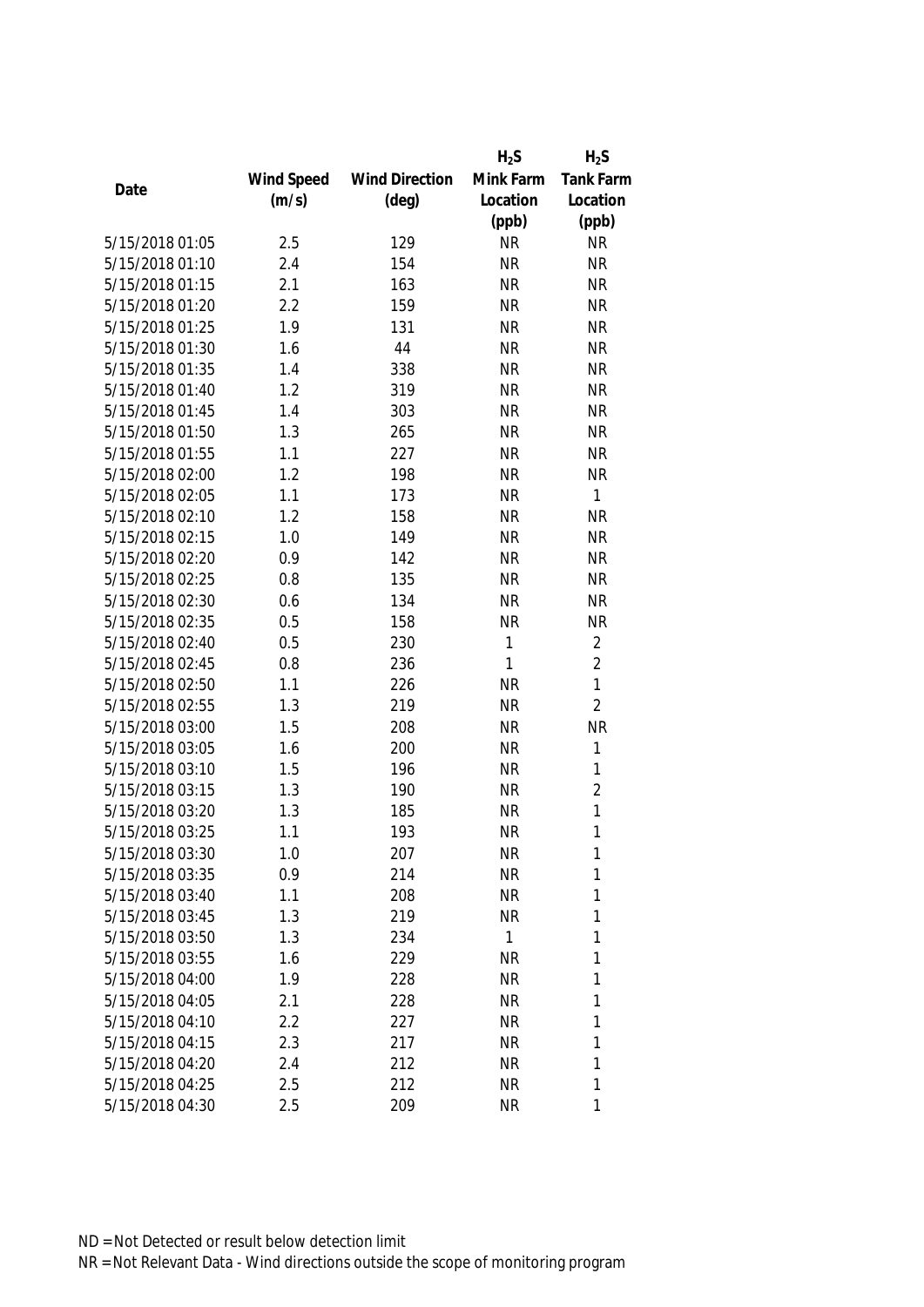|                 |            |                       | $H_2S$    | $H_2S$         |
|-----------------|------------|-----------------------|-----------|----------------|
|                 | Wind Speed | <b>Wind Direction</b> | Mink Farm | Tank Farm      |
| Date            | (m/s)      | $(\text{deg})$        | Location  | Location       |
|                 |            |                       | (ppb)     | (ppb)          |
| 5/15/2018 04:35 | 2.7        | 203                   | <b>NR</b> | 1              |
| 5/15/2018 04:40 | 2.9        | 203                   | <b>NR</b> | 1              |
| 5/15/2018 04:45 | 2.9        | 207                   | <b>NR</b> | $\overline{2}$ |
| 5/15/2018 04:50 | 3.1        | 208                   | <b>NR</b> | $\overline{2}$ |
| 5/15/2018 04:55 | 3.0        | 208                   | <b>NR</b> | $\overline{2}$ |
| 5/15/2018 05:00 | 2.9        | 209                   | <b>NR</b> | $\overline{2}$ |
| 5/15/2018 05:05 | 2.9        | 210                   | <b>NR</b> | $\overline{2}$ |
| 5/15/2018 05:10 | 2.8        | 208                   | <b>NR</b> | 1              |
| 5/15/2018 05:15 | 2.8        | 205                   | <b>NR</b> | 1              |
| 5/15/2018 05:20 | 2.9        | 203                   | <b>NR</b> | 1              |
| 5/15/2018 05:25 | 3.0        | 201                   | <b>NR</b> | 1              |
| 5/15/2018 05:30 | 3.2        | 198                   | <b>NR</b> | 1              |
| 5/15/2018 05:35 | 3.1        | 201                   | <b>NR</b> | 1              |
| 5/15/2018 05:40 | 3.0        | 209                   | <b>NR</b> | 1              |
| 5/15/2018 05:45 | 2.9        | 212                   | <b>NR</b> | 1              |
| 5/15/2018 05:50 | 2.6        | 215                   | <b>NR</b> | 1              |
| 5/15/2018 05:55 | 2.3        | 226                   | <b>NR</b> | 1              |
| 5/15/2018 06:00 | 2.1        | 239                   | 1         | 1              |
| 5/15/2018 06:05 | 2.0        | 248                   | <b>ND</b> | 1              |
| 5/15/2018 06:10 | 2.0        | 250                   | <b>ND</b> | 1              |
| 5/15/2018 06:15 | 1.8        | 255                   | <b>ND</b> | 1              |
| 5/15/2018 06:20 | 1.9        | 258                   | 1         | 1              |
| 5/15/2018 06:25 | 1.9        | 257                   | 1         | 1              |
| 5/15/2018 06:30 | 1.9        | 253                   | 1         | 1              |
| 5/15/2018 06:35 | 2.0        | 252                   | 1         | 1              |
| 5/15/2018 06:40 | 1.9        | 258                   | 1         | 1              |
| 5/15/2018 06:45 | 1.9        | 272                   | <b>NR</b> | <b>NR</b>      |
| 5/15/2018 06:50 | 1.9        | 288                   | <b>NR</b> | <b>NR</b>      |
| 5/15/2018 06:55 | 1.8        | 308                   | <b>NR</b> | <b>NR</b>      |
| 5/15/2018 07:00 | 1.6        | 324                   | <b>NR</b> | <b>NR</b>      |
| 5/15/2018 07:05 | 1.5        | 342                   | 1         | <b>NR</b>      |
| 5/15/2018 07:10 | 1.7        | 350                   | 1         | <b>NR</b>      |
| 5/15/2018 07:15 | 1.9        | 356                   | 1         | <b>NR</b>      |
| 5/15/2018 07:20 | 2.1        | 5                     | 1         | <b>NR</b>      |
| 5/15/2018 07:25 | 2.4        | 11                    | 1         | <b>NR</b>      |
| 5/15/2018 07:30 | 2.9        | 14                    | 1         | <b>NR</b>      |
| 5/15/2018 07:35 | 3.1        | 16                    | 1         | <b>NR</b>      |
| 5/15/2018 07:40 | 3.3        | 19                    | 1         | <b>NR</b>      |
| 5/15/2018 07:45 | 3.6        | 21                    | 1         | <b>NR</b>      |
| 5/15/2018 07:50 | 3.6        | 22                    | 1         | <b>NR</b>      |
| 5/15/2018 07:55 | 3.8        | 24                    | 1         | <b>NR</b>      |
| 5/15/2018 08:00 | 3.9        | 26                    | 1         | <b>NR</b>      |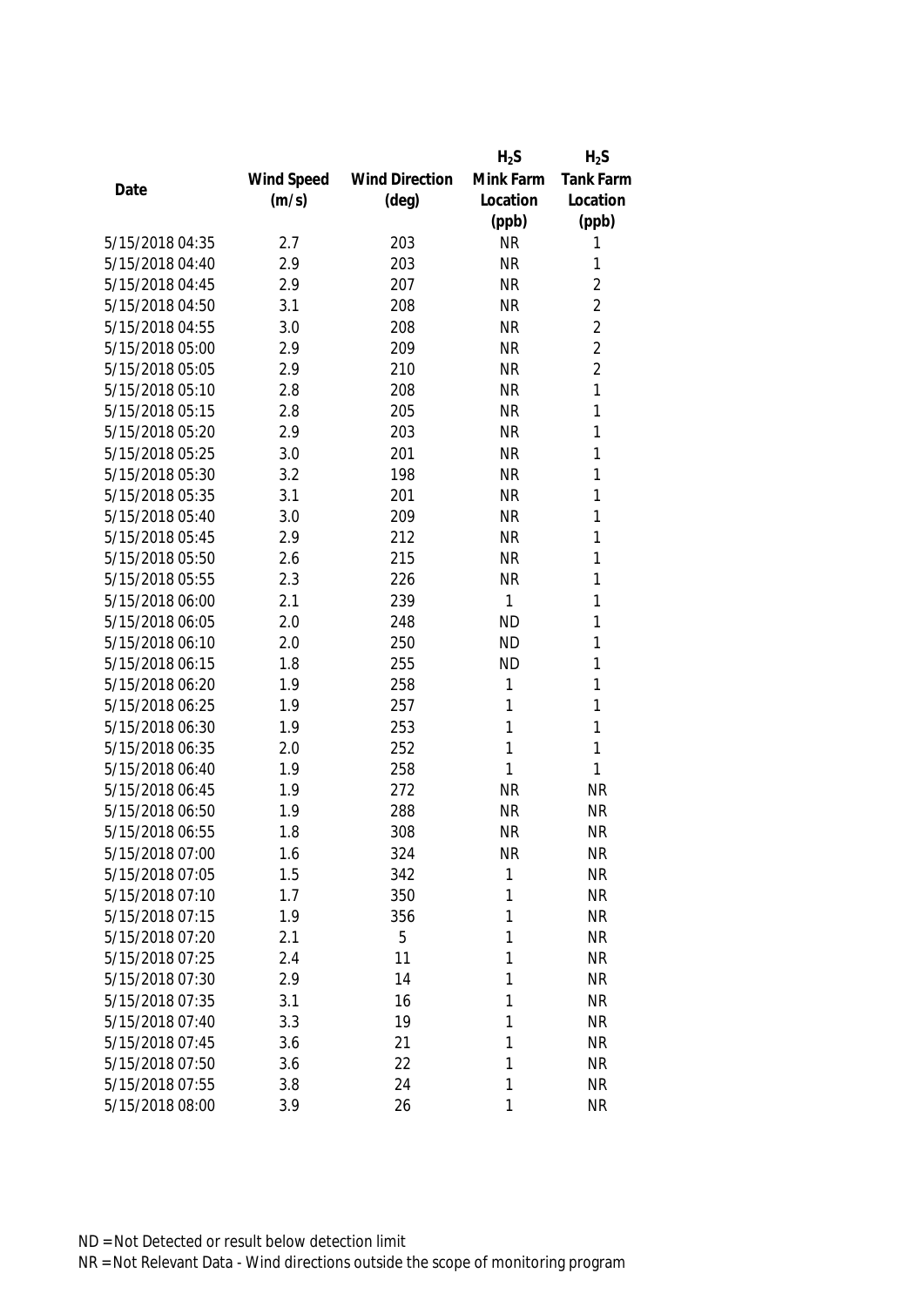|                 |            |                       | $H_2S$    | $H_2S$           |
|-----------------|------------|-----------------------|-----------|------------------|
|                 | Wind Speed | <b>Wind Direction</b> | Mink Farm | <b>Tank Farm</b> |
| Date            | (m/s)      | $(\text{deg})$        | Location  | Location         |
|                 |            |                       | (ppb)     | (ppb)            |
| 5/15/2018 08:05 | 4.0        | 29                    | 1         | <b>NR</b>        |
| 5/15/2018 08:10 | 4.1        | 31                    | 1         | <b>NR</b>        |
| 5/15/2018 08:15 | 4.0        | 33                    | 1         | <b>NR</b>        |
| 5/15/2018 08:20 | 4.2        | 35                    | 1         | <b>NR</b>        |
| 5/15/2018 08:25 | 4.0        | 36                    | 1         | <b>NR</b>        |
| 5/15/2018 08:30 | 3.7        | 39                    | 1         | <b>NR</b>        |
| 5/15/2018 08:35 | 3.8        | 40                    | <b>ND</b> | <b>NR</b>        |
| 5/15/2018 08:40 | 3.7        | 41                    | <b>NR</b> | <b>NR</b>        |
| 5/15/2018 08:45 | 3.8        | 40                    | 1         | <b>NR</b>        |
| 5/15/2018 08:50 | 3.9        | 41                    | <b>NR</b> | <b>NR</b>        |
| 5/15/2018 08:55 | 4.1        | 41                    | <b>NR</b> | <b>NR</b>        |
| 5/15/2018 09:00 | 4.3        | 41                    | <b>NR</b> | <b>NR</b>        |
| 5/15/2018 09:05 | 4.3        | 40                    | <b>ND</b> | <b>NR</b>        |
| 5/15/2018 09:10 | 4.6        | 37                    | <b>ND</b> | <b>NR</b>        |
| 5/15/2018 09:15 | 4.8        | 36                    | <b>ND</b> | <b>NR</b>        |
| 5/15/2018 09:20 | 4.8        | 34                    | 1         | <b>NR</b>        |
| 5/15/2018 09:25 | 4.6        | 32                    | 1         | <b>NR</b>        |
| 5/15/2018 09:30 | 4.5        | 31                    | 1         | <b>NR</b>        |
| 5/15/2018 09:35 | 4.4        | 31                    | 1         | <b>NR</b>        |
| 5/15/2018 09:40 | 4.1        | 33                    | 1         | <b>NR</b>        |
| 5/15/2018 09:45 | 3.9        | 33                    | 1         | <b>NR</b>        |
| 5/15/2018 09:50 | 3.7        | 34                    | 1         | <b>NR</b>        |
| 5/15/2018 09:55 | 3.7        | 35                    | 1         | <b>NR</b>        |
| 5/15/2018 10:00 | 3.8        | 35                    | 1         | <b>NR</b>        |
| 5/15/2018 10:05 | 3.8        | 34                    | 1         | <b>NR</b>        |
| 5/15/2018 10:10 | 3.7        | 37                    | 1         | <b>NR</b>        |
| 5/15/2018 10:15 | 3.4        | 36                    | 1         | <b>NR</b>        |
| 5/15/2018 10:20 | 3.2        | 35                    | <b>ND</b> | <b>NR</b>        |
| 5/15/2018 10:25 | 3.3        | 35                    | <b>ND</b> | <b>NR</b>        |
| 5/15/2018 10:30 | 3.1        | 32                    | 1         | <b>NR</b>        |
| 5/15/2018 10:35 | 3.1        | 31                    | 1         | <b>NR</b>        |
| 5/15/2018 10:40 | 3.2        | 26                    | 1         | <b>NR</b>        |
| 5/15/2018 10:45 | 3.3        | 24                    | 1         | <b>NR</b>        |
| 5/15/2018 10:50 | 3.4        | 24                    | 1         | <b>NR</b>        |
| 5/15/2018 10:55 | 3.5        | 23                    | 1         | <b>NR</b>        |
| 5/15/2018 11:00 | 3.5        | 24                    | 1         | <b>NR</b>        |
| 5/15/2018 11:05 | 3.3        | 23                    | <b>ND</b> | <b>NR</b>        |
| 5/15/2018 11:10 | 3.1        | 27                    | <b>ND</b> | <b>NR</b>        |
| 5/15/2018 11:15 | 3.0        | 32                    | <b>ND</b> | <b>NR</b>        |
| 5/15/2018 11:20 | 3.0        | 34                    | <b>ND</b> | <b>NR</b>        |
| 5/15/2018 11:25 | 2.8        | 35                    | <b>ND</b> | <b>NR</b>        |
| 5/15/2018 11:30 | 2.7        | 38                    | <b>ND</b> | <b>NR</b>        |
|                 |            |                       |           |                  |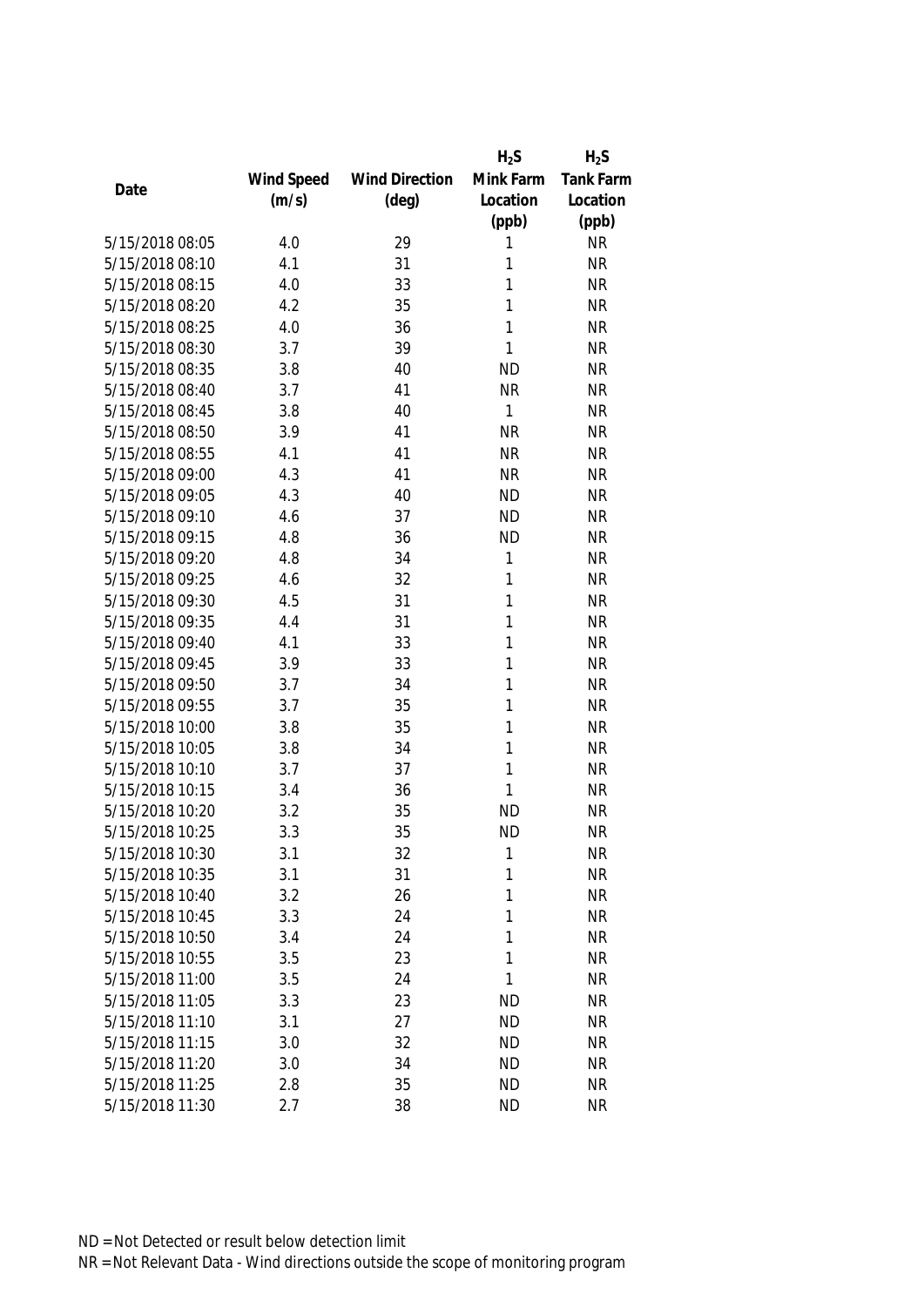|                 |            |                       | $H_2S$    | $H_2S$    |
|-----------------|------------|-----------------------|-----------|-----------|
|                 | Wind Speed | <b>Wind Direction</b> | Mink Farm | Tank Farm |
| Date            | (m/s)      | $(\text{deg})$        | Location  | Location  |
|                 |            |                       | (ppb)     | (ppb)     |
| 5/15/2018 11:35 | 2.9        | 39                    | <b>ND</b> | <b>NR</b> |
| 5/15/2018 11:40 | 3.0        | 36                    | <b>ND</b> | <b>NR</b> |
| 5/15/2018 11:45 | 3.1        | 36                    | <b>ND</b> | <b>NR</b> |
| 5/15/2018 11:50 | 3.2        | 35                    | 1         | <b>NR</b> |
| 5/15/2018 11:55 | 3.3        | 37                    | 1         | <b>NR</b> |
| 5/15/2018 12:00 | 3.6        | 37                    | 1         | <b>NR</b> |
| 5/15/2018 12:05 | 3.8        | 38                    | 1         | <b>NR</b> |
| 5/15/2018 12:10 | 3.8        | 39                    | 1         | <b>NR</b> |
| 5/15/2018 12:15 | 3.8        | 37                    | <b>ND</b> | <b>NR</b> |
| 5/15/2018 12:20 | 3.7        | 35                    | <b>ND</b> | <b>NR</b> |
| 5/15/2018 12:25 | 3.7        | 34                    | 1         | <b>NR</b> |
| 5/15/2018 12:30 | 3.6        | 33                    | 1         | <b>NR</b> |
| 5/15/2018 12:35 | 3.5        | 32                    | 1         | <b>NR</b> |
| 5/15/2018 12:40 | 3.3        | 34                    | 1         | <b>NR</b> |
| 5/15/2018 12:45 | 3.3        | 35                    | 1         | <b>NR</b> |
| 5/15/2018 12:50 | 3.1        | 36                    | 1         | <b>NR</b> |
| 5/15/2018 12:55 | 2.9        | 36                    | 1         | <b>NR</b> |
| 5/15/2018 13:00 | 2.8        | 38                    | 1         | <b>NR</b> |
| 5/15/2018 13:05 | 2.8        | 40                    | 1         | <b>NR</b> |
| 5/15/2018 13:10 | 3.0        | 37                    | 1         | <b>NR</b> |
| 5/15/2018 13:15 | 3.0        | 36                    | 1         | <b>NR</b> |
| 5/15/2018 13:20 | 2.9        | 40                    | 1         | <b>NR</b> |
| 5/15/2018 13:25 | 3.1        | 44                    | <b>NR</b> | <b>NR</b> |
| 5/15/2018 13:30 | 3.2        | 43                    | <b>NR</b> | <b>NR</b> |
| 5/15/2018 13:35 | 3.3        | 42                    | <b>NR</b> | <b>NR</b> |
| 5/15/2018 13:40 | 3.3        | 45                    | <b>NR</b> | <b>NR</b> |
| 5/15/2018 13:45 | 3.2        | 50                    | <b>NR</b> | <b>NR</b> |
| 5/15/2018 13:50 | 3.4        | 50                    | <b>NR</b> | <b>NR</b> |
| 5/15/2018 13:55 | 3.3        | 54                    | <b>NR</b> | <b>NR</b> |
| 5/15/2018 14:00 | 3.3        | 58                    | <b>NR</b> | <b>NR</b> |
| 5/15/2018 14:05 | 3.3        | 62                    | <b>NR</b> | <b>NR</b> |
| 5/15/2018 14:10 | 3.2        | 63                    | <b>NR</b> | <b>NR</b> |
| 5/15/2018 14:15 | 3.2        | 62                    | <b>NR</b> | <b>NR</b> |
| 5/15/2018 14:20 | 3.2        | 60                    | <b>NR</b> | <b>NR</b> |
| 5/15/2018 14:25 | 3.1        | 59                    | <b>NR</b> | <b>NR</b> |
| 5/15/2018 14:30 | 3.1        | 60                    | <b>NR</b> | <b>NR</b> |
| 5/15/2018 14:35 | 3.0        | 63                    | <b>NR</b> | <b>NR</b> |
| 5/15/2018 14:40 | 3.1        | 70                    | <b>NR</b> | <b>NR</b> |
| 5/15/2018 14:45 | 3.3        | 75                    | <b>NR</b> | <b>NR</b> |
| 5/15/2018 14:50 | 3.4        | 75                    | <b>NR</b> | <b>NR</b> |
| 5/15/2018 14:55 | 3.4        | 72                    | <b>NR</b> | <b>NR</b> |
| 5/15/2018 15:00 | 3.4        | 71                    | <b>NR</b> | <b>NR</b> |
|                 |            |                       |           |           |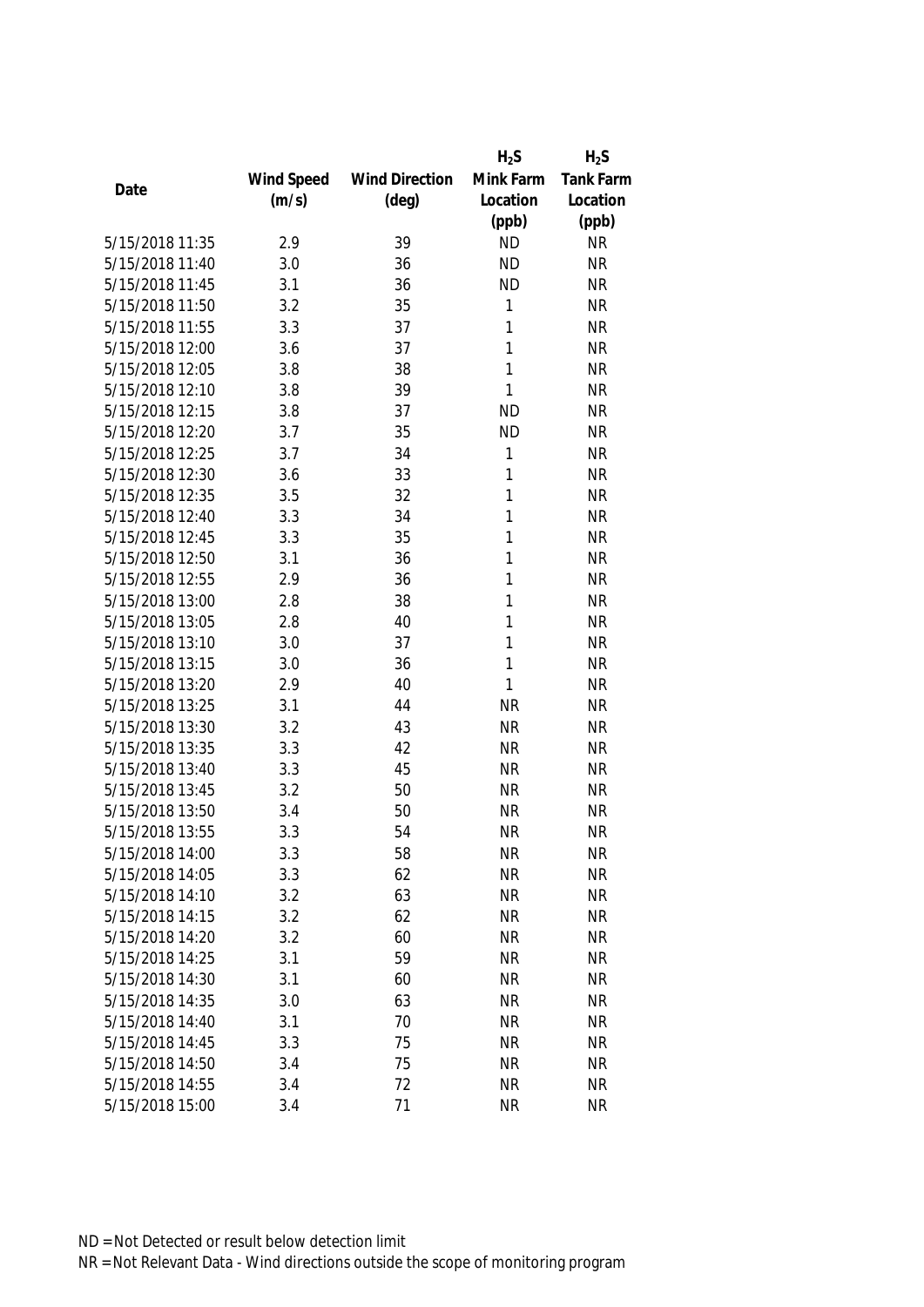|                 |            |                       | $H_2S$       | $H_2S$           |
|-----------------|------------|-----------------------|--------------|------------------|
|                 | Wind Speed | <b>Wind Direction</b> | Mink Farm    | <b>Tank Farm</b> |
| Date            | (m/s)      | $(\text{deg})$        | Location     | Location         |
|                 |            |                       | (ppb)        | (ppb)            |
| 5/15/2018 15:05 | 3.4        | 72                    | <b>NR</b>    | <b>NR</b>        |
| 5/15/2018 15:10 | 3.4        | 65                    | <b>NR</b>    | <b>NR</b>        |
| 5/15/2018 15:15 | 3.1        | 59                    | <b>NR</b>    | <b>NR</b>        |
| 5/15/2018 15:20 | 3.1        | 61                    | <b>NR</b>    | <b>NR</b>        |
| 5/15/2018 15:25 | 3.0        | 64                    | <b>NR</b>    | <b>NR</b>        |
| 5/15/2018 15:30 | 3.0        | 61                    | <b>NR</b>    | <b>NR</b>        |
| 5/15/2018 15:35 | 3.1        | 57                    | <b>NR</b>    | <b>NR</b>        |
| 5/15/2018 15:40 | 3.1        | 56                    | <b>NR</b>    | <b>NR</b>        |
| 5/15/2018 15:45 | 3.2        | 54                    | <b>NR</b>    | <b>NR</b>        |
| 5/15/2018 15:50 | 3.2        | 52                    | <b>NR</b>    | <b>NR</b>        |
| 5/15/2018 15:55 | 3.5        | 45                    | <b>NR</b>    | <b>NR</b>        |
| 5/15/2018 16:00 | 3.5        | 43                    | <b>NR</b>    | <b>NR</b>        |
| 5/15/2018 16:05 | 3.7        | 39                    | 1            | <b>NR</b>        |
| 5/15/2018 16:10 | 3.8        | 38                    | <b>ND</b>    | <b>NR</b>        |
| 5/15/2018 16:15 | 3.8        | 36                    | <b>ND</b>    | <b>NR</b>        |
| 5/15/2018 16:20 | 4.1        | 32                    | <b>ND</b>    | <b>NR</b>        |
| 5/15/2018 16:25 | 4.2        | 31                    | <b>ND</b>    | <b>NR</b>        |
| 5/15/2018 16:30 | 4.4        | 28                    | <b>ND</b>    | <b>NR</b>        |
| 5/15/2018 16:35 | 4.3        | 28                    | <b>ND</b>    | <b>NR</b>        |
| 5/15/2018 16:40 | 4.4        | 26                    | <b>ND</b>    | <b>NR</b>        |
| 5/15/2018 16:45 | 4.7        | 24                    | <b>ND</b>    | <b>NR</b>        |
| 5/15/2018 16:50 | 4.6        | 24                    | 1            | <b>NR</b>        |
| 5/15/2018 16:55 | 4.5        | 25                    | 1            | <b>NR</b>        |
| 5/15/2018 17:00 | 4.4        | 25                    | $\mathbf{1}$ | <b>NR</b>        |
| 5/15/2018 17:05 | 4.4        | 23                    | <b>ND</b>    | <b>NR</b>        |
| 5/15/2018 17:10 | 4.3        | 22                    | <b>ND</b>    | <b>NR</b>        |
| 5/15/2018 17:15 | 4.1        | 22                    | <b>ND</b>    | <b>NR</b>        |
| 5/15/2018 17:20 | 4.0        | 23                    | <b>ND</b>    | <b>NR</b>        |
| 5/15/2018 17:25 | 4.0        | 23                    | <b>ND</b>    | <b>NR</b>        |
| 5/15/2018 17:30 | 3.9        | 23                    | <b>ND</b>    | <b>NR</b>        |
| 5/15/2018 17:35 | 4.0        | 24                    | <b>ND</b>    | <b>NR</b>        |
| 5/15/2018 17:40 | 3.9        | 25                    | <b>ND</b>    | <b>NR</b>        |
| 5/15/2018 17:45 | 4.0        | 27                    | <b>ND</b>    | <b>NR</b>        |
| 5/15/2018 17:50 | 4.3        | 26                    | <b>ND</b>    | <b>NR</b>        |
| 5/15/2018 17:55 | 4.4        | 25                    | <b>ND</b>    | <b>NR</b>        |
| 5/15/2018 18:00 | 4.4        | 24                    | <b>ND</b>    | <b>NR</b>        |
| 5/15/2018 18:05 | 4.3        | 23                    | 1            | <b>NR</b>        |
| 5/15/2018 18:10 | 4.3        | 23                    | 1            | <b>NR</b>        |
| 5/15/2018 18:15 | 4.2        | 22                    | 1            | <b>NR</b>        |
| 5/15/2018 18:20 | 4.2        | 21                    | <b>ND</b>    | <b>NR</b>        |
| 5/15/2018 18:25 | 4.3        | 21                    | <b>ND</b>    | <b>NR</b>        |
| 5/15/2018 18:30 | 4.4        | 22                    | 1            | <b>NR</b>        |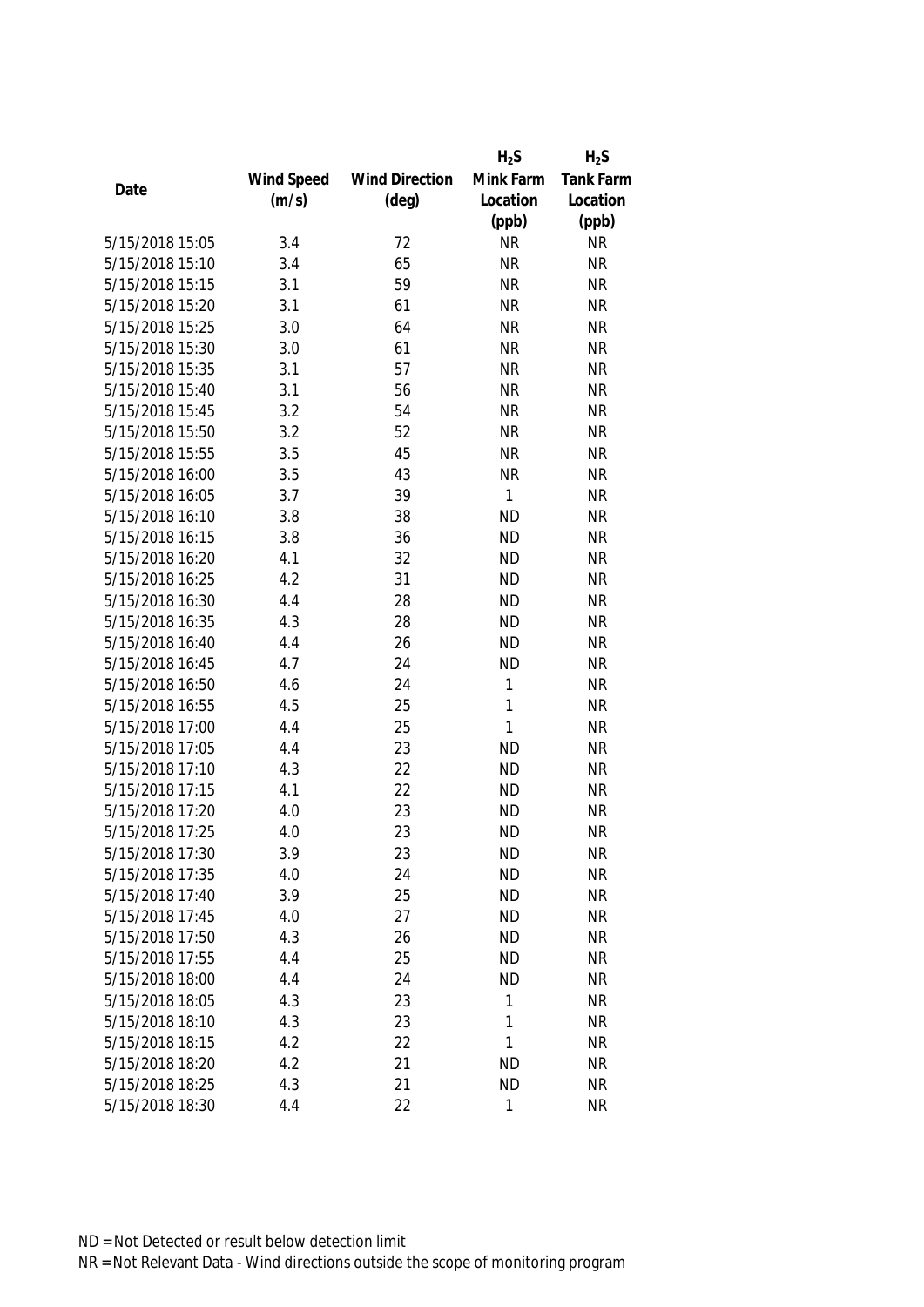|                 |            |                       | $H_2S$    | $H_2S$           |
|-----------------|------------|-----------------------|-----------|------------------|
|                 | Wind Speed | <b>Wind Direction</b> | Mink Farm | <b>Tank Farm</b> |
| Date            | (m/s)      | $(\text{deg})$        | Location  | Location         |
|                 |            |                       | (ppb)     | (ppb)            |
| 5/15/2018 18:35 | 4.6        | 23                    | <b>ND</b> | <b>NR</b>        |
| 5/15/2018 18:40 | 4.9        | 23                    | <b>ND</b> | <b>NR</b>        |
| 5/15/2018 18:45 | 5.2        | 23                    | <b>ND</b> | <b>NR</b>        |
| 5/15/2018 18:50 | 5.4        | 23                    | 1         | <b>NR</b>        |
| 5/15/2018 18:55 | 5.4        | 24                    | 1         | <b>NR</b>        |
| 5/15/2018 19:00 | 5.4        | 25                    | <b>ND</b> | <b>NR</b>        |
| 5/15/2018 19:05 | 5.2        | 25                    | 1         | <b>NR</b>        |
| 5/15/2018 19:10 | 4.9        | 26                    | 1         | <b>NR</b>        |
| 5/15/2018 19:15 | 4.8        | 25                    | <b>ND</b> | <b>NR</b>        |
| 5/15/2018 19:20 | 4.5        | 26                    | <b>ND</b> | <b>NR</b>        |
| 5/15/2018 19:25 | 4.3        | 25                    | <b>ND</b> | <b>NR</b>        |
| 5/15/2018 19:30 | 4.2        | 25                    | 1         | <b>NR</b>        |
| 5/15/2018 19:35 | 4.2        | 25                    | <b>ND</b> | <b>NR</b>        |
| 5/15/2018 19:40 | 4.4        | 26                    | <b>ND</b> | <b>NR</b>        |
| 5/15/2018 19:45 | 4.3        | 26                    | 1         | <b>NR</b>        |
| 5/15/2018 19:50 | 4.3        | 26                    | 1         | <b>NR</b>        |
| 5/15/2018 19:55 | 4.3        | 27                    | 1         | <b>NR</b>        |
| 5/15/2018 20:00 | 4.3        | 27                    | 1         | <b>NR</b>        |
| 5/15/2018 20:05 | 4.2        | 29                    | 1         | <b>NR</b>        |
| 5/15/2018 20:10 | 4.1        | 29                    | 1         | <b>NR</b>        |
| 5/15/2018 20:15 | 4.2        | 29                    | 1         | <b>NR</b>        |
| 5/15/2018 20:20 | 4.4        | 30                    | 1         | <b>NR</b>        |
| 5/15/2018 20:25 | 4.5        | 30                    | 1         | <b>NR</b>        |
| 5/15/2018 20:30 | 4.5        | 31                    | 1         | <b>NR</b>        |
| 5/15/2018 20:35 | 4.6        | 30                    | 1         | <b>NR</b>        |
| 5/15/2018 20:40 | 4.5        | 31                    | 1         | <b>NR</b>        |
| 5/15/2018 20:45 | 4.6        | 32                    | <b>ND</b> | <b>NR</b>        |
| 5/15/2018 20:50 | 4.4        | 31                    | <b>ND</b> | <b>NR</b>        |
| 5/15/2018 20:55 | 4.2        | 32                    | <b>ND</b> | <b>NR</b>        |
| 5/15/2018 21:00 | 4.0        | 33                    | <b>ND</b> | <b>NR</b>        |
| 5/15/2018 21:05 | 3.8        | 33                    | <b>ND</b> | <b>NR</b>        |
| 5/15/2018 21:10 | 3.8        | 33                    | <b>ND</b> | <b>NR</b>        |
| 5/15/2018 21:15 | 3.7        | 35                    | 1         | <b>NR</b>        |
| 5/15/2018 21:20 | 3.5        | 37                    | 1         | NR               |
| 5/15/2018 21:25 | 3.4        | 40                    | <b>ND</b> | <b>NR</b>        |
| 5/15/2018 21:30 | 3.4        | 40                    | <b>ND</b> | <b>NR</b>        |
| 5/15/2018 21:35 | 3.4        | 42                    | <b>NR</b> | <b>NR</b>        |
| 5/15/2018 21:40 | 3.3        | 44                    | <b>NR</b> | <b>NR</b>        |
| 5/15/2018 21:45 | 3.2        | 46                    | <b>NR</b> | <b>NR</b>        |
| 5/15/2018 21:50 | 3.0        | 48                    | <b>NR</b> | <b>NR</b>        |
| 5/15/2018 21:55 | 2.9        | 48                    | <b>NR</b> | <b>NR</b>        |
| 5/15/2018 22:00 | 2.8        | 50                    | <b>NR</b> | <b>NR</b>        |
|                 |            |                       |           |                  |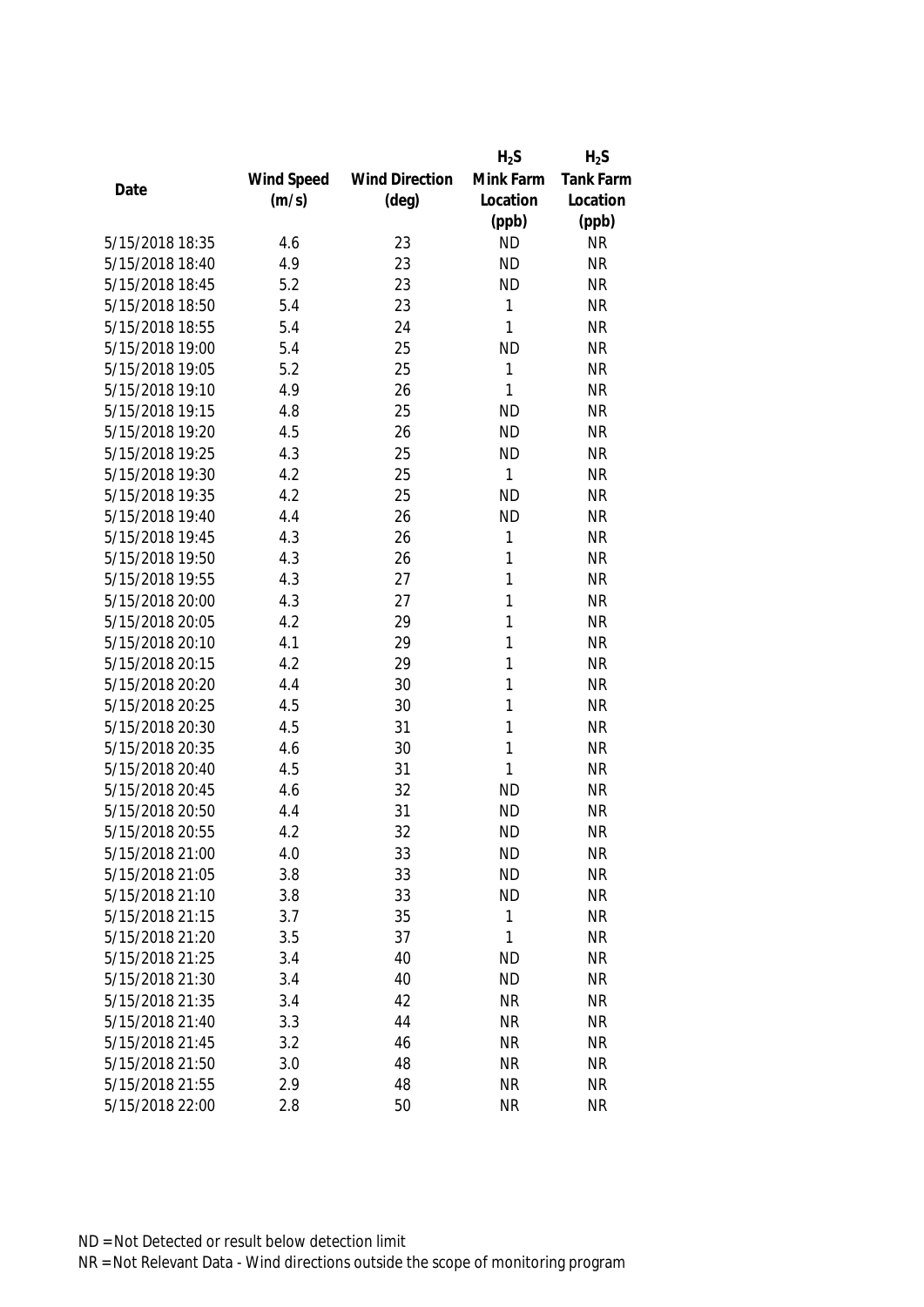|                 |            |                       | $H_2S$    | $H_2S$           |
|-----------------|------------|-----------------------|-----------|------------------|
|                 | Wind Speed | <b>Wind Direction</b> | Mink Farm | <b>Tank Farm</b> |
| Date            | (m/s)      | $(\text{deg})$        | Location  | Location         |
|                 |            |                       | (ppb)     | (ppb)            |
| 5/15/2018 22:05 | 2.8        | 50                    | <b>NR</b> | <b>NR</b>        |
| 5/15/2018 22:10 | 2.7        | 49                    | <b>NR</b> | <b>NR</b>        |
| 5/15/2018 22:15 | 2.7        | 47                    | <b>NR</b> | <b>NR</b>        |
| 5/15/2018 22:20 | 2.8        | 45                    | <b>NR</b> | <b>NR</b>        |
| 5/15/2018 22:25 | 2.9        | 45                    | <b>NR</b> | <b>NR</b>        |
| 5/15/2018 22:30 | 2.9        | 45                    | <b>NR</b> | <b>NR</b>        |
| 5/15/2018 22:35 | 2.9        | 44                    | <b>NR</b> | <b>NR</b>        |
| 5/15/2018 22:40 | 2.8        | 45                    | <b>NR</b> | <b>NR</b>        |
| 5/15/2018 22:45 | 2.7        | 46                    | <b>NR</b> | <b>NR</b>        |
| 5/15/2018 22:50 | 2.7        | 47                    | <b>NR</b> | <b>NR</b>        |
| 5/15/2018 22:55 | 2.7        | 47                    | <b>NR</b> | <b>NR</b>        |
| 5/15/2018 23:00 | 2.6        | 49                    | <b>NR</b> | <b>NR</b>        |
| 5/15/2018 23:05 | 2.5        | 50                    | <b>NR</b> | <b>NR</b>        |
| 5/15/2018 23:10 | 2.4        | 52                    | <b>NR</b> | <b>NR</b>        |
| 5/15/2018 23:15 | 2.4        | 53                    | <b>NR</b> | <b>NR</b>        |
| 5/15/2018 23:20 | 2.4        | 52                    | <b>NR</b> | <b>NR</b>        |
| 5/15/2018 23:25 | 2.4        | 52                    | <b>NR</b> | <b>NR</b>        |
| 5/15/2018 23:30 | 2.4        | 50                    | <b>NR</b> | <b>NR</b>        |
| 5/15/2018 23:35 | 2.3        | 50                    | <b>NR</b> | <b>NR</b>        |
| 5/15/2018 23:40 | 2.2        | 49                    | <b>NR</b> | <b>NR</b>        |
| 5/15/2018 23:45 | 2.1        | 49                    | <b>NR</b> | <b>NR</b>        |
| 5/15/2018 23:50 | 2.0        | 50                    | <b>NR</b> | <b>NR</b>        |
| 5/15/2018 23:55 | 1.8        | 52                    | <b>NR</b> | <b>NR</b>        |
| 5/15/2018 24:00 | 1.7        | 51                    | <b>NR</b> | <b>NR</b>        |
| 5/16/2018 00:05 | 1.7        | 48                    | <b>NR</b> | <b>NR</b>        |
| 5/16/2018 00:10 | 1.7        | 44                    | <b>NR</b> | <b>NR</b>        |
| 5/16/2018 00:15 | 1.7        | 43                    | <b>NR</b> | <b>NR</b>        |
| 5/16/2018 00:20 | 1.7        | 41                    | <b>NR</b> | <b>NR</b>        |
| 5/16/2018 00:25 | 1.8        | 39                    | 1         | <b>NR</b>        |
| 5/16/2018 00:30 | 1.8        | 39                    | 1         | <b>NR</b>        |
| 5/16/2018 00:35 | 1.8        | 41                    | <b>NR</b> | <b>NR</b>        |
| 5/16/2018 00:40 | 1.8        | 42                    | <b>NR</b> | <b>NR</b>        |
| 5/16/2018 00:45 | 2.0        | 41                    | <b>NR</b> | <b>NR</b>        |
| 5/16/2018 00:50 | 2.1        | 40                    | <b>ND</b> | <b>NR</b>        |
| 5/16/2018 00:55 | 2.2        | 40                    | <b>ND</b> | <b>NR</b>        |
| 5/16/2018 01:00 | 2.2        | 40                    | <b>ND</b> | <b>NR</b>        |
| 5/16/2018 01:05 | 2.3        | 39                    | <b>ND</b> | <b>NR</b>        |
| 5/16/2018 01:10 | 2.3        | 39                    | <b>ND</b> | <b>NR</b>        |
| 5/16/2018 01:15 | 2.3        | 40                    | <b>ND</b> | <b>NR</b>        |
| 5/16/2018 01:20 | 2.2        | 40                    | 1         | <b>NR</b>        |
| 5/16/2018 01:25 | 2.1        | 41                    | <b>NR</b> | <b>NR</b>        |
| 5/16/2018 01:30 | 2.1        | 40                    | 1         | <b>NR</b>        |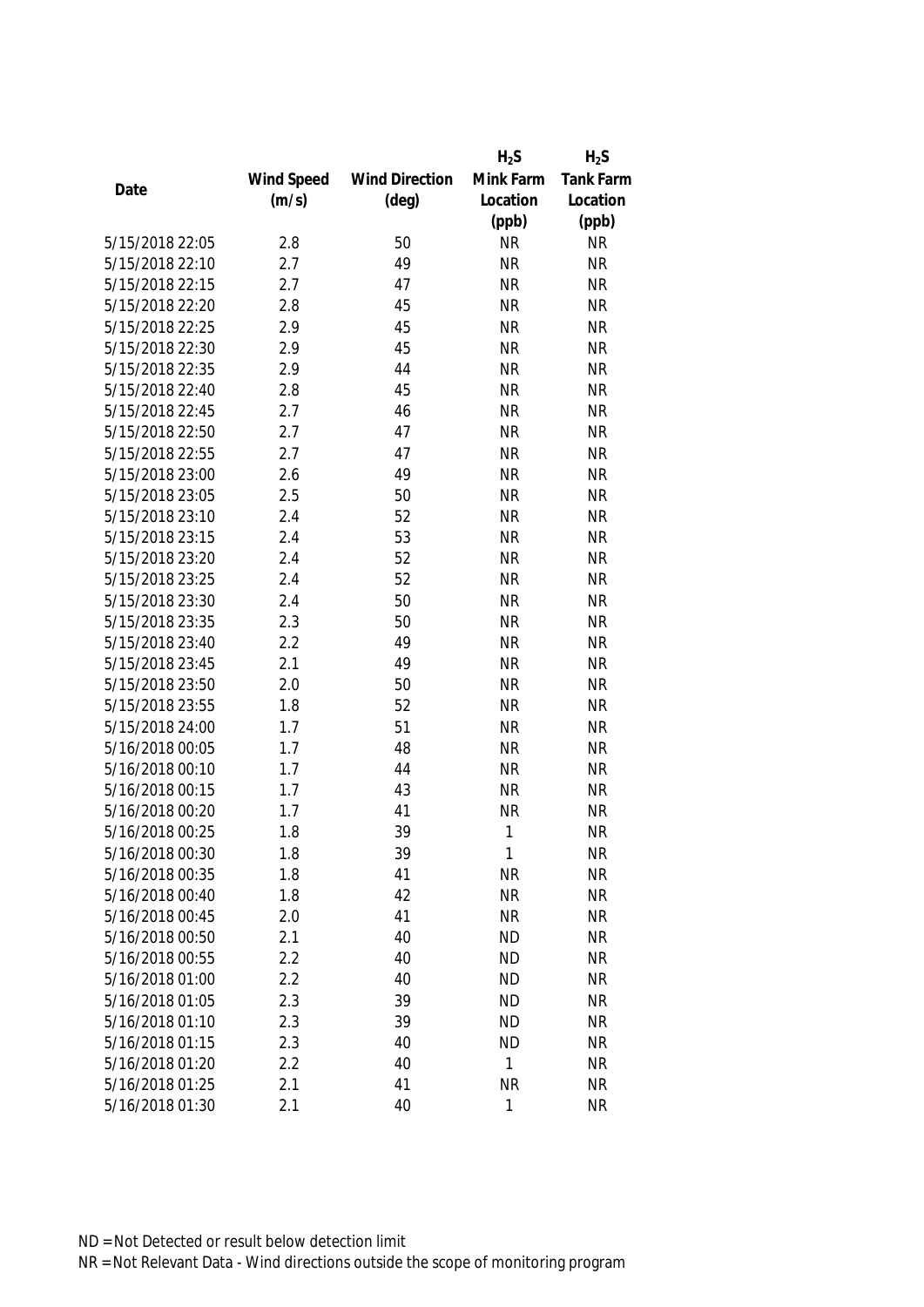|                 |            |                       | $H_2S$    | $H_2S$           |
|-----------------|------------|-----------------------|-----------|------------------|
|                 | Wind Speed | <b>Wind Direction</b> | Mink Farm | <b>Tank Farm</b> |
| Date            | (m/s)      | $(\text{deg})$        | Location  | Location         |
|                 |            |                       | (ppb)     | (ppb)            |
| 5/16/2018 01:35 | 2.0        | 39                    | 1         | <b>NR</b>        |
| 5/16/2018 01:40 | 1.9        | 39                    | 1         | <b>NR</b>        |
| 5/16/2018 01:45 | 1.9        | 39                    | <b>ND</b> | <b>NR</b>        |
| 5/16/2018 01:50 | 1.9        | 38                    | <b>ND</b> | <b>NR</b>        |
| 5/16/2018 01:55 | 1.8        | 38                    | <b>ND</b> | <b>NR</b>        |
| 5/16/2018 02:00 | 1.8        | 39                    | <b>ND</b> | <b>NR</b>        |
| 5/16/2018 02:05 | 1.8        | 40                    | <b>ND</b> | <b>NR</b>        |
| 5/16/2018 02:10 | 1.7        | 42                    | <b>NR</b> | <b>NR</b>        |
| 5/16/2018 02:15 | 1.7        | 45                    | <b>NR</b> | <b>NR</b>        |
| 5/16/2018 02:20 | 1.7        | 48                    | <b>NR</b> | <b>NR</b>        |
| 5/16/2018 02:25 | 1.7        | 47                    | <b>NR</b> | <b>NR</b>        |
| 5/16/2018 02:30 | 1.8        | 48                    | <b>NR</b> | <b>NR</b>        |
| 5/16/2018 02:35 | 1.8        | 49                    | <b>NR</b> | <b>NR</b>        |
| 5/16/2018 02:40 | 1.9        | 50                    | <b>NR</b> | <b>NR</b>        |
| 5/16/2018 02:45 | 1.9        | 50                    | <b>NR</b> | <b>NR</b>        |
| 5/16/2018 02:50 | 2.0        | 50                    | <b>NR</b> | <b>NR</b>        |
| 5/16/2018 02:55 | 2.0        | 51                    | <b>NR</b> | <b>NR</b>        |
| 5/16/2018 03:00 | 2.1        | 52                    | <b>NR</b> | <b>NR</b>        |
| 5/16/2018 03:05 | 2.1        | 51                    | <b>NR</b> | <b>NR</b>        |
| 5/16/2018 03:10 | 2.2        | 49                    | <b>NR</b> | <b>NR</b>        |
| 5/16/2018 03:15 | 2.3        | 48                    | <b>NR</b> | <b>NR</b>        |
| 5/16/2018 03:20 | 2.3        | 47                    | <b>NR</b> | <b>NR</b>        |
| 5/16/2018 03:25 | 2.3        | 47                    | <b>NR</b> | <b>NR</b>        |
| 5/16/2018 03:30 | 2.3        | 48                    | <b>NR</b> | <b>NR</b>        |
| 5/16/2018 03:35 | 2.3        | 48                    | <b>NR</b> | <b>NR</b>        |
| 5/16/2018 03:40 | 2.2        | 49                    | <b>NR</b> | <b>NR</b>        |
| 5/16/2018 03:45 | 2.2        | 51                    | <b>NR</b> | <b>NR</b>        |
| 5/16/2018 03:50 | 2.2        | 52                    | <b>NR</b> | <b>NR</b>        |
| 5/16/2018 03:55 | 2.2        | 52                    | <b>NR</b> | <b>NR</b>        |
| 5/16/2018 04:00 | 2.2        | 53                    | <b>NR</b> | <b>NR</b>        |
| 5/16/2018 04:05 | 2.2        | 54                    | <b>NR</b> | <b>NR</b>        |
| 5/16/2018 04:10 | 2.2        | 56                    | <b>NR</b> | <b>NR</b>        |
| 5/16/2018 04:15 | 2.2        | 57                    | <b>NR</b> | <b>NR</b>        |
| 5/16/2018 04:20 | 2.2        | 57                    | <b>NR</b> | <b>NR</b>        |
| 5/16/2018 04:25 | 2.2        | 57                    | <b>NR</b> | <b>NR</b>        |
| 5/16/2018 04:30 | 2.2        | 58                    | <b>NR</b> | <b>NR</b>        |
| 5/16/2018 04:35 | 2.1        | 60                    | <b>NR</b> | <b>NR</b>        |
| 5/16/2018 04:40 | 2.1        | 63                    | <b>NR</b> | <b>NR</b>        |
| 5/16/2018 04:45 | 2.0        | 64                    | <b>NR</b> | <b>NR</b>        |
| 5/16/2018 04:50 | 1.9        | 66                    | <b>NR</b> | <b>NR</b>        |
| 5/16/2018 04:55 | 1.9        | 69                    | <b>NR</b> | <b>NR</b>        |
| 5/16/2018 05:00 | 1.9        | 71                    | <b>NR</b> | <b>NR</b>        |
|                 |            |                       |           |                  |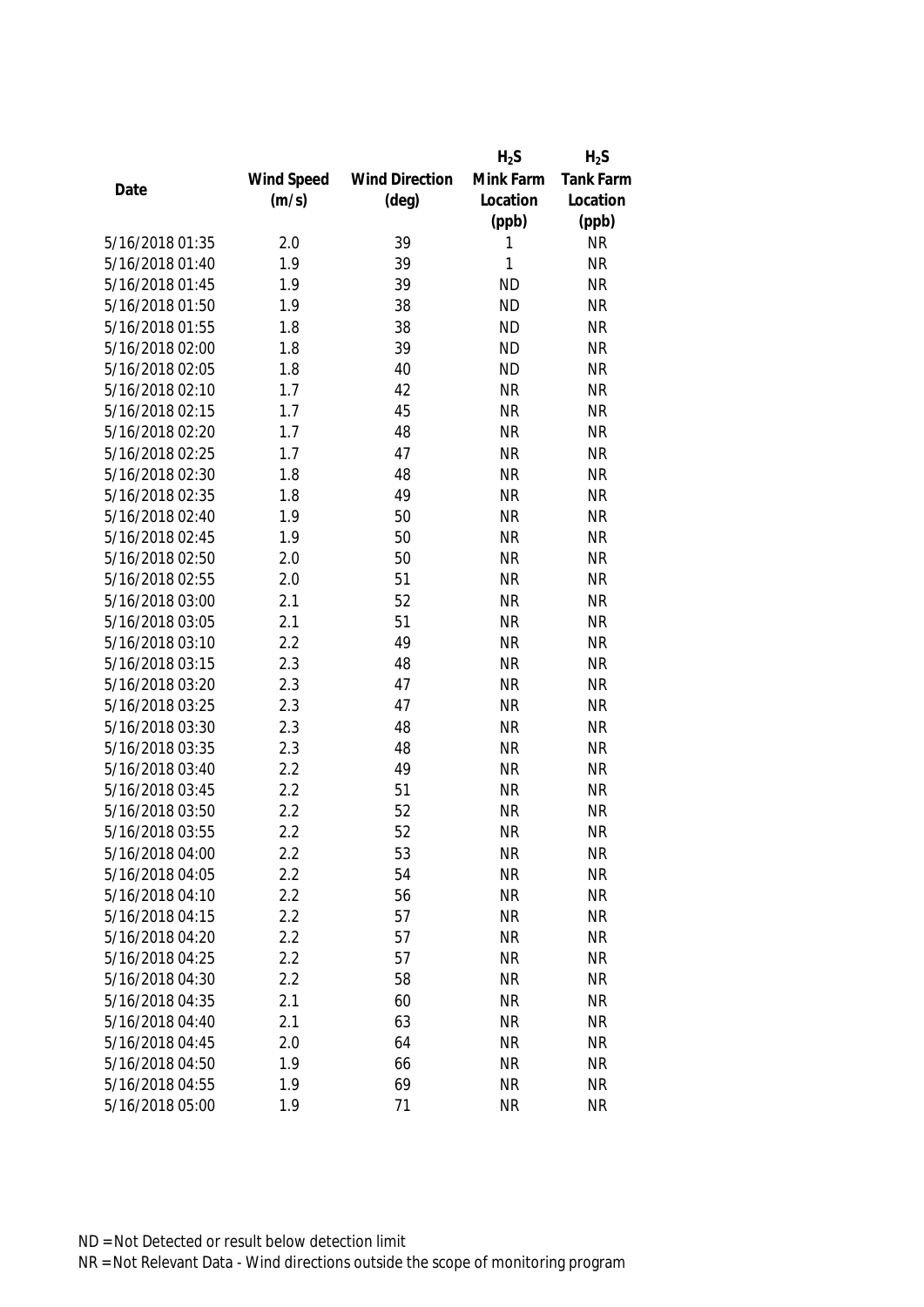|                 |            |                       | $H_2S$    | $H_2S$           |
|-----------------|------------|-----------------------|-----------|------------------|
|                 | Wind Speed | <b>Wind Direction</b> | Mink Farm | <b>Tank Farm</b> |
| Date            | (m/s)      | $(\text{deg})$        | Location  | Location         |
|                 |            |                       | (ppb)     | (ppb)            |
| 5/16/2018 05:05 | 2.1        | 73                    | <b>NR</b> | <b>NR</b>        |
| 5/16/2018 05:10 | 2.1        | 76                    | <b>NR</b> | <b>NR</b>        |
| 5/16/2018 05:15 | 2.1        | 79                    | <b>NR</b> | <b>NR</b>        |
| 5/16/2018 05:20 | 2.2        | 81                    | <b>NR</b> | <b>NR</b>        |
| 5/16/2018 05:25 | 2.2        | 79                    | <b>NR</b> | <b>NR</b>        |
| 5/16/2018 05:30 | 2.2        | 76                    | <b>NR</b> | <b>NR</b>        |
| 5/16/2018 05:35 | 2.1        | 73                    | <b>NR</b> | <b>NR</b>        |
| 5/16/2018 05:40 | 2.1        | 69                    | <b>NR</b> | <b>NR</b>        |
| 5/16/2018 05:45 | 2.1        | 68                    | <b>NR</b> | <b>NR</b>        |
| 5/16/2018 05:50 | 2.1        | 67                    | <b>NR</b> | <b>NR</b>        |
| 5/16/2018 05:55 | 2.2        | 61                    | <b>NR</b> | <b>NR</b>        |
| 5/16/2018 06:00 | 2.4        | 56                    | <b>NR</b> | <b>NR</b>        |
| 5/16/2018 06:05 | 2.6        | 51                    | <b>NR</b> | <b>NR</b>        |
| 5/16/2018 06:10 | 2.7        | 45                    | <b>NR</b> | <b>NR</b>        |
| 5/16/2018 06:15 | 2.7        | 38                    | 1         | <b>NR</b>        |
| 5/16/2018 06:20 | 2.7        | 34                    | 1         | <b>NR</b>        |
| 5/16/2018 06:25 | 2.7        | 37                    | 1         | <b>NR</b>        |
| 5/16/2018 06:30 | 2.5        | 38                    | 1         | <b>NR</b>        |
| 5/16/2018 06:35 | 2.4        | 39                    | 1         | <b>NR</b>        |
| 5/16/2018 06:40 | 2.3        | 41                    | <b>NR</b> | <b>NR</b>        |
| 5/16/2018 06:45 | 2.2        | 43                    | <b>NR</b> | <b>NR</b>        |
| 5/16/2018 06:50 | 2.1        | 45                    | <b>NR</b> | <b>NR</b>        |
| 5/16/2018 06:55 | 2.0        | 47                    | <b>NR</b> | <b>NR</b>        |
| 5/16/2018 07:00 | 1.9        | 48                    | <b>NR</b> | <b>NR</b>        |
| 5/16/2018 07:05 | 1.8        | 49                    | <b>NR</b> | <b>NR</b>        |
| 5/16/2018 07:10 | 1.7        | 49                    | <b>NR</b> | <b>NR</b>        |
| 5/16/2018 07:15 | 1.6        | 50                    | <b>NR</b> | <b>NR</b>        |
| 5/16/2018 07:20 | 1.7        | 49                    | <b>NR</b> | <b>NR</b>        |
| 5/16/2018 07:25 | 1.8        | 45                    | <b>NR</b> | <b>NR</b>        |
| 5/16/2018 07:30 | 1.9        | 44                    | <b>NR</b> | <b>NR</b>        |
| 5/16/2018 07:35 | 1.9        | 43                    | <b>NR</b> | <b>NR</b>        |
| 5/16/2018 07:40 | 2.0        | 43                    | <b>NR</b> | <b>NR</b>        |
| 5/16/2018 07:45 | 2.0        | 43                    | <b>NR</b> | <b>NR</b>        |
| 5/16/2018 07:50 | 2.0        | 45                    | <b>NR</b> | <b>NR</b>        |
| 5/16/2018 07:55 | 1.8        | 51                    | <b>NR</b> | <b>NR</b>        |
| 5/16/2018 08:00 | 1.7        | 54                    | <b>NR</b> | <b>NR</b>        |
| 5/16/2018 08:05 | 1.7        | 55                    | <b>NR</b> | <b>NR</b>        |
| 5/16/2018 08:10 | 1.5        | 61                    | <b>NR</b> | <b>NR</b>        |
| 5/16/2018 08:15 | 1.5        | 60                    | <b>NR</b> | <b>NR</b>        |
| 5/16/2018 08:20 | 1.6        | 58                    | <b>NR</b> | <b>NR</b>        |
| 5/16/2018 08:25 | 1.7        | 48                    | <b>NR</b> | <b>NR</b>        |
| 5/16/2018 08:30 | 1.7        | 44                    | <b>NR</b> | <b>NR</b>        |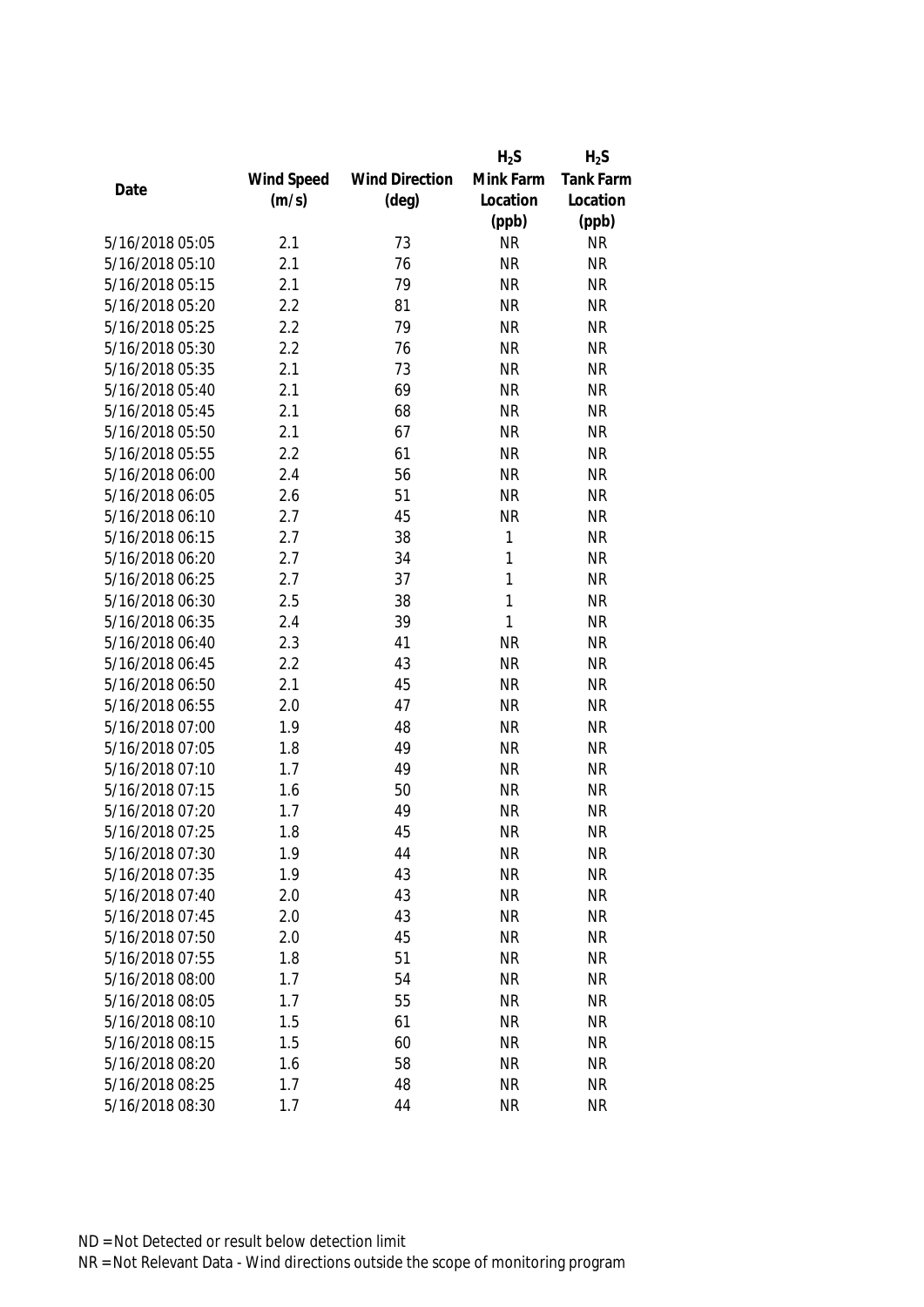|                 |            |                       | $H_2S$         | $H_2S$    |
|-----------------|------------|-----------------------|----------------|-----------|
|                 | Wind Speed | <b>Wind Direction</b> | Mink Farm      | Tank Farm |
| Date            | (m/s)      | $(\text{deg})$        | Location       | Location  |
|                 |            |                       | (ppb)          | (ppb)     |
| 5/16/2018 08:35 | 1.7        | 41                    | <b>NR</b>      | <b>NR</b> |
| 5/16/2018 08:40 | 1.8        | 39                    | $\mathbf 1$    | <b>NR</b> |
| 5/16/2018 08:45 | 1.8        | 36                    | $\overline{2}$ | <b>NR</b> |
| 5/16/2018 08:50 | 1.7        | 33                    | $\overline{2}$ | <b>NR</b> |
| 5/16/2018 08:55 | 1.7        | 36                    | $\overline{2}$ | <b>NR</b> |
| 5/16/2018 09:00 | 1.7        | 42                    | <b>NR</b>      | <b>NR</b> |
| 5/16/2018 09:05 | 1.7        | 45                    | <b>NR</b>      | <b>NR</b> |
| 5/16/2018 09:10 | 1.7        | 43                    | <b>NR</b>      | <b>NR</b> |
| 5/16/2018 09:15 | 1.8        | 49                    | <b>NR</b>      | <b>NR</b> |
| 5/16/2018 09:20 | 1.8        | 51                    | <b>NR</b>      | <b>NR</b> |
| 5/16/2018 09:25 | 1.9        | 52                    | <b>NR</b>      | <b>NR</b> |
| 5/16/2018 09:30 | 1.9        | 52                    | <b>NR</b>      | <b>NR</b> |
| 5/16/2018 09:35 | 1.9        | 53                    | <b>NR</b>      | <b>NR</b> |
| 5/16/2018 09:40 | 1.8        | 56                    | <b>NR</b>      | <b>NR</b> |
| 5/16/2018 09:45 | 1.8        | 61                    | <b>NR</b>      | <b>NR</b> |
| 5/16/2018 09:50 | 1.8        | 60                    | <b>NR</b>      | <b>NR</b> |
| 5/16/2018 09:55 | 1.7        | 59                    | <b>NR</b>      | <b>NR</b> |
| 5/16/2018 10:00 | 1.8        | 54                    | <b>NR</b>      | <b>NR</b> |
| 5/16/2018 10:05 | 1.8        | 45                    | <b>NR</b>      | <b>NR</b> |
| 5/16/2018 10:10 | 1.9        | 36                    | <b>NR</b>      | <b>NR</b> |
| 5/16/2018 10:15 | 1.9        | 30                    | 1              | <b>NR</b> |
| 5/16/2018 10:20 | 2.0        | 29                    | 1              | <b>NR</b> |
| 5/16/2018 10:25 | 2.1        | 26                    | <b>ND</b>      | <b>NR</b> |
| 5/16/2018 10:30 | 2.2        | 24                    | 1              | <b>NR</b> |
| 5/16/2018 10:35 | 2.2        | 29                    | 1              | <b>NR</b> |
| 5/16/2018 10:40 | 2.1        | 30                    | <b>ND</b>      | <b>NR</b> |
| 5/16/2018 10:45 | 2.1        | 29                    | 1              | <b>NR</b> |
| 5/16/2018 10:50 | 2.3        | 30                    | 1              | <b>NR</b> |
| 5/16/2018 10:55 | 2.4        | 29                    | 1              | <b>NR</b> |
| 5/16/2018 11:00 | 2.4        | 31                    | 1              | <b>NR</b> |
| 5/16/2018 11:05 | 2.4        | 34                    | 1              | <b>NR</b> |
| 5/16/2018 11:10 | 2.6        | 35                    | 1              | <b>NR</b> |
| 5/16/2018 11:15 | 2.7        | 34                    | 1              | <b>NR</b> |
| 5/16/2018 11:20 | 2.7        | 33                    | 1              | <b>NR</b> |
| 5/16/2018 11:25 | 2.7        | 33                    | 1              | <b>NR</b> |
| 5/16/2018 11:30 | 2.6        | 32                    | 1              | <b>NR</b> |
|                 |            |                       |                |           |
| 5/16/2018 11:35 | 2.8        | 28                    | 1              | <b>NR</b> |
| 5/16/2018 11:40 | 2.9        | 29                    | 1              | <b>NR</b> |
| 5/16/2018 11:45 | 3.0        | 29                    | 1              | <b>NR</b> |
| 5/16/2018 11:50 | 2.8        | 34                    | 1              | <b>NR</b> |
| 5/16/2018 11:55 | 2.7        | 46                    | <b>NR</b>      | <b>NR</b> |
| 5/16/2018 12:00 | 2.9        | 54                    | <b>NR</b>      | <b>NR</b> |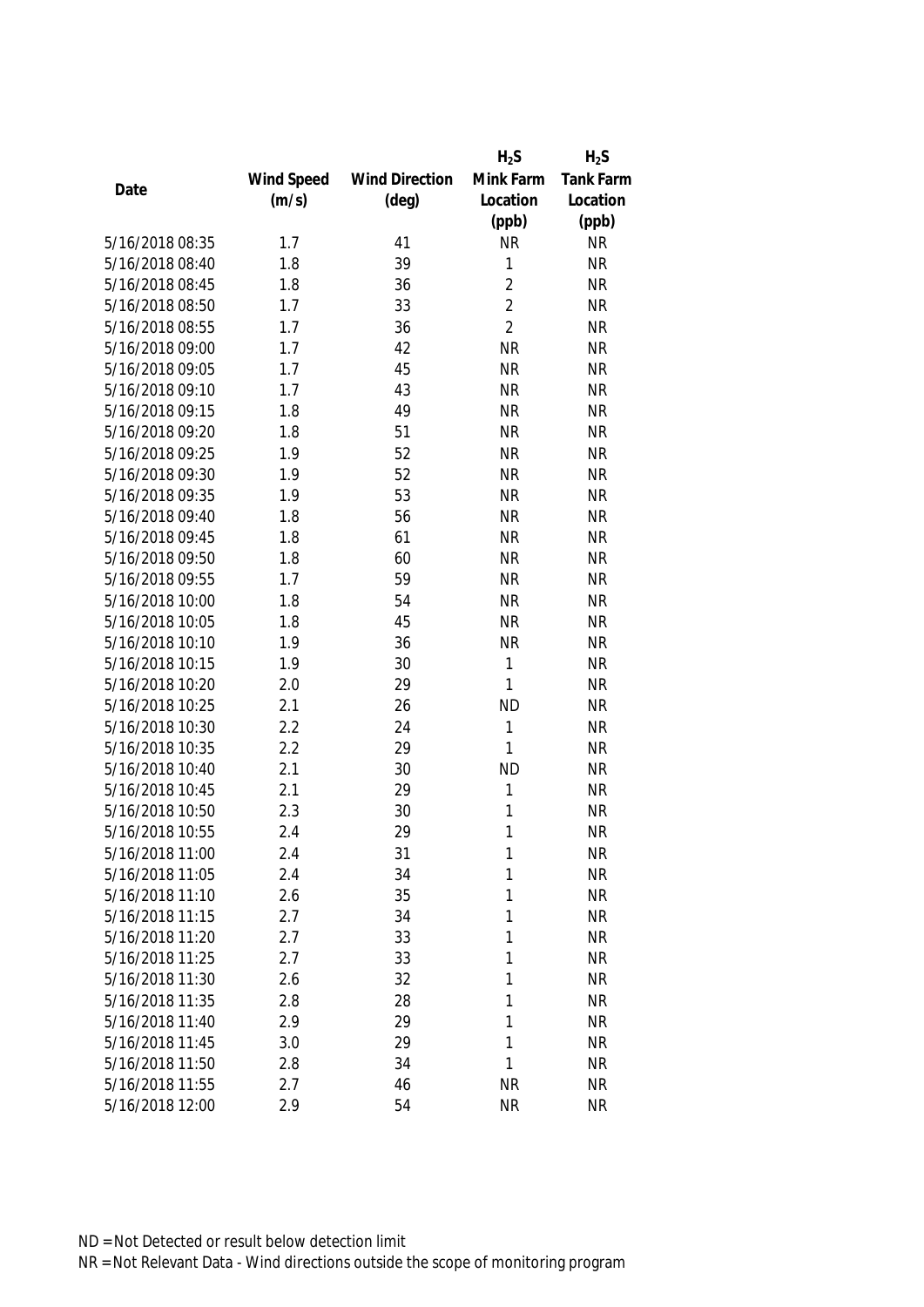|                 |            |                       | $H_2S$    | $H_2S$           |
|-----------------|------------|-----------------------|-----------|------------------|
|                 | Wind Speed | <b>Wind Direction</b> | Mink Farm | <b>Tank Farm</b> |
| Date            | (m/s)      | $(\text{deg})$        | Location  | Location         |
|                 |            |                       | (ppb)     | (ppb)            |
| 5/16/2018 12:05 | 2.8        | 60                    | <b>NR</b> | <b>NR</b>        |
| 5/16/2018 12:10 | 2.6        | 65                    | <b>NR</b> | <b>NR</b>        |
| 5/16/2018 12:15 | 2.5        | 70                    | <b>NR</b> | <b>NR</b>        |
| 5/16/2018 12:20 | 2.6        | 77                    | <b>NR</b> | <b>NR</b>        |
| 5/16/2018 12:25 | 2.7        | 73                    | <b>NR</b> | <b>NR</b>        |
| 5/16/2018 12:30 | 2.8        | 67                    | <b>NR</b> | <b>NR</b>        |
| 5/16/2018 12:35 | 3.0        | 66                    | <b>NR</b> | <b>NR</b>        |
| 5/16/2018 12:40 | 3.2        | 63                    | <b>NR</b> | <b>NR</b>        |
| 5/16/2018 12:45 | 3.3        | 65                    | <b>NR</b> | <b>NR</b>        |
| 5/16/2018 12:50 | 3.3        | 60                    | <b>NR</b> | <b>NR</b>        |
| 5/16/2018 12:55 | 3.3        | 59                    | <b>NR</b> | <b>NR</b>        |
| 5/16/2018 13:00 | 3.1        | 62                    | <b>NR</b> | <b>NR</b>        |
| 5/16/2018 13:05 | 3.1        | 61                    | <b>NR</b> | <b>NR</b>        |
| 5/16/2018 13:10 | 3.0        | 64                    | <b>NR</b> | <b>NR</b>        |
| 5/16/2018 13:15 | 3.0        | 64                    | <b>NR</b> | <b>NR</b>        |
| 5/16/2018 13:20 | 3.0        | 70                    | <b>NR</b> | <b>NR</b>        |
| 5/16/2018 13:25 | 3.0        | 75                    | <b>NR</b> | <b>NR</b>        |
| 5/16/2018 13:30 | 3.0        | 74                    | <b>NR</b> | <b>NR</b>        |
| 5/16/2018 13:35 | 3.0        | 78                    | <b>NR</b> | <b>NR</b>        |
| 5/16/2018 13:40 | 3.1        | 80                    | <b>NR</b> | <b>NR</b>        |
| 5/16/2018 13:45 | 2.9        | 80                    | <b>NR</b> | <b>NR</b>        |
| 5/16/2018 13:50 | 2.8        | 79                    | <b>NR</b> | <b>NR</b>        |
| 5/16/2018 13:55 | 2.9        | 70                    | <b>NR</b> | <b>NR</b>        |
| 5/16/2018 14:00 | 2.8        | 65                    | <b>NR</b> | <b>NR</b>        |
| 5/16/2018 14:05 | 2.8        | 66                    | <b>NR</b> | <b>NR</b>        |
| 5/16/2018 14:10 | 2.8        | 64                    | <b>NR</b> | <b>NR</b>        |
| 5/16/2018 14:15 | 2.9        | 60                    | <b>NR</b> | <b>NR</b>        |
| 5/16/2018 14:20 | 3.0        | 52                    | <b>NR</b> | <b>NR</b>        |
| 5/16/2018 14:25 | 2.9        | 54                    | <b>NR</b> | <b>NR</b>        |
| 5/16/2018 14:30 | 3.0        | 53                    | <b>NR</b> | <b>NR</b>        |
| 5/16/2018 14:35 | 3.1        | 48                    | <b>NR</b> | <b>NR</b>        |
| 5/16/2018 14:40 | 3.2        | 44                    | <b>NR</b> | <b>NR</b>        |
| 5/16/2018 14:45 | 3.4        | 43                    | <b>NR</b> | <b>NR</b>        |
| 5/16/2018 14:50 | 3.4        | 43                    | <b>NR</b> | <b>NR</b>        |
| 5/16/2018 14:55 | 3.3        | 44                    | <b>NR</b> | <b>NR</b>        |
| 5/16/2018 15:00 | 3.2        | 47                    | <b>NR</b> | <b>NR</b>        |
| 5/16/2018 15:05 | 3.2        | 46                    | <b>NR</b> | <b>NR</b>        |
| 5/16/2018 15:10 | 3.1        | 50                    | <b>NR</b> | <b>NR</b>        |
| 5/16/2018 15:15 | 2.9        | 53                    | <b>NR</b> | <b>NR</b>        |
| 5/16/2018 15:20 | 2.6        | 60                    | <b>NR</b> | <b>NR</b>        |
| 5/16/2018 15:25 | 2.7        | 65                    | <b>NR</b> | NR               |
| 5/16/2018 15:30 | 2.5        | 68                    | <b>NR</b> | <b>NR</b>        |
|                 |            |                       |           |                  |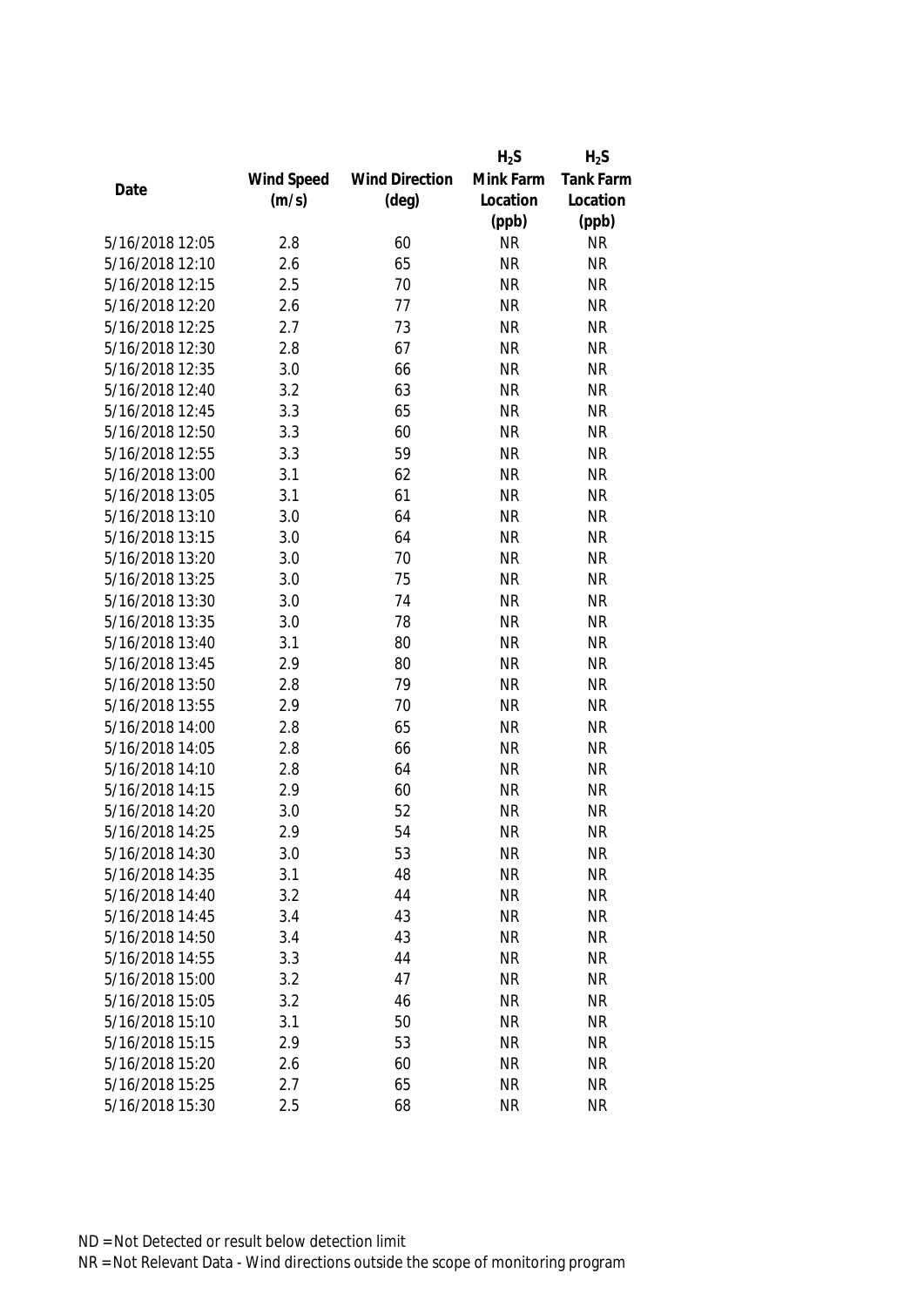|                 |            |                       | $H_2S$    | $H_2S$           |
|-----------------|------------|-----------------------|-----------|------------------|
|                 | Wind Speed | <b>Wind Direction</b> | Mink Farm | <b>Tank Farm</b> |
| Date            | (m/s)      | $(\text{deg})$        | Location  | Location         |
|                 |            |                       | (ppb)     | (ppb)            |
| 5/16/2018 15:35 | 2.4        | 71                    | <b>NR</b> | <b>NR</b>        |
| 5/16/2018 15:40 | 2.2        | 72                    | <b>NR</b> | <b>NR</b>        |
| 5/16/2018 15:45 | 2.2        | 76                    | <b>NR</b> | <b>NR</b>        |
| 5/16/2018 15:50 | 2.3        | 68                    | <b>NR</b> | <b>NR</b>        |
| 5/16/2018 15:55 | 2.3        | 62                    | <b>NR</b> | <b>NR</b>        |
| 5/16/2018 16:00 | 2.4        | 61                    | <b>NR</b> | <b>NR</b>        |
| 5/16/2018 16:05 | 2.3        | 68                    | <b>NR</b> | <b>NR</b>        |
| 5/16/2018 16:10 | 2.4        | 65                    | <b>NR</b> | <b>NR</b>        |
| 5/16/2018 16:15 | 2.4        | 64                    | <b>NR</b> | <b>NR</b>        |
| 5/16/2018 16:20 | 2.3        | 65                    | <b>NR</b> | <b>NR</b>        |
| 5/16/2018 16:25 | 2.4        | 65                    | <b>NR</b> | <b>NR</b>        |
| 5/16/2018 16:30 | 2.4        | 58                    | <b>NR</b> | <b>NR</b>        |
| 5/16/2018 16:35 | 2.4        | 52                    | <b>NR</b> | <b>NR</b>        |
| 5/16/2018 16:40 | 2.5        | 49                    | <b>NR</b> | <b>NR</b>        |
| 5/16/2018 16:45 | 2.5        | 49                    | <b>NR</b> | <b>NR</b>        |
| 5/16/2018 16:50 | 2.5        | 52                    | <b>NR</b> | <b>NR</b>        |
| 5/16/2018 16:55 | 2.5        | 59                    | <b>NR</b> | <b>NR</b>        |
| 5/16/2018 17:00 | 2.5        | 70                    | <b>NR</b> | <b>NR</b>        |
| 5/16/2018 17:05 | 2.5        | 71                    | <b>NR</b> | <b>NR</b>        |
| 5/16/2018 17:10 | 2.3        | 75                    | <b>NR</b> | <b>NR</b>        |
| 5/16/2018 17:15 | 2.3        | 72                    | <b>NR</b> | <b>NR</b>        |
| 5/16/2018 17:20 | 2.2        | 70                    | <b>NR</b> | <b>NR</b>        |
| 5/16/2018 17:25 | 2.2        | 60                    | <b>NR</b> | <b>NR</b>        |
| 5/16/2018 17:30 | 2.1        | 56                    | <b>NR</b> | <b>NR</b>        |
| 5/16/2018 17:35 | 2.1        | 51                    | <b>NR</b> | <b>NR</b>        |
| 5/16/2018 17:40 | 2.1        | 50                    | <b>NR</b> | <b>NR</b>        |
| 5/16/2018 17:45 | 2.1        | 49                    | <b>NR</b> | <b>NR</b>        |
| 5/16/2018 17:50 | 2.1        | 50                    | <b>NR</b> | <b>NR</b>        |
| 5/16/2018 17:55 | 2.1        | 53                    | <b>NR</b> | <b>NR</b>        |
| 5/16/2018 18:00 | 2.1        | 52                    | <b>NR</b> | NR               |
| 5/16/2018 18:05 | 2.1        | 54                    | <b>NR</b> | <b>NR</b>        |
| 5/16/2018 18:10 | 2.1        | 54                    | <b>NR</b> | <b>NR</b>        |
| 5/16/2018 18:15 | 2.2        | 57                    | <b>NR</b> | <b>NR</b>        |
| 5/16/2018 18:20 | 2.1        | 57                    | <b>NR</b> | <b>NR</b>        |
| 5/16/2018 18:25 | 2.3        | 53                    | <b>NR</b> | <b>NR</b>        |
| 5/16/2018 18:30 | 2.3        | 51                    | <b>NR</b> | <b>NR</b>        |
| 5/16/2018 18:35 | 2.4        | 51                    | <b>NR</b> | <b>NR</b>        |
| 5/16/2018 18:40 | 2.4        | 51                    | <b>NR</b> | <b>NR</b>        |
| 5/16/2018 18:45 | 2.3        | 49                    | <b>NR</b> | <b>NR</b>        |
| 5/16/2018 18:50 | 2.2        | 48                    | <b>NR</b> | <b>NR</b>        |
| 5/16/2018 18:55 | 2.0        | 48                    | <b>NR</b> | <b>NR</b>        |
| 5/16/2018 19:00 | 2.0        | 49                    | <b>NR</b> | <b>NR</b>        |
|                 |            |                       |           |                  |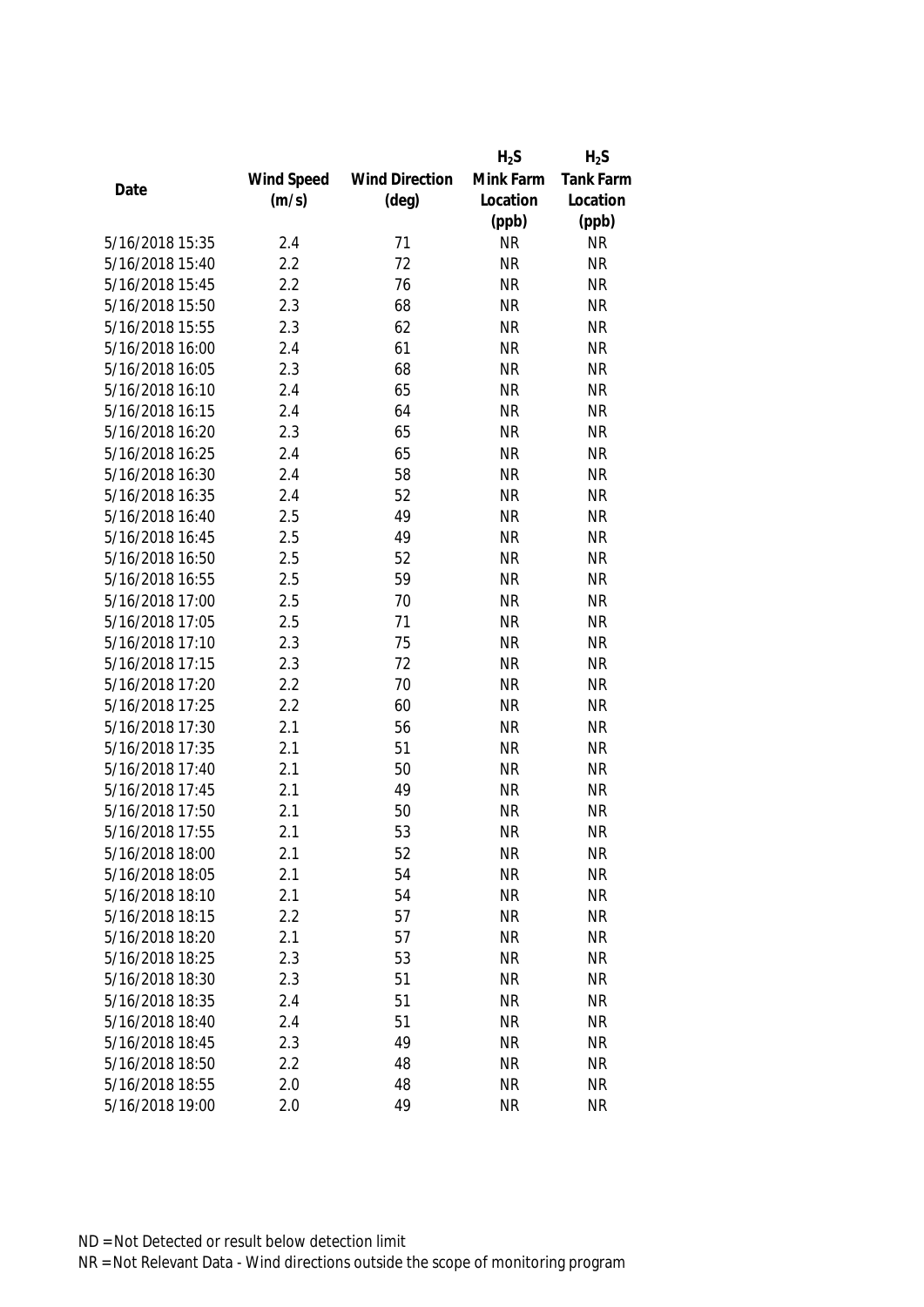|                 |            |                       | $H_2S$    | $H_2S$           |
|-----------------|------------|-----------------------|-----------|------------------|
|                 | Wind Speed | <b>Wind Direction</b> | Mink Farm | <b>Tank Farm</b> |
| Date            | (m/s)      | $(\text{deg})$        | Location  | Location         |
|                 |            |                       | (ppb)     | (ppb)            |
| 5/16/2018 19:05 | 2.0        | 49                    | <b>NR</b> | <b>NR</b>        |
| 5/16/2018 19:10 | 1.9        | 49                    | <b>NR</b> | <b>NR</b>        |
| 5/16/2018 19:15 | 1.9        | 48                    | <b>NR</b> | <b>NR</b>        |
| 5/16/2018 19:20 | 1.9        | 49                    | <b>NR</b> | <b>NR</b>        |
| 5/16/2018 19:25 | 1.9        | 50                    | <b>NR</b> | <b>NR</b>        |
| 5/16/2018 19:30 | 1.9        | 49                    | <b>NR</b> | <b>NR</b>        |
| 5/16/2018 19:35 | 1.8        | 49                    | <b>NR</b> | <b>NR</b>        |
| 5/16/2018 19:40 | 1.8        | 52                    | <b>NR</b> | <b>NR</b>        |
| 5/16/2018 19:45 | 1.7        | 56                    | <b>NR</b> | <b>NR</b>        |
| 5/16/2018 19:50 | 1.7        | 58                    | <b>NR</b> | <b>NR</b>        |
| 5/16/2018 19:55 | 1.6        | 61                    | <b>NR</b> | <b>NR</b>        |
| 5/16/2018 20:00 | 1.6        | 66                    | <b>NR</b> | <b>NR</b>        |
| 5/16/2018 20:05 | 1.5        | 70                    | <b>NR</b> | <b>NR</b>        |
| 5/16/2018 20:10 | 1.4        | 70                    | <b>NR</b> | <b>NR</b>        |
| 5/16/2018 20:15 | 1.4        | 71                    | <b>NR</b> | <b>NR</b>        |
| 5/16/2018 20:20 | 1.5        | 75                    | <b>NR</b> | <b>NR</b>        |
| 5/16/2018 20:25 | 1.5        | 78                    | <b>NR</b> | <b>NR</b>        |
| 5/16/2018 20:30 | 1.6        | 77                    | <b>NR</b> | <b>NR</b>        |
| 5/16/2018 20:35 | 1.7        | 79                    | <b>NR</b> | <b>NR</b>        |
| 5/16/2018 20:40 | 1.9        | 85                    | <b>NR</b> | <b>NR</b>        |
| 5/16/2018 20:45 | 2.0        | 89                    | <b>NR</b> | <b>NR</b>        |
| 5/16/2018 20:50 | 2.0        | 91                    | <b>NR</b> | <b>NR</b>        |
| 5/16/2018 20:55 | 2.1        | 95                    | <b>NR</b> | <b>NR</b>        |
| 5/16/2018 21:00 | 2.4        | 101                   | <b>NR</b> | <b>NR</b>        |
| 5/16/2018 21:05 | 2.6        | 105                   | <b>NR</b> | <b>NR</b>        |
| 5/16/2018 21:10 | 2.8        | 107                   | <b>NR</b> | <b>NR</b>        |
| 5/16/2018 21:15 | 3.0        | 109                   | <b>NR</b> | <b>NR</b>        |
| 5/16/2018 21:20 | 3.2        | 111                   | <b>NR</b> | <b>NR</b>        |
| 5/16/2018 21:25 | 3.2        | 111                   | <b>NR</b> | <b>NR</b>        |
| 5/16/2018 21:30 | 3.2        | 111                   | <b>NR</b> | <b>NR</b>        |
| 5/16/2018 21:35 | 3.2        | 111                   | <b>NR</b> | <b>NR</b>        |
| 5/16/2018 21:40 | 3.1        | 110                   | <b>NR</b> | <b>NR</b>        |
| 5/16/2018 21:45 | 3.1        | 109                   | <b>NR</b> | <b>NR</b>        |
| 5/16/2018 21:50 | 3.0        | 109                   | <b>NR</b> | <b>NR</b>        |
| 5/16/2018 21:55 | 3.0        | 108                   | <b>NR</b> | <b>NR</b>        |
| 5/16/2018 22:00 | 2.9        | 107                   | <b>NR</b> | <b>NR</b>        |
| 5/16/2018 22:05 | 2.8        | 106                   | <b>NR</b> | <b>NR</b>        |
| 5/16/2018 22:10 | 2.8        | 105                   | <b>NR</b> | <b>NR</b>        |
| 5/16/2018 22:15 | 2.7        | 102                   | <b>NR</b> | <b>NR</b>        |
| 5/16/2018 22:20 | 2.6        | 97                    | <b>NR</b> | <b>NR</b>        |
| 5/16/2018 22:25 | 2.5        | 96                    | <b>NR</b> | <b>NR</b>        |
| 5/16/2018 22:30 | 2.5        | 95                    | <b>NR</b> | <b>NR</b>        |
|                 |            |                       |           |                  |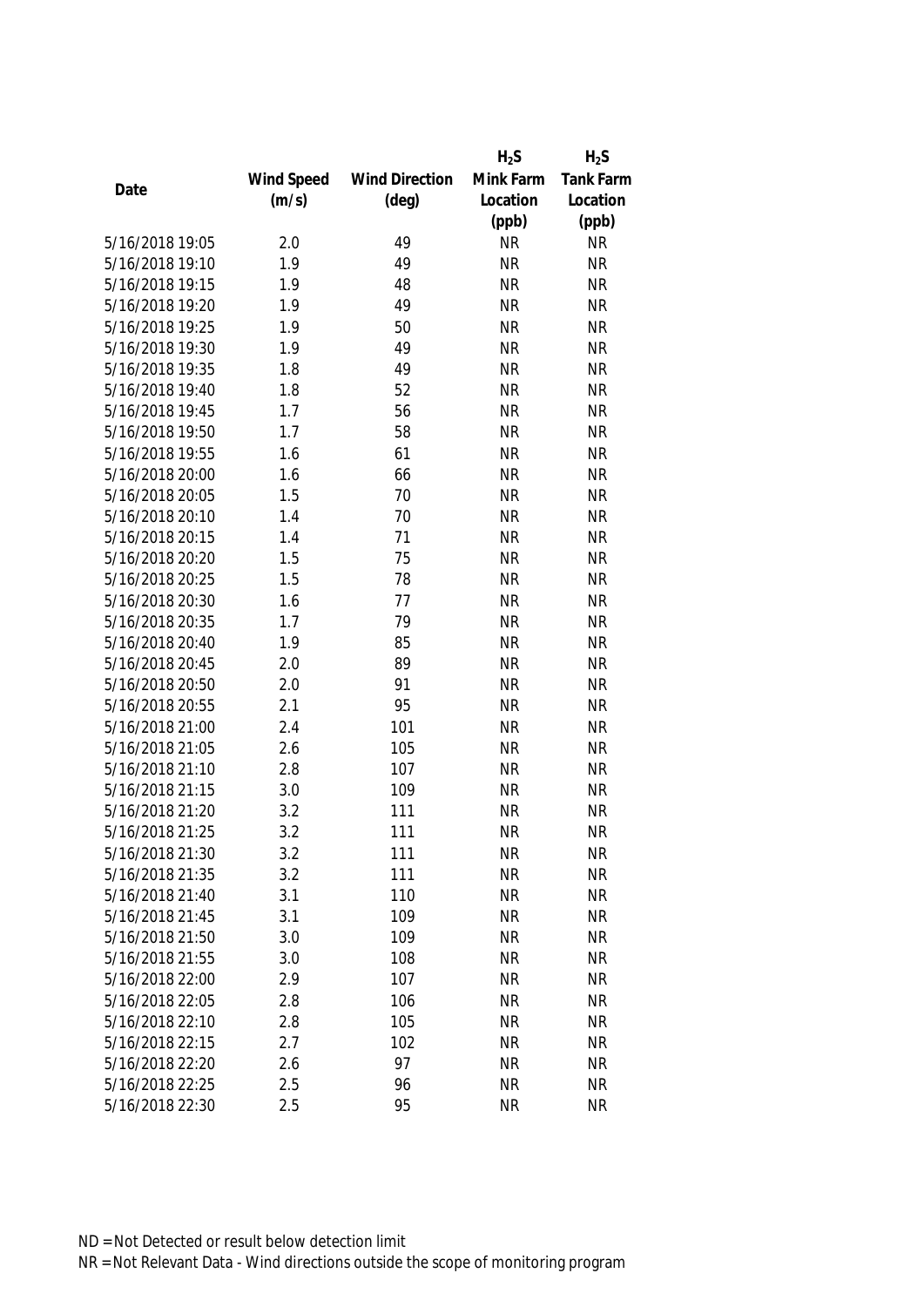|                 |            |                       | $H_2S$    | $H_2S$                 |
|-----------------|------------|-----------------------|-----------|------------------------|
|                 | Wind Speed | <b>Wind Direction</b> | Mink Farm | Tank Farm              |
| Date            | (m/s)      | $(\text{deg})$        | Location  | Location               |
|                 |            |                       | (ppb)     | (ppb)                  |
| 5/16/2018 22:35 | 2.4        | 94                    | <b>NR</b> | <b>NR</b>              |
| 5/16/2018 22:40 | 2.4        | 95                    | <b>NR</b> | <b>NR</b>              |
| 5/16/2018 22:45 | 2.5        | 99                    | <b>NR</b> | <b>NR</b>              |
| 5/16/2018 22:50 | 2.4        | 103                   | <b>NR</b> | <b>NR</b>              |
| 5/16/2018 22:55 | 2.4        | 104                   | <b>NR</b> | <b>NR</b>              |
| 5/16/2018 23:00 | 2.4        | 105                   | <b>NR</b> | <b>NR</b>              |
| 5/16/2018 23:05 | 2.4        | 106                   | <b>NR</b> | <b>NR</b>              |
| 5/16/2018 23:10 | 2.3        | 105                   | <b>NR</b> | <b>NR</b>              |
| 5/16/2018 23:15 | 2.2        | 104                   | <b>NR</b> | <b>NR</b>              |
| 5/16/2018 23:20 | 2.2        | 105                   | <b>NR</b> | <b>NR</b>              |
| 5/16/2018 23:25 | 2.2        | 107                   | <b>NR</b> | <b>NR</b>              |
| 5/16/2018 23:30 | 2.1        | 109                   | <b>NR</b> | <b>NR</b>              |
| 5/16/2018 23:35 | 2.1        | 112                   | <b>NR</b> | <b>NR</b>              |
| 5/16/2018 23:40 | 2.1        | 115                   | <b>NR</b> | <b>NR</b>              |
| 5/16/2018 23:45 | 2.1        | 117                   | <b>NR</b> | <b>NR</b>              |
| 5/16/2018 23:50 | 2.0        | 117                   | <b>NR</b> | <b>NR</b>              |
| 5/16/2018 23:55 | 2.0        | 117                   | <b>NR</b> | <b>NR</b>              |
| 5/16/2018 24:00 | 2.1        | 118                   | <b>NR</b> | <b>NR</b>              |
| 5/17/2018 00:05 | 2.2        | 118                   | <b>NR</b> | <b>NR</b>              |
| 5/17/2018 00:10 | 2.3        | 118                   | <b>NR</b> | <b>NR</b>              |
| 5/17/2018 00:15 | 2.3        | 120                   | <b>NR</b> | <b>NR</b>              |
| 5/17/2018 00:20 | 2.3        | 122                   | <b>NR</b> | <b>NR</b>              |
| 5/17/2018 00:25 | 2.2        | 124                   | <b>NR</b> | <b>NR</b>              |
| 5/17/2018 00:30 | 2.0        | 126                   | <b>NR</b> | <b>NR</b>              |
| 5/17/2018 00:35 | 1.8        | 124                   | <b>NR</b> | <b>NR</b>              |
| 5/17/2018 00:40 | 1.8        | 124                   | <b>NR</b> | <b>NR</b>              |
| 5/17/2018 00:45 | 1.7        | 124                   | <b>NR</b> | <b>NR</b>              |
| 5/17/2018 00:50 | 1.7        | 124                   | <b>NR</b> | <b>NR</b>              |
| 5/17/2018 00:55 | 1.6        | 120                   | <b>NR</b> | <b>NR</b>              |
| 5/17/2018 01:00 | 1.6        | 118                   | <b>NR</b> | <b>NR</b>              |
| 5/17/2018 01:05 | 1.6        | 119                   | <b>NR</b> | <b>NR</b>              |
| 5/17/2018 01:10 | 1.5        | 119                   | <b>NR</b> | <b>NR</b>              |
| 5/17/2018 01:15 | 1.5        | 117                   | <b>NR</b> | <b>NR</b>              |
| 5/17/2018 01:20 | 1.4        | 115                   | <b>NR</b> | <b>NR</b>              |
| 5/17/2018 01:25 | 1.4        | 116                   | <b>NR</b> | <b>NR</b>              |
| 5/17/2018 01:30 | 1.4        | 119                   | <b>NR</b> | <b>NR</b>              |
| 5/17/2018 01:35 |            |                       | <b>NR</b> | <b>NR</b>              |
| 5/17/2018 01:40 | 1.4        | 123                   |           |                        |
| 5/17/2018 01:45 | 1.5        | 127                   | <b>NR</b> | <b>NR</b><br><b>NR</b> |
|                 | 1.5        | 131                   | <b>NR</b> |                        |
| 5/17/2018 01:50 | 1.6        | 134                   | <b>NR</b> | <b>NR</b>              |
| 5/17/2018 01:55 | 1.6        | 136                   | <b>NR</b> | <b>NR</b>              |
| 5/17/2018 02:00 | 1.6        | 135                   | <b>NR</b> | <b>NR</b>              |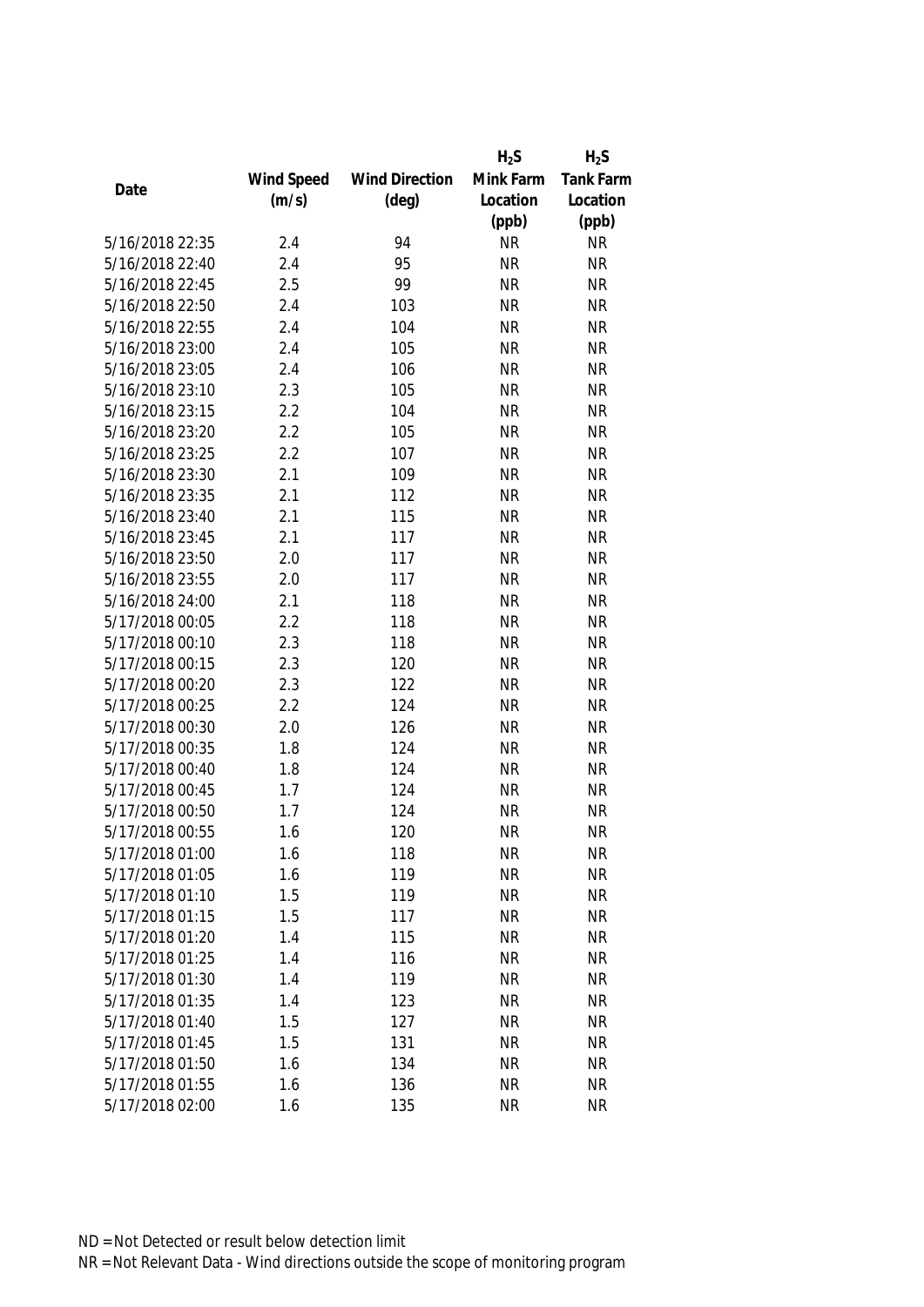|                 |            |                       | $H_2S$         | $H_2S$    |
|-----------------|------------|-----------------------|----------------|-----------|
|                 | Wind Speed | <b>Wind Direction</b> | Mink Farm      | Tank Farm |
| Date            | (m/s)      | $(\text{deg})$        | Location       | Location  |
|                 |            |                       | (ppb)          | (ppb)     |
| 5/17/2018 02:05 | 1.4        | 131                   | <b>NR</b>      | <b>NR</b> |
| 5/17/2018 02:10 | 1.5        | 126                   | <b>NR</b>      | <b>NR</b> |
| 5/17/2018 02:15 | 1.5        | 123                   | <b>NR</b>      | <b>NR</b> |
| 5/17/2018 02:20 | 1.6        | 121                   | <b>NR</b>      | <b>NR</b> |
| 5/17/2018 02:25 | 1.7        | 120                   | <b>NR</b>      | <b>NR</b> |
| 5/17/2018 02:30 | 1.9        | 123                   | <b>NR</b>      | <b>NR</b> |
| 5/17/2018 02:35 | 2.1        | 129                   | <b>NR</b>      | <b>NR</b> |
| 5/17/2018 02:40 | 1.9        | 133                   | <b>NR</b>      | <b>NR</b> |
| 5/17/2018 02:45 | 1.6        | 135                   | <b>NR</b>      | <b>NR</b> |
| 5/17/2018 02:50 | 1.4        | 140                   | <b>NR</b>      | <b>NR</b> |
| 5/17/2018 02:55 | 1.2        | 139                   | <b>NR</b>      | <b>NR</b> |
| 5/17/2018 03:00 | 0.8        | 136                   | <b>NR</b>      | <b>NR</b> |
| 5/17/2018 03:05 | 0.6        | 129                   | <b>NR</b>      | <b>NR</b> |
| 5/17/2018 03:10 | 0.5        | 125                   | <b>NR</b>      | <b>NR</b> |
| 5/17/2018 03:15 | 0.3        | 123                   | <b>NR</b>      | <b>NR</b> |
| 5/17/2018 03:20 | 0.4        | 97                    | <b>NR</b>      | <b>NR</b> |
| 5/17/2018 03:25 | 0.4        | 53                    | <b>NR</b>      | <b>NR</b> |
| 5/17/2018 03:30 | 0.4        | 36                    | $\mathfrak{Z}$ | <b>NR</b> |
| 5/17/2018 03:35 | 0.3        | 25                    | $\mathfrak{Z}$ | <b>NR</b> |
| 5/17/2018 03:40 | 0.3        | 21                    | 3              | <b>NR</b> |
| 5/17/2018 03:45 | 0.4        | 21                    | 3              | <b>NR</b> |
| 5/17/2018 03:50 | 0.3        | 12                    | 3              | <b>NR</b> |
| 5/17/2018 03:55 | 0.2        | 12                    | 3              | <b>NR</b> |
| 5/17/2018 04:00 | 0.4        | $\overline{4}$        | $\overline{2}$ | <b>NR</b> |
| 5/17/2018 04:05 | 0.7        | 10                    | $\overline{2}$ | <b>NR</b> |
| 5/17/2018 04:10 | 1.0        | 16                    | $\overline{2}$ | <b>NR</b> |
| 5/17/2018 04:15 | 1.1        | 20                    | $\overline{2}$ | <b>NR</b> |
| 5/17/2018 04:20 | 1.3        | 18                    | $\overline{2}$ | <b>NR</b> |
| 5/17/2018 04:25 | 1.6        | 19                    | $\overline{2}$ | <b>NR</b> |
| 5/17/2018 04:30 | 1.6        | 20                    | 2              | <b>NR</b> |
| 5/17/2018 04:35 | 1.6        | 20                    | $\overline{2}$ | <b>NR</b> |
| 5/17/2018 04:40 | 1.5        | 21                    | $\overline{2}$ | <b>NR</b> |
| 5/17/2018 04:45 | 1.6        | 20                    | $\overline{2}$ | <b>NR</b> |
| 5/17/2018 04:50 | 1.6        | 22                    | $\overline{2}$ | <b>NR</b> |
| 5/17/2018 04:55 | 1.6        | 23                    | $\overline{2}$ | <b>NR</b> |
| 5/17/2018 05:00 | 1.3        | 26                    | 1              | <b>NR</b> |
| 5/17/2018 05:05 | 1.1        | 27                    | 1              | <b>NR</b> |
| 5/17/2018 05:10 | 0.8        | 27                    | $\overline{2}$ | <b>NR</b> |
| 5/17/2018 05:15 | 0.7        | 25                    | $\mathbf{1}$   | <b>NR</b> |
| 5/17/2018 05:20 | 0.5        | 26                    | $\overline{2}$ | <b>NR</b> |
| 5/17/2018 05:25 | 0.3        | 56                    | <b>NR</b>      | <b>NR</b> |
| 5/17/2018 05:30 | 0.3        | 58                    | <b>NR</b>      | <b>NR</b> |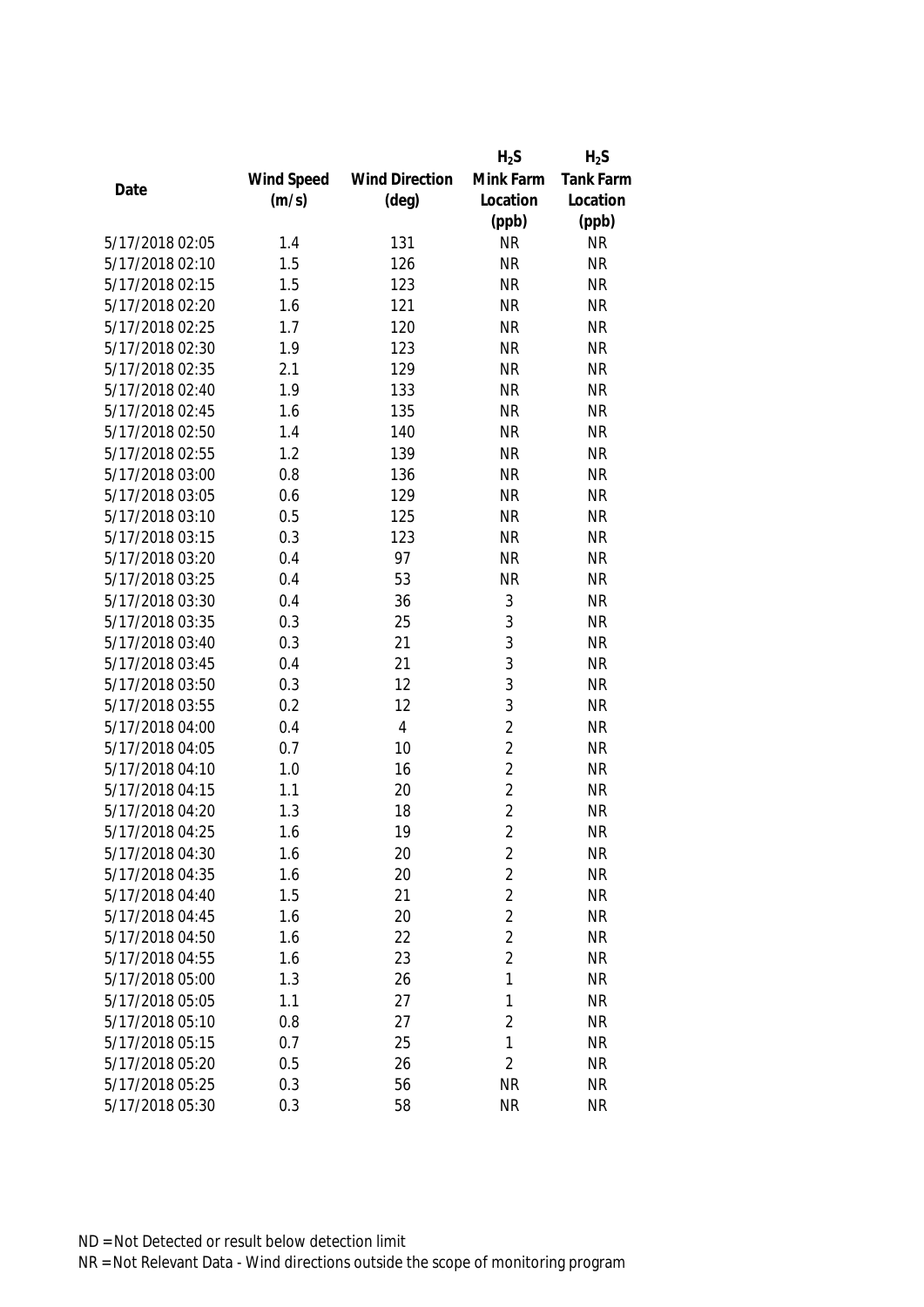|                 |            |                       | $H_2S$         | $H_2S$           |
|-----------------|------------|-----------------------|----------------|------------------|
|                 | Wind Speed | <b>Wind Direction</b> | Mink Farm      | <b>Tank Farm</b> |
| Date            | (m/s)      | $(\text{deg})$        | Location       | Location         |
|                 |            |                       | (ppb)          | (ppb)            |
| 5/17/2018 05:35 | 0.3        | 53                    | <b>NR</b>      | <b>NR</b>        |
| 5/17/2018 05:40 | 0.3        | 53                    | <b>NR</b>      | <b>NR</b>        |
| 5/17/2018 05:45 | 0.3        | 52                    | <b>NR</b>      | <b>NR</b>        |
| 5/17/2018 05:50 | 0.6        | 46                    | <b>NR</b>      | <b>NR</b>        |
| 5/17/2018 05:55 | 0.6        | 37                    | $\overline{2}$ | <b>NR</b>        |
| 5/17/2018 06:00 | 0.9        | 37                    | $\overline{2}$ | <b>NR</b>        |
| 5/17/2018 06:05 | 1.1        | 38                    | $\overline{2}$ | <b>NR</b>        |
| 5/17/2018 06:10 | 1.4        | 36                    | $\overline{2}$ | <b>NR</b>        |
| 5/17/2018 06:15 | 1.7        | 37                    | $\overline{2}$ | <b>NR</b>        |
| 5/17/2018 06:20 | 1.7        | 38                    | $\overline{2}$ | <b>NR</b>        |
| 5/17/2018 06:25 | 1.9        | 38                    | $\overline{2}$ | <b>NR</b>        |
| 5/17/2018 06:30 | 1.9        | 40                    | $\overline{2}$ | <b>NR</b>        |
| 5/17/2018 06:35 | 1.9        | 43                    | <b>NR</b>      | <b>NR</b>        |
| 5/17/2018 06:40 | 1.9        | 47                    | <b>NR</b>      | <b>NR</b>        |
| 5/17/2018 06:45 | 2.0        | 50                    | <b>NR</b>      | <b>NR</b>        |
| 5/17/2018 06:50 | 2.0        | 52                    | <b>NR</b>      | <b>NR</b>        |
| 5/17/2018 06:55 | 2.1        | 53                    | <b>NR</b>      | <b>NR</b>        |
| 5/17/2018 07:00 | 2.2        | 52                    | <b>NR</b>      | <b>NR</b>        |
| 5/17/2018 07:05 | 2.3        | 49                    | <b>NR</b>      | <b>NR</b>        |
| 5/17/2018 07:10 | 2.4        | 47                    | <b>NR</b>      | <b>NR</b>        |
| 5/17/2018 07:15 | 2.4        | 46                    | <b>NR</b>      | <b>NR</b>        |
| 5/17/2018 07:20 | 2.4        | 45                    | <b>NR</b>      | <b>NR</b>        |
| 5/17/2018 07:25 | 2.3        | 45                    | <b>NR</b>      | <b>NR</b>        |
| 5/17/2018 07:30 | 2.2        | 46                    | <b>NR</b>      | <b>NR</b>        |
| 5/17/2018 07:35 | 2.0        | 49                    | <b>NR</b>      | <b>NR</b>        |
| 5/17/2018 07:40 | 1.7        | 53                    | <b>NR</b>      | <b>NR</b>        |
| 5/17/2018 07:45 | 1.3        | 57                    | <b>NR</b>      | <b>NR</b>        |
| 5/17/2018 07:50 | 1.1        | 67                    | <b>NR</b>      | <b>NR</b>        |
| 5/17/2018 07:55 | 0.8        | 79                    | <b>NR</b>      | <b>NR</b>        |
| 5/17/2018 08:00 | 0.6        | 98                    | <b>NR</b>      | <b>NR</b>        |
| 5/17/2018 08:05 | 0.4        | 121                   | <b>NR</b>      | <b>NR</b>        |
| 5/17/2018 08:10 | 0.4        | 140                   | <b>NR</b>      | <b>NR</b>        |
| 5/17/2018 08:15 | 0.5        | 146                   | <b>NR</b>      | <b>NR</b>        |
| 5/17/2018 08:20 | 0.5        | 158                   | <b>NR</b>      | <b>NR</b>        |
| 5/17/2018 08:25 | 0.6        | 159                   | <b>NR</b>      | <b>NR</b>        |
| 5/17/2018 08:30 | 0.7        | 161                   | <b>NR</b>      | <b>NR</b>        |
| 5/17/2018 08:35 | 0.9        | 158                   | <b>NR</b>      | <b>NR</b>        |
| 5/17/2018 08:40 | 0.9        | 153                   | <b>NR</b>      | <b>NR</b>        |
| 5/17/2018 08:45 | 0.9        | 149                   | <b>NR</b>      | <b>NR</b>        |
| 5/17/2018 08:50 | 0.8        | 137                   | <b>NR</b>      | <b>NR</b>        |
| 5/17/2018 08:55 | 1.0        | 66                    | <b>NR</b>      | <b>NR</b>        |
| 5/17/2018 09:00 | 1.0        | 20                    | <b>NR</b>      | <b>NR</b>        |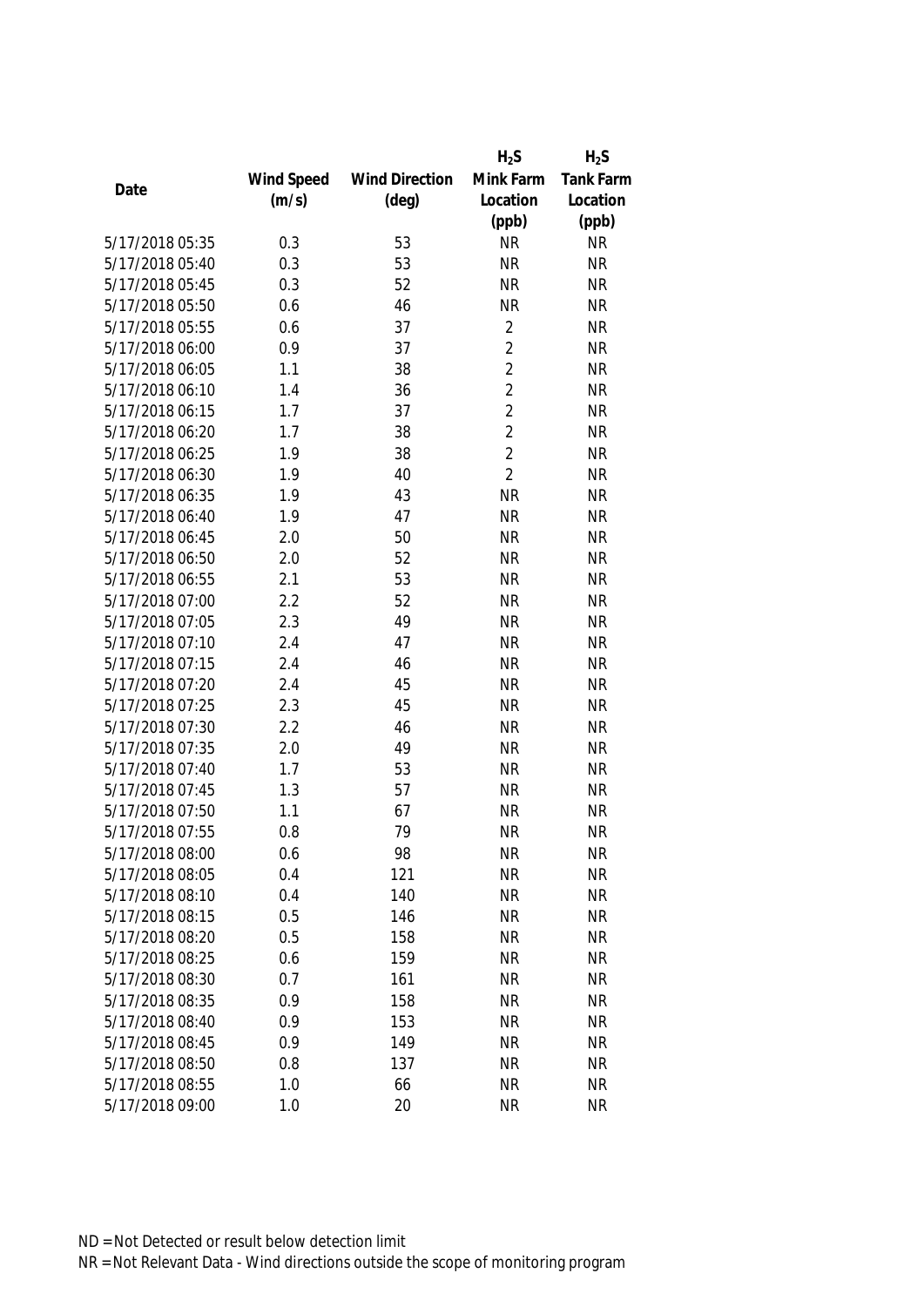|                 |            |                       | $H_2S$         | $H_2S$           |
|-----------------|------------|-----------------------|----------------|------------------|
|                 | Wind Speed | <b>Wind Direction</b> | Mink Farm      | <b>Tank Farm</b> |
| Date            | (m/s)      | $(\text{deg})$        | Location       | Location         |
|                 |            |                       | (ppb)          | (ppb)            |
| 5/17/2018 09:05 | 1.0        | 6                     | 1              | <b>NR</b>        |
| 5/17/2018 09:10 | 1.1        | 360                   | 1              | <b>NR</b>        |
| 5/17/2018 09:15 | 1.2        | $\overline{2}$        | 1              | <b>NR</b>        |
| 5/17/2018 09:20 | 1.4        | 5                     | 1              | <b>NR</b>        |
| 5/17/2018 09:25 | 1.5        | $\overline{7}$        | 1              | <b>NR</b>        |
| 5/17/2018 09:30 | 1.7        | 10                    | 1              | <b>NR</b>        |
| 5/17/2018 09:35 | 1.8        | 11                    | 1              | <b>NR</b>        |
| 5/17/2018 09:40 | 2.1        | 16                    | 1              | <b>NR</b>        |
| 5/17/2018 09:45 | 2.4        | 20                    | 1              | <b>NR</b>        |
| 5/17/2018 09:50 | 2.6        | 23                    | 1              | <b>NR</b>        |
| 5/17/2018 09:55 | 2.6        | 25                    | 1              | <b>NR</b>        |
| 5/17/2018 10:00 | 2.7        | 29                    | 1              | <b>NR</b>        |
| 5/17/2018 10:05 | 2.6        | 32                    | 1              | <b>NR</b>        |
| 5/17/2018 10:10 | 2.4        | 37                    | 1              | <b>NR</b>        |
| 5/17/2018 10:15 | 2.2        | 46                    | <b>NR</b>      | <b>NR</b>        |
| 5/17/2018 10:20 | 2.0        | 47                    | <b>NR</b>      | <b>NR</b>        |
| 5/17/2018 10:25 | 1.9        | 48                    | <b>NR</b>      | <b>NR</b>        |
| 5/17/2018 10:30 | 1.8        | 45                    | <b>NR</b>      | <b>NR</b>        |
| 5/17/2018 10:35 | 1.9        | 49                    | <b>NR</b>      | <b>NR</b>        |
| 5/17/2018 10:40 | 1.9        | 46                    | <b>NR</b>      | <b>NR</b>        |
| 5/17/2018 10:45 | 2.0        | 46                    | <b>NR</b>      | <b>NR</b>        |
| 5/17/2018 10:50 | 2.0        | 50                    | <b>NR</b>      | <b>NR</b>        |
| 5/17/2018 10:55 | 2.1        | 53                    | <b>NR</b>      | <b>NR</b>        |
| 5/17/2018 11:00 | 2.2        | 57                    | <b>NR</b>      | <b>NR</b>        |
| 5/17/2018 11:05 | 2.4        | 50                    | <b>NR</b>      | <b>NR</b>        |
| 5/17/2018 11:10 | 2.7        | 49                    | <b>NR</b>      | <b>NR</b>        |
| 5/17/2018 11:15 | 3.0        | 43                    | <b>NR</b>      | <b>NR</b>        |
| 5/17/2018 11:20 | 3.0        | 39                    | 2              | <b>NR</b>        |
| 5/17/2018 11:25 | 3.2        | 38                    | $\overline{2}$ | <b>NR</b>        |
| 5/17/2018 11:30 | 3.2        | 38                    | $\overline{2}$ | <b>NR</b>        |
| 5/17/2018 11:35 | 3.2        | 41                    | <b>NR</b>      | <b>NR</b>        |
| 5/17/2018 11:40 | 3.1        | 43                    | <b>NR</b>      | <b>NR</b>        |
| 5/17/2018 11:45 | 3.1        | 42                    | <b>NR</b>      | <b>NR</b>        |
| 5/17/2018 11:50 | 3.1        | 43                    | <b>NR</b>      | NR               |
| 5/17/2018 11:55 | 3.2        | 46                    | <b>NR</b>      | <b>NR</b>        |
| 5/17/2018 12:00 | 3.2        | 45                    | <b>NR</b>      | <b>NR</b>        |
| 5/17/2018 12:05 | 3.1        | 44                    | <b>NR</b>      | <b>NR</b>        |
| 5/17/2018 12:10 | 3.1        | 43                    | <b>NR</b>      | <b>NR</b>        |
| 5/17/2018 12:15 | 3.0        | 44                    | <b>NR</b>      | <b>NR</b>        |
| 5/17/2018 12:20 | 2.9        | 48                    | <b>NR</b>      | <b>NR</b>        |
| 5/17/2018 12:25 | 2.9        | 51                    | <b>NR</b>      | <b>NR</b>        |
| 5/17/2018 12:30 | 2.8        | 52                    | <b>NR</b>      | <b>NR</b>        |
|                 |            |                       |                |                  |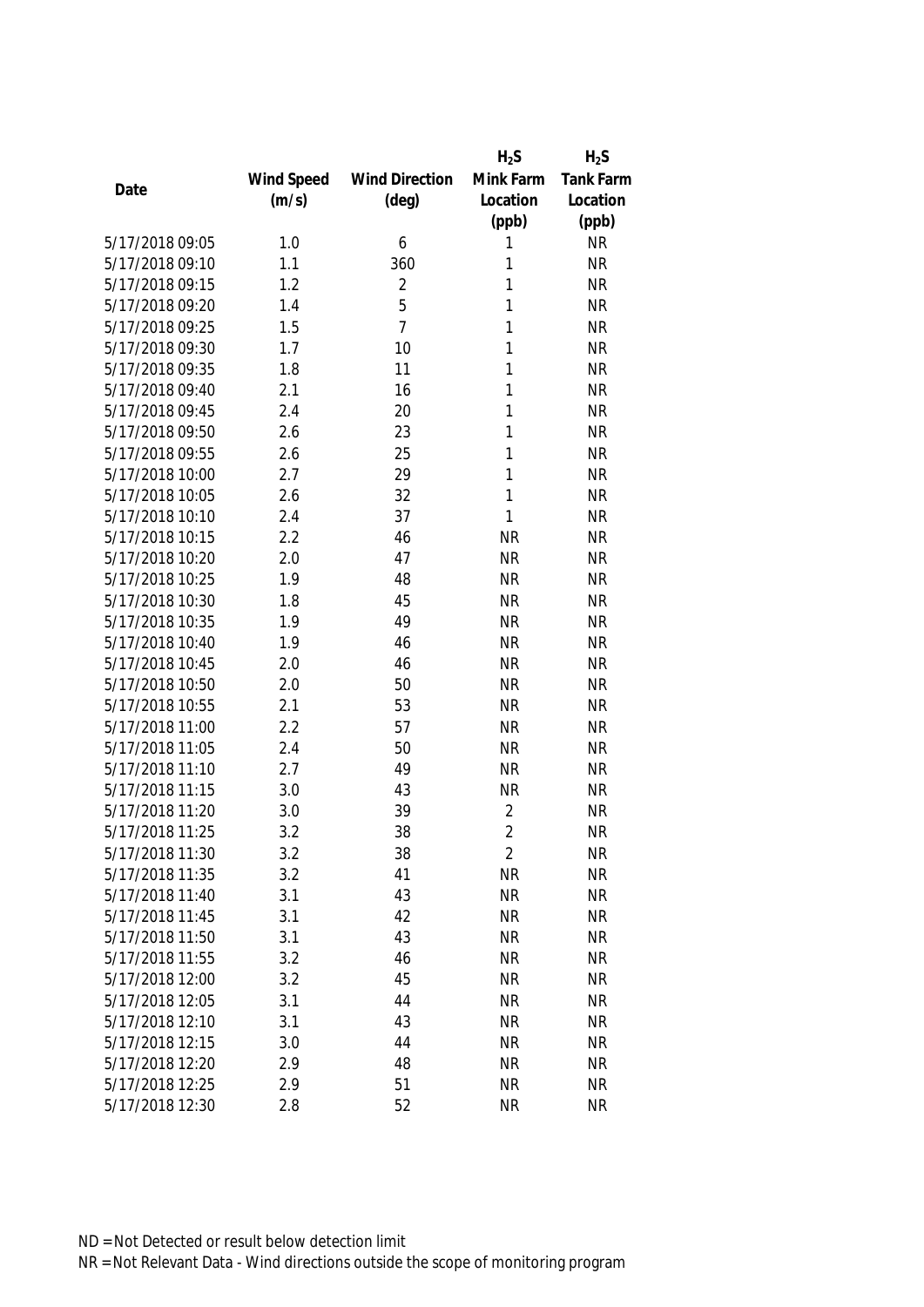|                 |            |                       | $H_2S$    | $H_2S$    |
|-----------------|------------|-----------------------|-----------|-----------|
|                 | Wind Speed | <b>Wind Direction</b> | Mink Farm | Tank Farm |
| Date            | (m/s)      | $(\text{deg})$        | Location  | Location  |
|                 |            |                       | (ppb)     | (ppb)     |
| 5/17/2018 12:35 | 2.8        | 54                    | <b>NR</b> | <b>NR</b> |
| 5/17/2018 12:40 | 2.6        | 61                    | <b>NR</b> | <b>NR</b> |
| 5/17/2018 12:45 | 2.6        | 70                    | <b>NR</b> | <b>NR</b> |
| 5/17/2018 12:50 | 2.6        | 69                    | <b>NR</b> | <b>NR</b> |
| 5/17/2018 12:55 | 2.7        | 63                    | <b>NR</b> | <b>NR</b> |
| 5/17/2018 13:00 | 2.7        | 61                    | <b>NR</b> | <b>NR</b> |
| 5/17/2018 13:05 | 2.7        | 58                    | <b>NR</b> | <b>NR</b> |
| 5/17/2018 13:10 | 2.8        | 54                    | <b>NR</b> | <b>NR</b> |
| 5/17/2018 13:15 | 2.9        | 48                    | <b>NR</b> | <b>NR</b> |
| 5/17/2018 13:20 | 3.0        | 44                    | <b>NR</b> | <b>NR</b> |
| 5/17/2018 13:25 | 2.9        | 48                    | <b>NR</b> | <b>NR</b> |
| 5/17/2018 13:30 | 2.9        | 52                    | <b>NR</b> | <b>NR</b> |
| 5/17/2018 13:35 | 3.0        | 51                    | <b>NR</b> | <b>NR</b> |
| 5/17/2018 13:40 | 3.2        | 51                    | <b>NR</b> | <b>NR</b> |
| 5/17/2018 13:45 | 3.3        | 49                    | <b>NR</b> | <b>NR</b> |
| 5/17/2018 13:50 | 3.2        | 48                    | <b>NR</b> | <b>NR</b> |
| 5/17/2018 13:55 | 3.5        | 44                    | <b>NR</b> | <b>NR</b> |
| 5/17/2018 14:00 | 3.7        | 40                    | 1         | <b>NR</b> |
| 5/17/2018 14:05 | 3.8        | 39                    | 1         | <b>NR</b> |
| 5/17/2018 14:10 | 3.8        | 40                    | 1         | <b>NR</b> |
| 5/17/2018 14:15 | 3.6        | 43                    | <b>NR</b> | <b>NR</b> |
| 5/17/2018 14:20 | 3.7        | 42                    | <b>NR</b> | <b>NR</b> |
| 5/17/2018 14:25 | 3.6        | 43                    | <b>NR</b> | <b>NR</b> |
| 5/17/2018 14:30 | 3.4        | 45                    | <b>NR</b> | <b>NR</b> |
| 5/17/2018 14:35 | 3.2        | 49                    | <b>NR</b> | <b>NR</b> |
| 5/17/2018 14:40 | 3.2        | 49                    | <b>NR</b> | <b>NR</b> |
| 5/17/2018 14:45 | 3.3        | 50                    | <b>NR</b> | <b>NR</b> |
| 5/17/2018 14:50 | 3.2        | 54                    | <b>NR</b> | <b>NR</b> |
| 5/17/2018 14:55 | 3.2        | 53                    | <b>NR</b> | <b>NR</b> |
| 5/17/2018 15:00 | 3.3        | 53                    | <b>NR</b> | <b>NR</b> |
| 5/17/2018 15:05 | 3.3        | 52                    | <b>NR</b> | <b>NR</b> |
| 5/17/2018 15:10 | 3.4        | 51                    | <b>NR</b> | <b>NR</b> |
| 5/17/2018 15:15 | 3.2        | 51                    | <b>NR</b> | <b>NR</b> |
| 5/17/2018 15:20 | 3.3        | 48                    | <b>NR</b> | <b>NR</b> |
| 5/17/2018 15:25 | 3.4        | 49                    | <b>NR</b> | <b>NR</b> |
| 5/17/2018 15:30 | 3.5        | 46                    | <b>NR</b> | <b>NR</b> |
| 5/17/2018 15:35 | 3.7        | 45                    | <b>NR</b> | <b>NR</b> |
| 5/17/2018 15:40 | 3.9        | 41                    | <b>NR</b> | <b>NR</b> |
| 5/17/2018 15:45 | 4.2        | 39                    | <b>ND</b> | <b>NR</b> |
| 5/17/2018 15:50 | 4.2        | 39                    | <b>ND</b> | <b>NR</b> |
| 5/17/2018 15:55 | 4.1        | 38                    | <b>ND</b> | <b>NR</b> |
| 5/17/2018 16:00 | 4.1        | 41                    | <b>NR</b> | <b>NR</b> |
|                 |            |                       |           |           |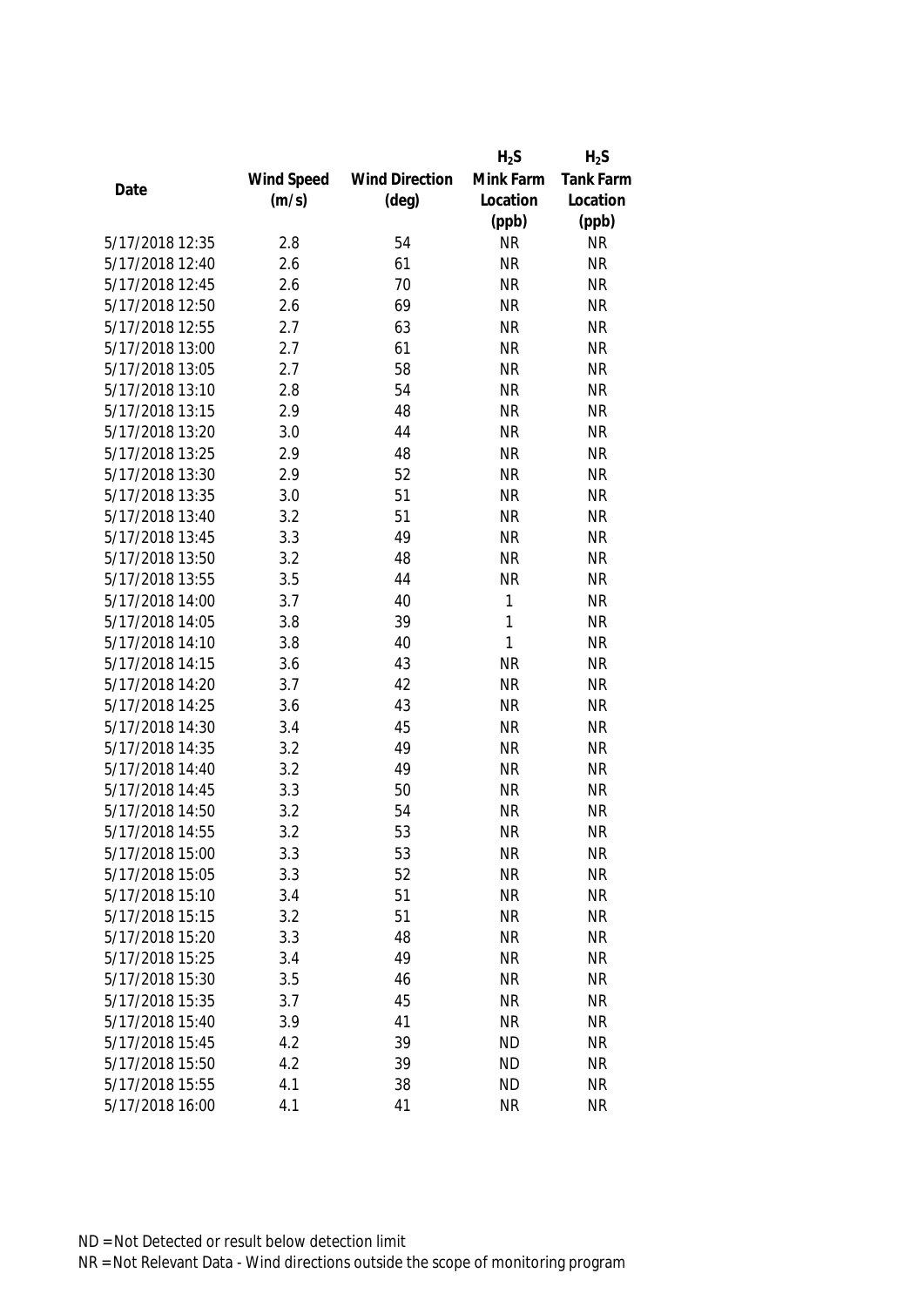|                 |            |                       | $H_2S$       | $H_2S$    |
|-----------------|------------|-----------------------|--------------|-----------|
|                 | Wind Speed | <b>Wind Direction</b> | Mink Farm    | Tank Farm |
| Date            | (m/s)      | $(\text{deg})$        | Location     | Location  |
|                 |            |                       | (ppb)        | (ppb)     |
| 5/17/2018 16:05 | 4.0        | 43                    | <b>NR</b>    | <b>NR</b> |
| 5/17/2018 16:10 | 3.9        | 44                    | <b>NR</b>    | <b>NR</b> |
| 5/17/2018 16:15 | 3.9        | 42                    | <b>NR</b>    | <b>NR</b> |
| 5/17/2018 16:20 | 3.9        | 41                    | <b>NR</b>    | <b>NR</b> |
| 5/17/2018 16:25 | 3.8        | 42                    | <b>NR</b>    | <b>NR</b> |
| 5/17/2018 16:30 | 3.9        | 41                    | <b>NR</b>    | <b>NR</b> |
| 5/17/2018 16:35 | 3.9        | 40                    | 1            | <b>NR</b> |
| 5/17/2018 16:40 | 3.9        | 41                    | <b>NR</b>    | <b>NR</b> |
| 5/17/2018 16:45 | 3.7        | 43                    | <b>NR</b>    | <b>NR</b> |
| 5/17/2018 16:50 | 3.8        | 43                    | <b>NR</b>    | <b>NR</b> |
| 5/17/2018 16:55 | 4.1        | 40                    | 1            | <b>NR</b> |
| 5/17/2018 17:00 | 4.4        | 38                    | 1            | <b>NR</b> |
| 5/17/2018 17:05 | 4.5        | 36                    | 1            | <b>NR</b> |
| 5/17/2018 17:10 | 4.6        | 34                    | 1            | <b>NR</b> |
| 5/17/2018 17:15 | 4.8        | 33                    | 1            | <b>NR</b> |
| 5/17/2018 17:20 | 4.9        | 33                    | $\mathbf{1}$ | <b>NR</b> |
| 5/17/2018 17:25 | 4.8        | 33                    | 1            | <b>NR</b> |
| 5/17/2018 17:30 | 4.8        | 33                    | 1            | <b>NR</b> |
| 5/17/2018 17:35 | 4.7        | 33                    | <b>ND</b>    | <b>NR</b> |
| 5/17/2018 17:40 | 4.7        | 33                    | <b>ND</b>    | <b>NR</b> |
| 5/17/2018 17:45 | 4.7        | 35                    | <b>ND</b>    | <b>NR</b> |
| 5/17/2018 17:50 | 4.5        | 34                    | <b>ND</b>    | <b>NR</b> |
| 5/17/2018 17:55 | 4.6        | 33                    | <b>ND</b>    | <b>NR</b> |
| 5/17/2018 18:00 | 4.5        | 34                    | <b>ND</b>    | <b>NR</b> |
| 5/17/2018 18:05 | 4.6        | 33                    | 1            | <b>NR</b> |
| 5/17/2018 18:10 | 4.6        | 34                    | <b>ND</b>    | <b>NR</b> |
| 5/17/2018 18:15 | 4.5        | 34                    | <b>ND</b>    | <b>NR</b> |
| 5/17/2018 18:20 | 4.5        | 36                    | <b>ND</b>    | <b>NR</b> |
| 5/17/2018 18:25 | 4.3        | 38                    | <b>ND</b>    | <b>NR</b> |
| 5/17/2018 18:30 | 4.1        | 39                    | <b>ND</b>    | <b>NR</b> |
| 5/17/2018 18:35 | 3.8        | 38                    | <b>ND</b>    | <b>NR</b> |
| 5/17/2018 18:40 | 3.6        | 37                    | <b>ND</b>    | <b>NR</b> |
| 5/17/2018 18:45 | 3.5        | 36                    | <b>ND</b>    | <b>NR</b> |
| 5/17/2018 18:50 | 3.3        | 36                    | <b>ND</b>    | <b>NR</b> |
| 5/17/2018 18:55 | 3.4        | 37                    | 1            | <b>NR</b> |
| 5/17/2018 19:00 | 3.5        | 37                    | 1            | <b>NR</b> |
| 5/17/2018 19:05 | 3.7        | 37                    | 1            | <b>NR</b> |
| 5/17/2018 19:10 | 3.7        | 37                    | 1            | <b>NR</b> |
| 5/17/2018 19:15 | 3.7        | 36                    | 1            | <b>NR</b> |
| 5/17/2018 19:20 | 3.8        | 35                    | 1            | <b>NR</b> |
|                 |            |                       | 1            |           |
| 5/17/2018 19:25 | 3.9        | 34                    |              | <b>NR</b> |
| 5/17/2018 19:30 | 4.0        | 34                    | <b>ND</b>    | <b>NR</b> |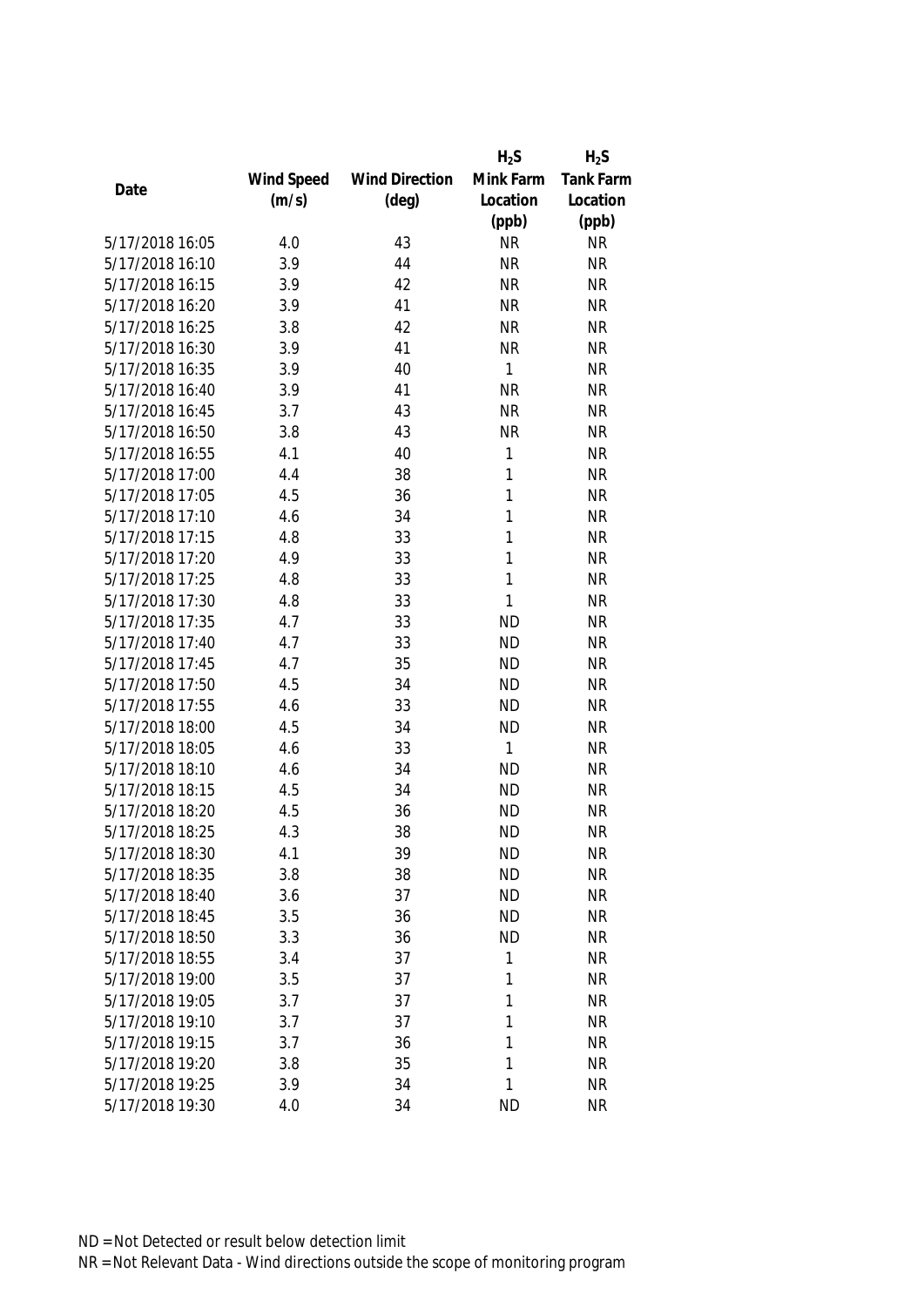|                 |            |                       | $H_2S$    | $H_2S$           |
|-----------------|------------|-----------------------|-----------|------------------|
|                 | Wind Speed | <b>Wind Direction</b> | Mink Farm | <b>Tank Farm</b> |
| Date            | (m/s)      | $(\text{deg})$        | Location  | Location         |
|                 |            |                       | (ppb)     | (ppb)            |
| 5/17/2018 19:35 | 4.0        | 35                    | <b>ND</b> | <b>NR</b>        |
| 5/17/2018 19:40 | 4.3        | 35                    | <b>ND</b> | <b>NR</b>        |
| 5/17/2018 19:45 | 4.7        | 36                    | <b>ND</b> | <b>NR</b>        |
| 5/17/2018 19:50 | 4.9        | 37                    | <b>ND</b> | <b>NR</b>        |
| 5/17/2018 19:55 | 5.0        | 37                    | <b>ND</b> | <b>NR</b>        |
| 5/17/2018 20:00 | 4.9        | 38                    | 1         | <b>NR</b>        |
| 5/17/2018 20:05 | 4.7        | 39                    | 1         | <b>NR</b>        |
| 5/17/2018 20:10 | 4.4        | 40                    | 1         | <b>NR</b>        |
| 5/17/2018 20:15 | 4.1        | 40                    | 1         | <b>NR</b>        |
| 5/17/2018 20:20 | 3.8        | 41                    | <b>NR</b> | <b>NR</b>        |
| 5/17/2018 20:25 | 3.7        | 41                    | <b>NR</b> | <b>NR</b>        |
| 5/17/2018 20:30 | 3.6        | 41                    | <b>NR</b> | <b>NR</b>        |
| 5/17/2018 20:35 | 3.7        | 40                    | <b>ND</b> | <b>NR</b>        |
| 5/17/2018 20:40 | 3.7        | 40                    | <b>ND</b> | <b>NR</b>        |
| 5/17/2018 20:45 | 3.7        | 40                    | <b>ND</b> | <b>NR</b>        |
| 5/17/2018 20:50 | 3.7        | 40                    | <b>ND</b> | <b>NR</b>        |
| 5/17/2018 20:55 | 3.6        | 39                    | <b>ND</b> | <b>NR</b>        |
| 5/17/2018 21:00 | 3.5        | 40                    | <b>ND</b> | <b>NR</b>        |
| 5/17/2018 21:05 | 3.4        | 40                    | <b>ND</b> | <b>NR</b>        |
| 5/17/2018 21:10 | 3.3        | 40                    | <b>ND</b> | <b>NR</b>        |
| 5/17/2018 21:15 | 3.2        | 40                    | <b>ND</b> | <b>NR</b>        |
| 5/17/2018 21:20 | 3.2        | 40                    | 1         | <b>NR</b>        |
| 5/17/2018 21:25 | 3.1        | 41                    | <b>NR</b> | <b>NR</b>        |
| 5/17/2018 21:30 | 3.2        | 41                    | <b>NR</b> | <b>NR</b>        |
| 5/17/2018 21:35 | 3.2        | 41                    | <b>NR</b> | <b>NR</b>        |
| 5/17/2018 21:40 | 3.2        | 41                    | <b>NR</b> | <b>NR</b>        |
| 5/17/2018 21:45 | 3.3        | 41                    | <b>NR</b> | <b>NR</b>        |
| 5/17/2018 21:50 | 3.3        | 41                    | <b>NR</b> | <b>NR</b>        |
| 5/17/2018 21:55 | 3.4        | 41                    | <b>NR</b> | <b>NR</b>        |
| 5/17/2018 22:00 | 3.4        | 41                    | <b>NR</b> | <b>NR</b>        |
| 5/17/2018 22:05 | 3.5        | 40                    | 1         | <b>NR</b>        |
| 5/17/2018 22:10 | 3.6        | 39                    | 1         | <b>NR</b>        |
| 5/17/2018 22:15 | 3.6        | 39                    | 1         | <b>NR</b>        |
| 5/17/2018 22:20 | 3.6        | 39                    | 1         | <b>NR</b>        |
| 5/17/2018 22:25 | 3.5        | 40                    | <b>ND</b> | <b>NR</b>        |
| 5/17/2018 22:30 | 3.4        | 41                    | <b>NR</b> | <b>NR</b>        |
| 5/17/2018 22:35 | 3.2        | 43                    | <b>NR</b> | <b>NR</b>        |
| 5/17/2018 22:40 | 3.1        | 45                    | <b>NR</b> | <b>NR</b>        |
| 5/17/2018 22:45 | 3.1        | 46                    | <b>NR</b> | <b>NR</b>        |
| 5/17/2018 22:50 | 3.1        | 46                    | <b>NR</b> | <b>NR</b>        |
|                 |            |                       |           |                  |
| 5/17/2018 22:55 | 3.1        | 47                    | <b>NR</b> | NR               |
| 5/17/2018 23:00 | 3.0        | 47                    | <b>NR</b> | <b>NR</b>        |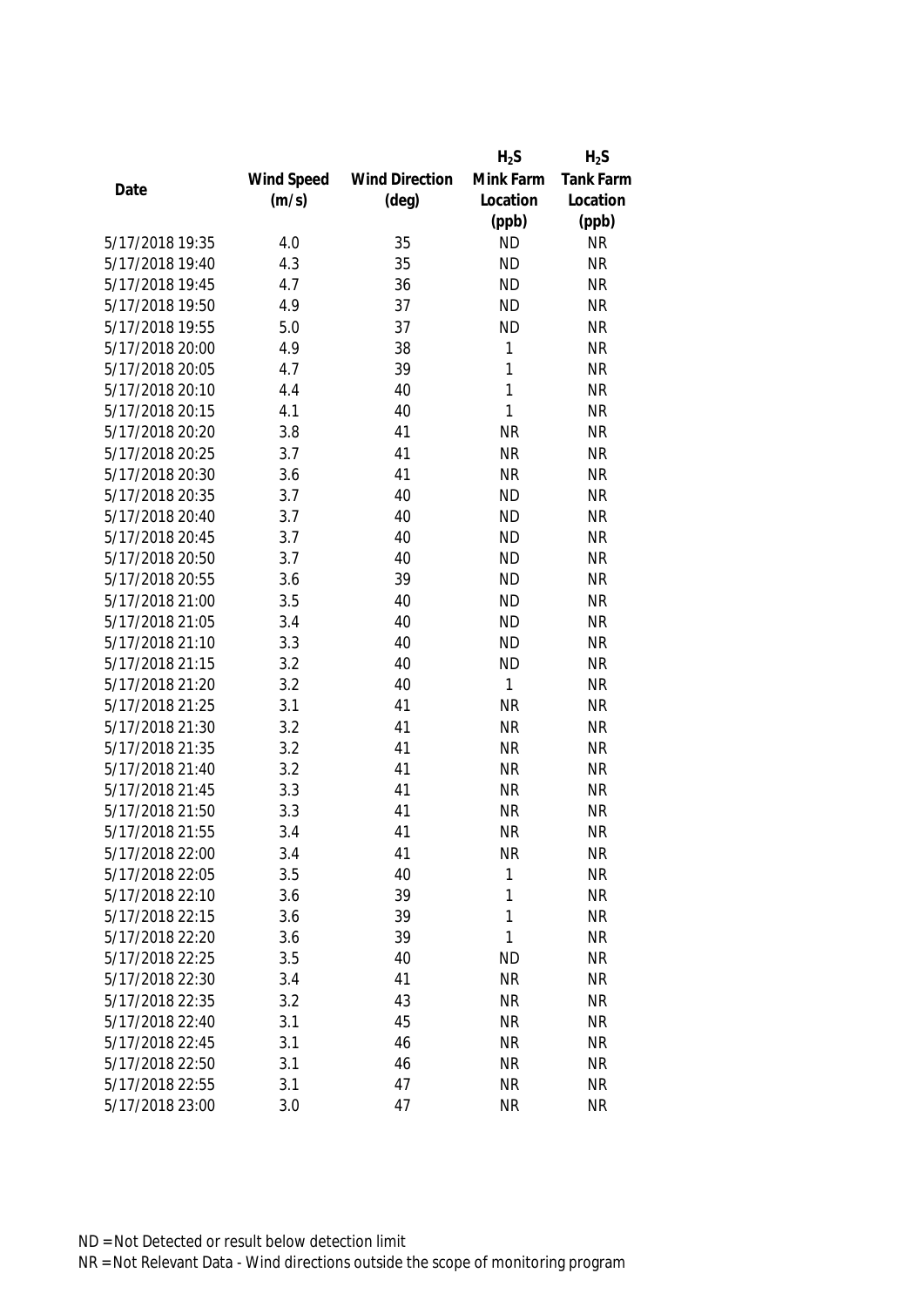|                 |            |                       | $H_2S$    | $H_2S$    |
|-----------------|------------|-----------------------|-----------|-----------|
|                 | Wind Speed | <b>Wind Direction</b> | Mink Farm | Tank Farm |
| Date            | (m/s)      | $(\text{deg})$        | Location  | Location  |
|                 |            |                       | (ppb)     | (ppb)     |
| 5/17/2018 23:05 | 3.1        | 46                    | <b>NR</b> | <b>NR</b> |
| 5/17/2018 23:10 | 3.0        | 46                    | <b>NR</b> | <b>NR</b> |
| 5/17/2018 23:15 | 3.1        | 45                    | <b>NR</b> | <b>NR</b> |
| 5/17/2018 23:20 | 3.1        | 45                    | <b>NR</b> | <b>NR</b> |
| 5/17/2018 23:25 | 3.0        | 44                    | <b>NR</b> | <b>NR</b> |
| 5/17/2018 23:30 | 3.1        | 43                    | <b>NR</b> | <b>NR</b> |
| 5/17/2018 23:35 | 3.1        | 43                    | <b>NR</b> | <b>NR</b> |
| 5/17/2018 23:40 | 3.2        | 43                    | <b>NR</b> | <b>NR</b> |
| 5/17/2018 23:45 | 3.2        | 42                    | <b>NR</b> | <b>NR</b> |
| 5/17/2018 23:50 | 3.2        | 42                    | <b>NR</b> | <b>NR</b> |
| 5/17/2018 23:55 | 3.2        | 42                    | <b>NR</b> | <b>NR</b> |
| 5/17/2018 24:00 | 3.1        | 42                    | <b>NR</b> | <b>NR</b> |
| 5/18/2018 00:05 | 3.1        | 43                    | <b>NR</b> | <b>NR</b> |
| 5/18/2018 00:10 | 3.1        | 43                    | <b>NR</b> | <b>NR</b> |
| 5/18/2018 00:15 | 3.0        | 43                    | <b>NR</b> | <b>NR</b> |
| 5/18/2018 00:20 | 3.0        | 44                    | <b>NR</b> | <b>NR</b> |
| 5/18/2018 00:25 | 3.0        | 43                    | <b>NR</b> | <b>NR</b> |
| 5/18/2018 00:30 | 3.0        | 43                    | <b>NR</b> | <b>NR</b> |
| 5/18/2018 00:35 | 2.9        | 44                    | <b>NR</b> | <b>NR</b> |
| 5/18/2018 00:40 | 2.8        | 44                    | <b>NR</b> | <b>NR</b> |
| 5/18/2018 00:45 | 2.8        | 46                    | <b>NR</b> | <b>NR</b> |
| 5/18/2018 00:50 | 2.7        | 47                    | <b>NR</b> | <b>NR</b> |
| 5/18/2018 00:55 | 2.6        | 48                    | <b>NR</b> | <b>NR</b> |
| 5/18/2018 01:00 | 2.5        | 47                    | <b>NR</b> | <b>NR</b> |
| 5/18/2018 01:05 | 2.6        | 45                    | <b>NR</b> | <b>NR</b> |
| 5/18/2018 01:10 | 2.7        | 44                    | <b>NR</b> | <b>NR</b> |
| 5/18/2018 01:15 | 2.8        | 42                    | <b>NR</b> | <b>NR</b> |
| 5/18/2018 01:20 | 2.8        | 41                    | <b>NR</b> | <b>NR</b> |
| 5/18/2018 01:25 | 2.9        | 41                    | <b>NR</b> | <b>NR</b> |
| 5/18/2018 01:30 | 3.0        | 42                    | <b>NR</b> | <b>NR</b> |
| 5/18/2018 01:35 | 3.0        | 43                    | <b>NR</b> | <b>NR</b> |
| 5/18/2018 01:40 | 3.0        | 43                    | <b>NR</b> | <b>NR</b> |
| 5/18/2018 01:45 | 2.9        | 44                    | <b>NR</b> | <b>NR</b> |
| 5/18/2018 01:50 | 2.9        | 43                    | <b>NR</b> | <b>NR</b> |
| 5/18/2018 01:55 | 3.0        | 43                    | <b>NR</b> | <b>NR</b> |
| 5/18/2018 02:00 | 2.9        | 43                    | <b>NR</b> | <b>NR</b> |
| 5/18/2018 02:05 | 3.0        | 43                    | <b>NR</b> | <b>NR</b> |
| 5/18/2018 02:10 | 3.0        | 43                    | <b>NR</b> | <b>NR</b> |
| 5/18/2018 02:15 | 3.1        | 44                    | <b>NR</b> | <b>NR</b> |
| 5/18/2018 02:20 | 3.1        | 45                    | <b>NR</b> | <b>NR</b> |
|                 |            |                       |           |           |
| 5/18/2018 02:25 | 3.1        | 46                    | <b>NR</b> | <b>NR</b> |
| 5/18/2018 02:30 | 3.1        | 46                    | <b>NR</b> | <b>NR</b> |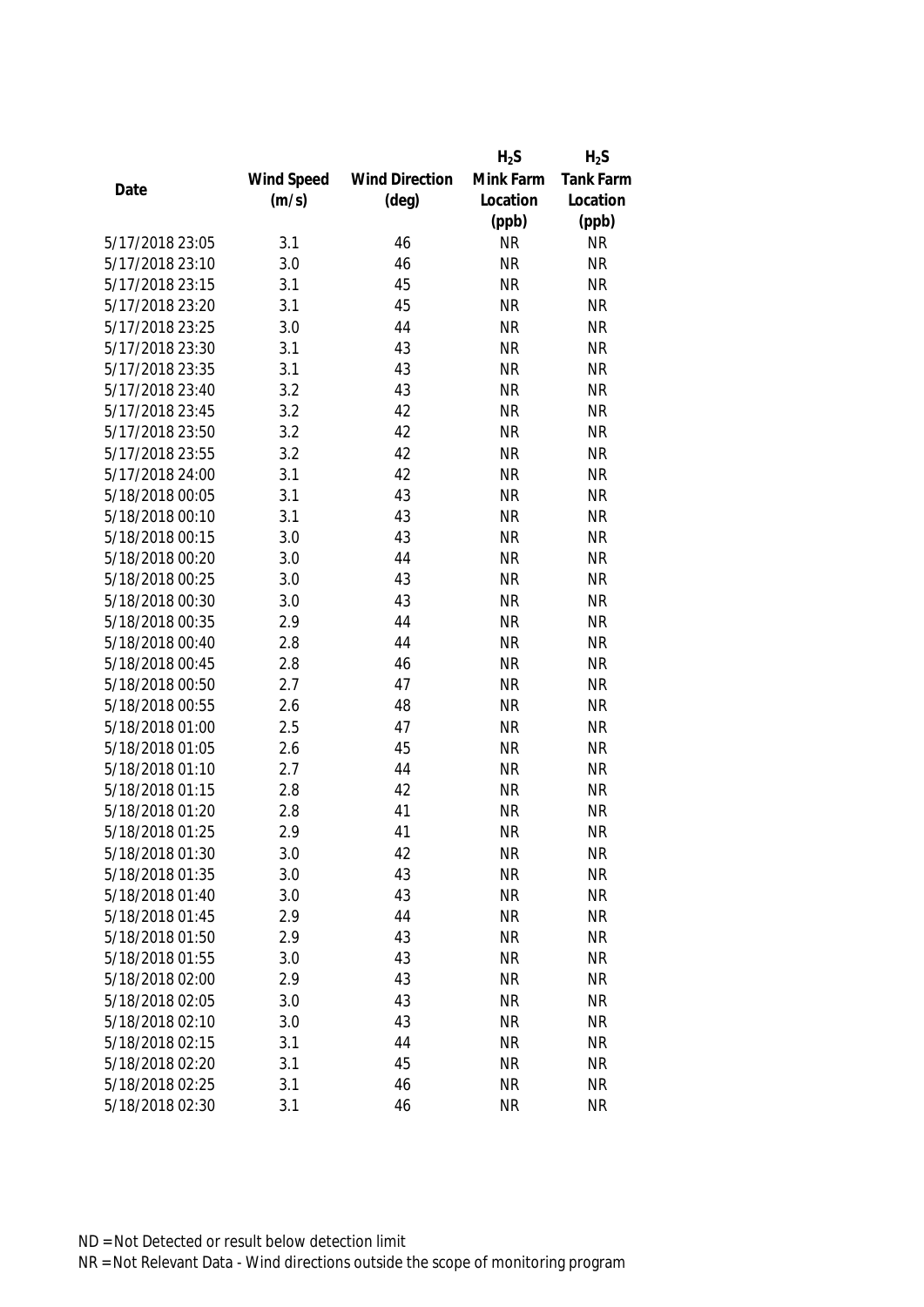|                 |            |                       | $H_2S$    | $H_2S$           |
|-----------------|------------|-----------------------|-----------|------------------|
|                 | Wind Speed | <b>Wind Direction</b> | Mink Farm | <b>Tank Farm</b> |
| Date            | (m/s)      | $(\text{deg})$        | Location  | Location         |
|                 |            |                       | (ppb)     | (ppb)            |
| 5/18/2018 02:35 | 3.1        | 47                    | <b>NR</b> | <b>NR</b>        |
| 5/18/2018 02:40 | 3.1        | 48                    | <b>NR</b> | <b>NR</b>        |
| 5/18/2018 02:45 | 3.0        | 48                    | <b>NR</b> | <b>NR</b>        |
| 5/18/2018 02:50 | 3.0        | 48                    | <b>NR</b> | <b>NR</b>        |
| 5/18/2018 02:55 | 3.0        | 49                    | <b>NR</b> | <b>NR</b>        |
| 5/18/2018 03:00 | 3.0        | 50                    | <b>NR</b> | <b>NR</b>        |
| 5/18/2018 03:05 | 3.0        | 50                    | <b>NR</b> | <b>NR</b>        |
| 5/18/2018 03:10 | 2.9        | 51                    | <b>NR</b> | <b>NR</b>        |
| 5/18/2018 03:15 | 2.9        | 52                    | <b>NR</b> | <b>NR</b>        |
| 5/18/2018 03:20 | 2.8        | 54                    | <b>NR</b> | <b>NR</b>        |
| 5/18/2018 03:25 | 2.9        | 53                    | <b>NR</b> | <b>NR</b>        |
| 5/18/2018 03:30 | 2.8        | 53                    | <b>NR</b> | <b>NR</b>        |
| 5/18/2018 03:35 | 2.8        | 53                    | <b>NR</b> | <b>NR</b>        |
| 5/18/2018 03:40 | 2.9        | 52                    | <b>NR</b> | <b>NR</b>        |
| 5/18/2018 03:45 | 2.9        | 52                    | <b>NR</b> | <b>NR</b>        |
| 5/18/2018 03:50 | 2.9        | 51                    | <b>NR</b> | <b>NR</b>        |
| 5/18/2018 03:55 | 2.9        | 51                    | <b>NR</b> | <b>NR</b>        |
| 5/18/2018 04:00 | 2.9        | 50                    | <b>NR</b> | <b>NR</b>        |
| 5/18/2018 04:05 | 2.9        | 51                    | <b>NR</b> | <b>NR</b>        |
| 5/18/2018 04:10 | 2.8        | 51                    | <b>NR</b> | <b>NR</b>        |
| 5/18/2018 04:15 | 2.8        | 52                    | <b>NR</b> | <b>NR</b>        |
| 5/18/2018 04:20 | 2.8        | 52                    | <b>NR</b> | <b>NR</b>        |
| 5/18/2018 04:25 | 2.8        | 52                    | <b>NR</b> | <b>NR</b>        |
| 5/18/2018 04:30 | 2.8        | 52                    | <b>NR</b> | <b>NR</b>        |
| 5/18/2018 04:35 | 2.9        | 50                    | <b>NR</b> | <b>NR</b>        |
| 5/18/2018 04:40 | 2.9        | 49                    | <b>NR</b> | <b>NR</b>        |
| 5/18/2018 04:45 | 3.1        | 47                    | <b>NR</b> | <b>NR</b>        |
| 5/18/2018 04:50 | 3.1        | 46                    | <b>NR</b> | <b>NR</b>        |
| 5/18/2018 04:55 | 3.1        | 45                    | <b>NR</b> | <b>NR</b>        |
| 5/18/2018 05:00 | 3.1        | 45                    | ΝR        | <b>NR</b>        |
| 5/18/2018 05:05 | 3.1        | 45                    | <b>NR</b> | <b>NR</b>        |
| 5/18/2018 05:10 | 3.1        | 45                    | <b>NR</b> | <b>NR</b>        |
| 5/18/2018 05:15 | 3.0        | 47                    | <b>NR</b> | <b>NR</b>        |
| 5/18/2018 05:20 | 3.0        | 47                    | <b>NR</b> | <b>NR</b>        |
| 5/18/2018 05:25 | 3.0        | 47                    | <b>NR</b> | <b>NR</b>        |
| 5/18/2018 05:30 | 2.9        | 47                    | <b>NR</b> | <b>NR</b>        |
| 5/18/2018 05:35 | 2.9        | 48                    | <b>NR</b> | <b>NR</b>        |
| 5/18/2018 05:40 | 2.9        | 48                    | <b>NR</b> | <b>NR</b>        |
| 5/18/2018 05:45 | 2.9        | 48                    | <b>NR</b> | <b>NR</b>        |
| 5/18/2018 05:50 | 2.8        | 50                    | <b>NR</b> | <b>NR</b>        |
| 5/18/2018 05:55 | 2.8        | 51                    | <b>NR</b> | <b>NR</b>        |
|                 |            |                       |           |                  |
| 5/18/2018 06:00 | 2.9        | 51                    | <b>NR</b> | <b>NR</b>        |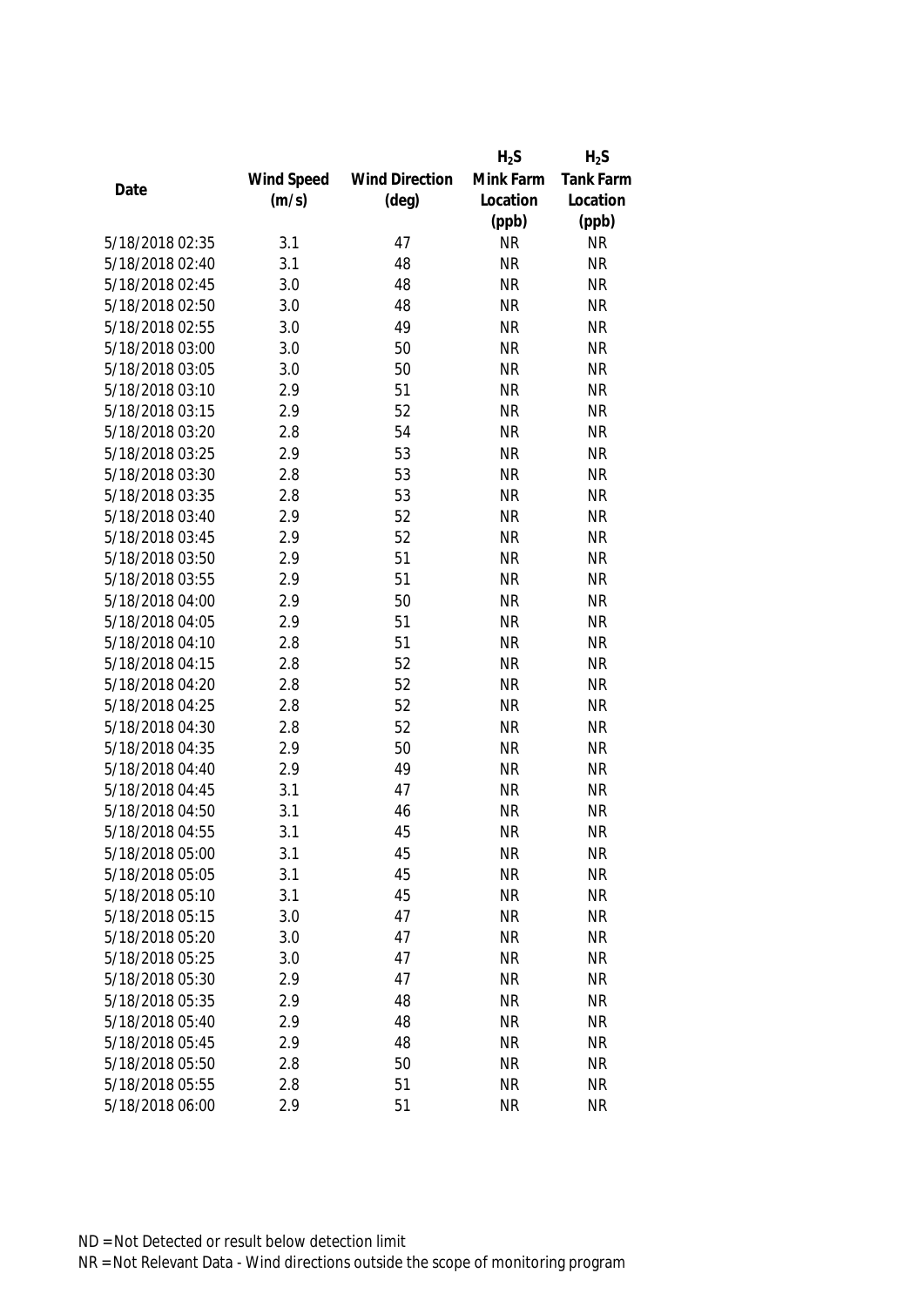|                 |            |                       | $H_2S$    | $H_2S$    |
|-----------------|------------|-----------------------|-----------|-----------|
|                 | Wind Speed | <b>Wind Direction</b> | Mink Farm | Tank Farm |
| Date            | (m/s)      | $(\text{deg})$        | Location  | Location  |
|                 |            |                       | (ppb)     | (ppb)     |
| 5/18/2018 06:05 | 2.9        | 50                    | <b>NR</b> | <b>NR</b> |
| 5/18/2018 06:10 | 2.9        | 51                    | <b>NR</b> | <b>NR</b> |
| 5/18/2018 06:15 | 2.9        | 52                    | <b>NR</b> | <b>NR</b> |
| 5/18/2018 06:20 | 3.1        | 49                    | <b>NR</b> | <b>NR</b> |
| 5/18/2018 06:25 | 3.1        | 47                    | <b>NR</b> | <b>NR</b> |
| 5/18/2018 06:30 | 3.2        | 46                    | <b>NR</b> | <b>NR</b> |
| 5/18/2018 06:35 | 3.3        | 46                    | <b>NR</b> | <b>NR</b> |
| 5/18/2018 06:40 | 3.4        | 45                    | <b>NR</b> | <b>NR</b> |
| 5/18/2018 06:45 | 3.4        | 43                    | <b>NR</b> | <b>NR</b> |
| 5/18/2018 06:50 | 3.5        | 44                    | <b>NR</b> | <b>NR</b> |
| 5/18/2018 06:55 | 3.6        | 43                    | <b>NR</b> | <b>NR</b> |
| 5/18/2018 07:00 | 3.6        | 44                    | <b>NR</b> | <b>NR</b> |
| 5/18/2018 07:05 | 3.7        | 42                    | <b>NR</b> | <b>NR</b> |
| 5/18/2018 07:10 | 3.9        | 42                    | <b>NR</b> | <b>NR</b> |
| 5/18/2018 07:15 | 4.1        | 42                    | <b>NR</b> | <b>NR</b> |
| 5/18/2018 07:20 | 4.0        | 43                    | <b>NR</b> | <b>NR</b> |
| 5/18/2018 07:25 | 4.1        | 43                    | <b>NR</b> | <b>NR</b> |
| 5/18/2018 07:30 | 4.1        | 44                    | <b>NR</b> | <b>NR</b> |
| 5/18/2018 07:35 | 4.1        | 44                    | <b>NR</b> | <b>NR</b> |
| 5/18/2018 07:40 | 4.0        | 46                    | <b>NR</b> | <b>NR</b> |
| 5/18/2018 07:45 | 3.8        | 45                    | <b>NR</b> | <b>NR</b> |
| 5/18/2018 07:50 | 3.8        | 46                    | <b>NR</b> | <b>NR</b> |
| 5/18/2018 07:55 | 3.8        | 47                    | <b>NR</b> | <b>NR</b> |
| 5/18/2018 08:00 | 3.6        | 49                    | <b>NR</b> | <b>NR</b> |
| 5/18/2018 08:05 | 3.4        | 51                    | <b>NR</b> | <b>NR</b> |
| 5/18/2018 08:10 | 3.3        | 50                    | <b>NR</b> | <b>NR</b> |
| 5/18/2018 08:15 | 3.4        | 53                    | <b>NR</b> | <b>NR</b> |
| 5/18/2018 08:20 | 3.3        | 55                    | <b>NR</b> | <b>NR</b> |
| 5/18/2018 08:25 | 3.2        | 57                    | <b>NR</b> | <b>NR</b> |
| 5/18/2018 08:30 | 3.2        | 54                    | <b>NR</b> | <b>NR</b> |
| 5/18/2018 08:35 | 3.3        | 53                    | <b>NR</b> | <b>NR</b> |
| 5/18/2018 08:40 | 3.3        | 54                    | <b>NR</b> | <b>NR</b> |
| 5/18/2018 08:45 | 3.3        | 51                    | <b>NR</b> | <b>NR</b> |
| 5/18/2018 08:50 | 3.3        | 49                    | <b>NR</b> | <b>NR</b> |
| 5/18/2018 08:55 | 3.4        | 47                    | <b>NR</b> | <b>NR</b> |
| 5/18/2018 09:00 | 3.3        | 49                    | <b>NR</b> | <b>NR</b> |
| 5/18/2018 09:05 | 3.3        | 52                    | <b>NR</b> | <b>NR</b> |
| 5/18/2018 09:10 | 3.2        | 54                    | <b>NR</b> | <b>NR</b> |
| 5/18/2018 09:15 | 3.0        | 58                    | <b>NR</b> | <b>NR</b> |
| 5/18/2018 09:20 | 3.1        | 59                    | <b>NR</b> | <b>NR</b> |
| 5/18/2018 09:25 | 3.0        | 63                    | <b>NR</b> | <b>NR</b> |
| 5/18/2018 09:30 | 2.9        | 63                    | <b>NR</b> | <b>NR</b> |
|                 |            |                       |           |           |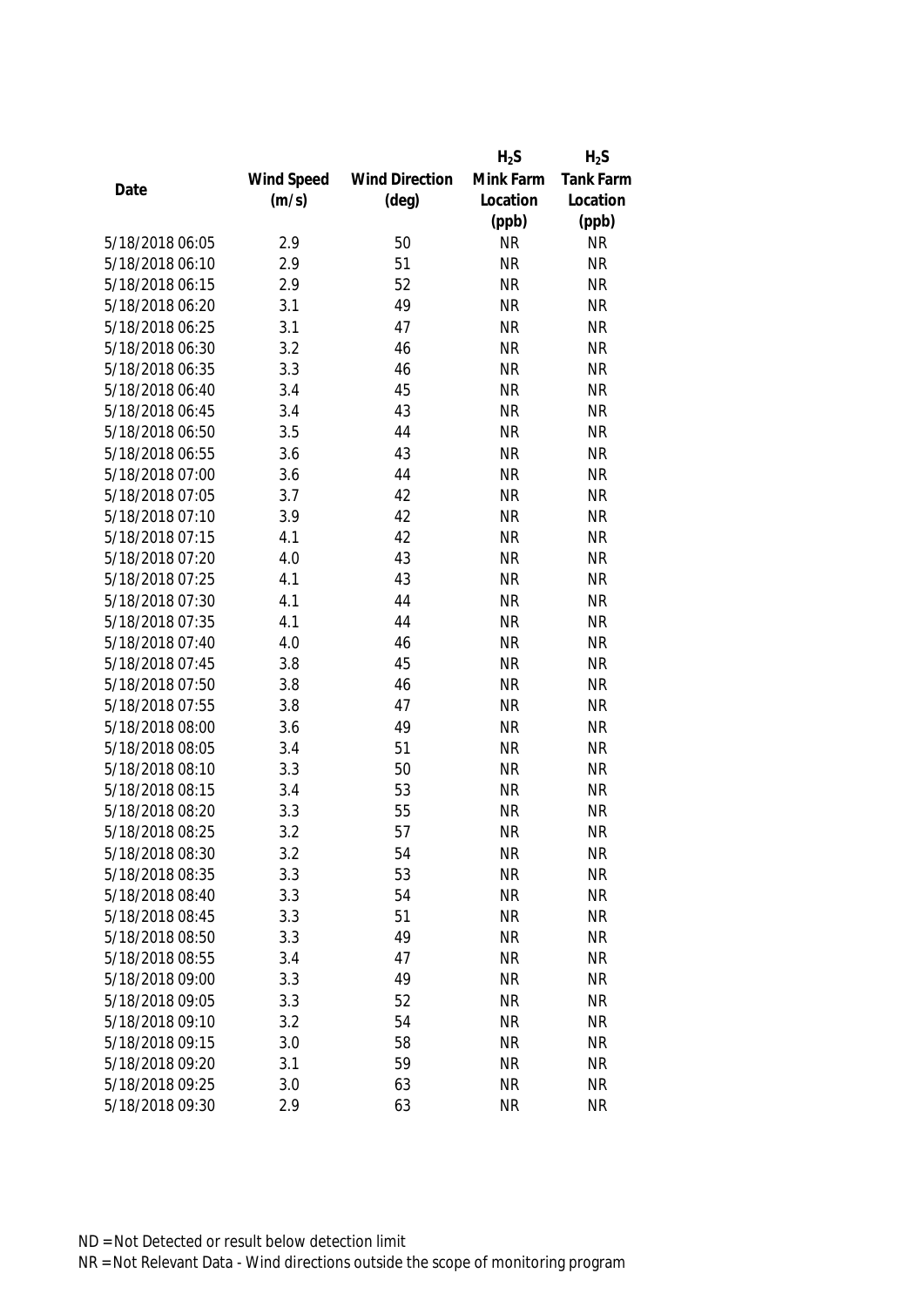|                 |            |                       | $H_2S$    | $H_2S$           |
|-----------------|------------|-----------------------|-----------|------------------|
|                 | Wind Speed | <b>Wind Direction</b> | Mink Farm | <b>Tank Farm</b> |
| Date            | (m/s)      | $(\text{deg})$        | Location  | Location         |
|                 |            |                       | (ppb)     | (ppb)            |
| 5/18/2018 09:35 | 3.0        | 65                    | <b>NR</b> | <b>NR</b>        |
| 5/18/2018 09:40 | 3.0        | 70                    | <b>NR</b> | <b>NR</b>        |
| 5/18/2018 09:45 | 3.1        | 73                    | <b>NR</b> | <b>NR</b>        |
| 5/18/2018 09:50 | 3.0        | 74                    | <b>NR</b> | <b>NR</b>        |
| 5/18/2018 09:55 | 3.1        | 73                    | <b>NR</b> | <b>NR</b>        |
| 5/18/2018 10:00 | 3.2        | 76                    | <b>NR</b> | <b>NR</b>        |
| 5/18/2018 10:05 | 3.2        | 74                    | <b>NR</b> | <b>NR</b>        |
| 5/18/2018 10:10 | 3.2        | 73                    | <b>NR</b> | <b>NR</b>        |
| 5/18/2018 10:15 | 3.2        | 71                    | <b>NR</b> | <b>NR</b>        |
| 5/18/2018 10:20 | 3.3        | 73                    | <b>NR</b> | <b>NR</b>        |
| 5/18/2018 10:25 | 3.2        | 76                    | <b>NR</b> | <b>NR</b>        |
| 5/18/2018 10:30 | 3.2        | 73                    | <b>NR</b> | <b>NR</b>        |
| 5/18/2018 10:35 | 3.0        | 76                    | <b>NR</b> | <b>NR</b>        |
| 5/18/2018 10:40 | 3.2        | 73                    | <b>NR</b> | <b>NR</b>        |
| 5/18/2018 10:45 | 3.3        | 71                    | <b>NR</b> | <b>NR</b>        |
| 5/18/2018 10:50 | 3.3        | 68                    | <b>NR</b> | <b>NR</b>        |
| 5/18/2018 10:55 | 3.3        | 68                    | <b>NR</b> | <b>NR</b>        |
| 5/18/2018 11:00 | 3.2        | 71                    | <b>NR</b> | <b>NR</b>        |
| 5/18/2018 11:05 | 3.2        | 71                    | <b>NR</b> | <b>NR</b>        |
| 5/18/2018 11:10 | 3.1        | 73                    | <b>NR</b> | <b>NR</b>        |
| 5/18/2018 11:15 | 3.1        | 75                    | <b>NR</b> | <b>NR</b>        |
| 5/18/2018 11:20 | 3.0        | 80                    | <b>NR</b> | <b>NR</b>        |
| 5/18/2018 11:25 | 3.0        | 80                    | <b>NR</b> | <b>NR</b>        |
| 5/18/2018 11:30 | 3.1        | 82                    | <b>NR</b> | <b>NR</b>        |
| 5/18/2018 11:35 | 3.2        | 84                    | <b>NR</b> | <b>NR</b>        |
| 5/18/2018 11:40 | 3.2        | 83                    | <b>NR</b> | <b>NR</b>        |
| 5/18/2018 11:45 | 3.1        | 85                    | <b>NR</b> | <b>NR</b>        |
| 5/18/2018 11:50 | 3.0        | 84                    | <b>NR</b> | <b>NR</b>        |
| 5/18/2018 11:55 | 3.0        | 81                    | <b>NR</b> | <b>NR</b>        |
| 5/18/2018 12:00 | 3.0        | 80                    | <b>NR</b> | <b>NR</b>        |
| 5/18/2018 12:05 | 2.8        | 78                    | <b>NR</b> | <b>NR</b>        |
| 5/18/2018 12:10 | 2.8        | 77                    | <b>NR</b> | <b>NR</b>        |
| 5/18/2018 12:15 | 2.9        | 76                    | <b>NR</b> | <b>NR</b>        |
| 5/18/2018 12:20 | 3.0        | 74                    | <b>NR</b> | <b>NR</b>        |
| 5/18/2018 12:25 | 3.0        | 76                    | <b>NR</b> | <b>NR</b>        |
| 5/18/2018 12:30 | 3.1        | 71                    | <b>NR</b> | <b>NR</b>        |
| 5/18/2018 12:35 | 3.2        | 65                    | <b>NR</b> | <b>NR</b>        |
| 5/18/2018 12:40 | 3.2        | 63                    | <b>NR</b> | <b>NR</b>        |
| 5/18/2018 12:45 | 3.3        | 56                    | <b>NR</b> | <b>NR</b>        |
| 5/18/2018 12:50 | 3.4        | 52                    | <b>NR</b> | <b>NR</b>        |
|                 |            |                       |           |                  |
| 5/18/2018 12:55 | 3.6        | 48                    | <b>NR</b> | NR               |
| 5/18/2018 13:00 | 3.7        | 48                    | <b>NR</b> | <b>NR</b>        |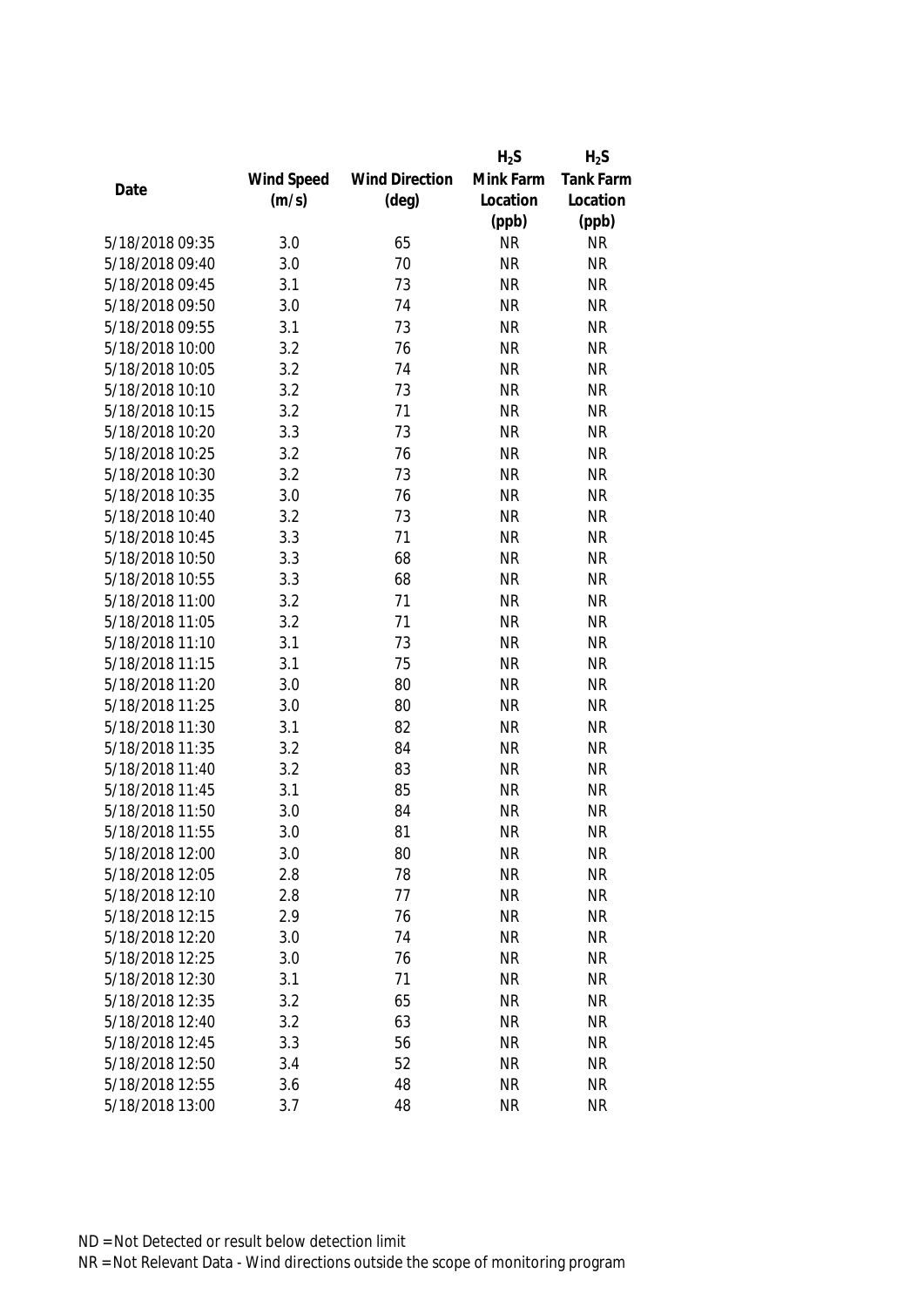|                 |            |                       | $H_2S$    | $H_2S$    |
|-----------------|------------|-----------------------|-----------|-----------|
|                 | Wind Speed | <b>Wind Direction</b> | Mink Farm | Tank Farm |
| Date            | (m/s)      | $(\text{deg})$        | Location  | Location  |
|                 |            |                       | (ppb)     | (ppb)     |
| 5/18/2018 13:05 | 3.8        | 48                    | <b>NR</b> | <b>NR</b> |
| 5/18/2018 13:10 | 3.9        | 46                    | <b>NR</b> | <b>NR</b> |
| 5/18/2018 13:15 | 4.0        | 49                    | <b>NR</b> | <b>NR</b> |
| 5/18/2018 13:20 | 3.9        | 52                    | <b>NR</b> | <b>NR</b> |
| 5/18/2018 13:25 | 3.9        | 52                    | <b>NR</b> | <b>NR</b> |
| 5/18/2018 13:30 | 3.9        | 50                    | <b>NR</b> | <b>NR</b> |
| 5/18/2018 13:35 | 3.8        | 51                    | <b>NR</b> | <b>NR</b> |
| 5/18/2018 13:40 | 3.9        | 52                    | <b>NR</b> | <b>NR</b> |
| 5/18/2018 13:45 | 3.9        | 50                    | <b>NR</b> | <b>NR</b> |
| 5/18/2018 13:50 | 3.9        | 46                    | <b>NR</b> | <b>NR</b> |
| 5/18/2018 13:55 | 4.0        | 45                    | <b>NR</b> | <b>NR</b> |
| 5/18/2018 14:00 | 3.9        | 45                    | <b>NR</b> | <b>NR</b> |
| 5/18/2018 14:05 | 3.8        | 42                    | <b>NR</b> | <b>NR</b> |
| 5/18/2018 14:10 | 3.7        | 42                    | <b>NR</b> | <b>NR</b> |
| 5/18/2018 14:15 | 3.5        | 45                    | <b>NR</b> | <b>NR</b> |
| 5/18/2018 14:20 | 3.4        | 48                    | <b>NR</b> | <b>NR</b> |
| 5/18/2018 14:25 | 3.3        | 49                    | <b>NR</b> | <b>NR</b> |
| 5/18/2018 14:30 | 3.3        | 53                    | <b>NR</b> | <b>NR</b> |
| 5/18/2018 14:35 | 3.4        | 57                    | <b>NR</b> | <b>NR</b> |
| 5/18/2018 14:40 | 3.2        | 57                    | <b>NR</b> | <b>NR</b> |
| 5/18/2018 14:45 | 3.1        | 56                    | <b>NR</b> | <b>NR</b> |
| 5/18/2018 14:50 | 3.0        | 56                    | <b>NR</b> | <b>NR</b> |
| 5/18/2018 14:55 | 2.8        | 59                    | <b>NR</b> | <b>NR</b> |
| 5/18/2018 15:00 | 2.6        | 59                    | <b>NR</b> | <b>NR</b> |
| 5/18/2018 15:05 | 2.2        | 60                    | <b>NR</b> | <b>NR</b> |
| 5/18/2018 15:10 | 2.3        | 62                    | <b>NR</b> | <b>NR</b> |
| 5/18/2018 15:15 | 2.3        | 62                    | <b>NR</b> | <b>NR</b> |
| 5/18/2018 15:20 | 2.3        | 57                    | <b>NR</b> | <b>NR</b> |
| 5/18/2018 15:25 | 2.6        | 51                    | <b>NR</b> | <b>NR</b> |
| 5/18/2018 15:30 | 2.7        | 45                    | <b>NR</b> | <b>NR</b> |
| 5/18/2018 15:35 | 3.0        | 41                    | <b>NR</b> | <b>NR</b> |
| 5/18/2018 15:40 | 3.1        | 37                    | <b>ND</b> | <b>NR</b> |
| 5/18/2018 15:45 | 3.1        | 35                    | 1         | <b>NR</b> |
| 5/18/2018 15:50 | 3.0        | 36                    | 1         | <b>NR</b> |
| 5/18/2018 15:55 | 2.9        | 36                    | 1         | <b>NR</b> |
| 5/18/2018 16:00 | 2.9        | 36                    | 1         | <b>NR</b> |
| 5/18/2018 16:05 | 2.8        | 34                    | 1         | <b>NR</b> |
| 5/18/2018 16:10 | 2.9        | 33                    | 1         | <b>NR</b> |
| 5/18/2018 16:15 | 3.0        | 32                    | 1         | <b>NR</b> |
| 5/18/2018 16:20 | 3.1        | 31                    | 1         | <b>NR</b> |
| 5/18/2018 16:25 | 3.2        | 30                    | 1         | <b>NR</b> |
| 5/18/2018 16:30 | 3.2        | 31                    | 1         | <b>NR</b> |
|                 |            |                       |           |           |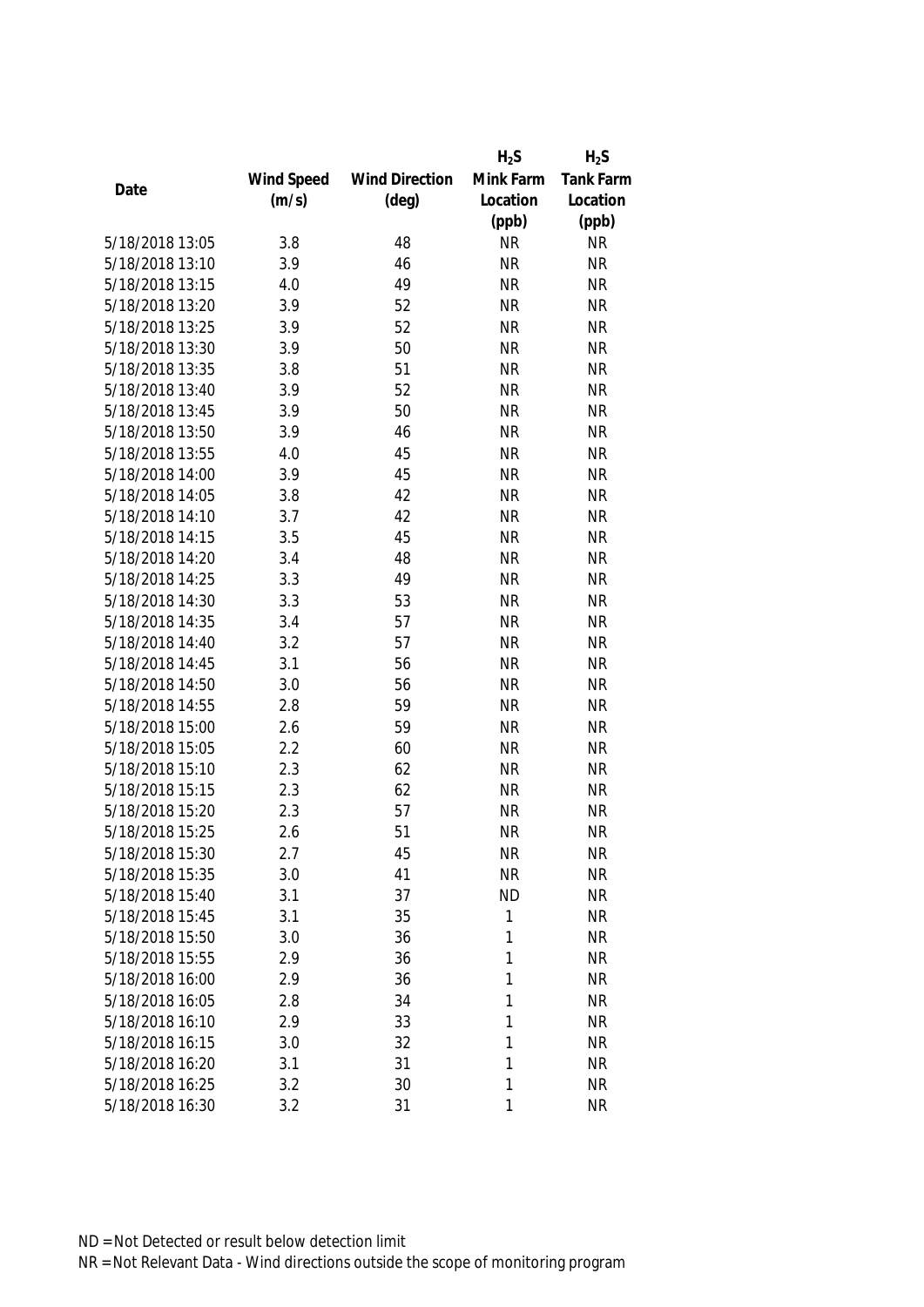|                 |            |                       | $H_2S$    | $H_2S$           |
|-----------------|------------|-----------------------|-----------|------------------|
|                 | Wind Speed | <b>Wind Direction</b> | Mink Farm | <b>Tank Farm</b> |
| Date            | (m/s)      | $(\text{deg})$        | Location  | Location         |
|                 |            |                       | (ppb)     | (ppb)            |
| 5/18/2018 16:35 | 3.1        | 33                    | 1         | <b>NR</b>        |
| 5/18/2018 16:40 | 3.0        | 35                    | 1         | <b>NR</b>        |
| 5/18/2018 16:45 | 3.0        | 36                    | 1         | <b>NR</b>        |
| 5/18/2018 16:50 | 2.7        | 40                    | 1         | <b>NR</b>        |
| 5/18/2018 16:55 | 2.6        | 43                    | <b>NR</b> | <b>NR</b>        |
| 5/18/2018 17:00 | 2.5        | 46                    | <b>NR</b> | <b>NR</b>        |
| 5/18/2018 17:05 | 2.5        | 47                    | <b>NR</b> | <b>NR</b>        |
| 5/18/2018 17:10 | 2.4        | 48                    | <b>NR</b> | <b>NR</b>        |
| 5/18/2018 17:15 | 2.5        | 50                    | <b>NR</b> | <b>NR</b>        |
| 5/18/2018 17:20 | 2.7        | 46                    | <b>NR</b> | <b>NR</b>        |
| 5/18/2018 17:25 | 2.8        | 46                    | <b>NR</b> | <b>NR</b>        |
| 5/18/2018 17:30 | 2.9        | 44                    | <b>NR</b> | <b>NR</b>        |
| 5/18/2018 17:35 | 3.1        | 44                    | <b>NR</b> | <b>NR</b>        |
| 5/18/2018 17:40 | 3.1        | 43                    | <b>NR</b> | <b>NR</b>        |
| 5/18/2018 17:45 | 3.0        | 43                    | <b>NR</b> | <b>NR</b>        |
| 5/18/2018 17:50 | 2.8        | 43                    | <b>NR</b> | <b>NR</b>        |
| 5/18/2018 17:55 | 2.8        | 42                    | <b>NR</b> | <b>NR</b>        |
| 5/18/2018 18:00 | 2.8        | 43                    | <b>NR</b> | <b>NR</b>        |
| 5/18/2018 18:05 | 2.6        | 44                    | <b>NR</b> | <b>NR</b>        |
| 5/18/2018 18:10 | 2.5        | 45                    | <b>NR</b> | <b>NR</b>        |
| 5/18/2018 18:15 | 2.5        | 46                    | <b>NR</b> | <b>NR</b>        |
| 5/18/2018 18:20 | 2.6        | 48                    | <b>NR</b> | <b>NR</b>        |
| 5/18/2018 18:25 | 2.6        | 49                    | <b>NR</b> | <b>NR</b>        |
| 5/18/2018 18:30 | 2.5        | 49                    | <b>NR</b> | <b>NR</b>        |
| 5/18/2018 18:35 | 2.5        | 48                    | <b>NR</b> | <b>NR</b>        |
| 5/18/2018 18:40 | 2.6        | 49                    | <b>NR</b> | <b>NR</b>        |
| 5/18/2018 18:45 | 2.7        | 49                    | <b>NR</b> | <b>NR</b>        |
| 5/18/2018 18:50 | 2.5        | 48                    | <b>NR</b> | <b>NR</b>        |
| 5/18/2018 18:55 | 2.5        | 48                    | <b>NR</b> | <b>NR</b>        |
| 5/18/2018 19:00 | 2.5        | 48                    | <b>NR</b> | <b>NR</b>        |
| 5/18/2018 19:05 | 2.6        | 46                    | <b>NR</b> | <b>NR</b>        |
| 5/18/2018 19:10 | 2.6        | 44                    | <b>NR</b> | <b>NR</b>        |
| 5/18/2018 19:15 | 2.6        | 42                    | <b>NR</b> | <b>NR</b>        |
| 5/18/2018 19:20 | 2.6        | 41                    | <b>NR</b> | NR               |
| 5/18/2018 19:25 | 2.6        | 42                    | <b>NR</b> | <b>NR</b>        |
| 5/18/2018 19:30 | 2.7        | 42                    | <b>NR</b> | <b>NR</b>        |
| 5/18/2018 19:35 | 2.6        | 43                    | <b>NR</b> | <b>NR</b>        |
| 5/18/2018 19:40 | 2.5        | 45                    | <b>NR</b> | <b>NR</b>        |
| 5/18/2018 19:45 | 2.5        | 46                    | <b>NR</b> | <b>NR</b>        |
| 5/18/2018 19:50 | 2.4        | 46                    | <b>NR</b> | <b>NR</b>        |
| 5/18/2018 19:55 | 2.3        | 47                    | <b>NR</b> | <b>NR</b>        |
| 5/18/2018 20:00 | 2.2        | 47                    | <b>NR</b> | <b>NR</b>        |
|                 |            |                       |           |                  |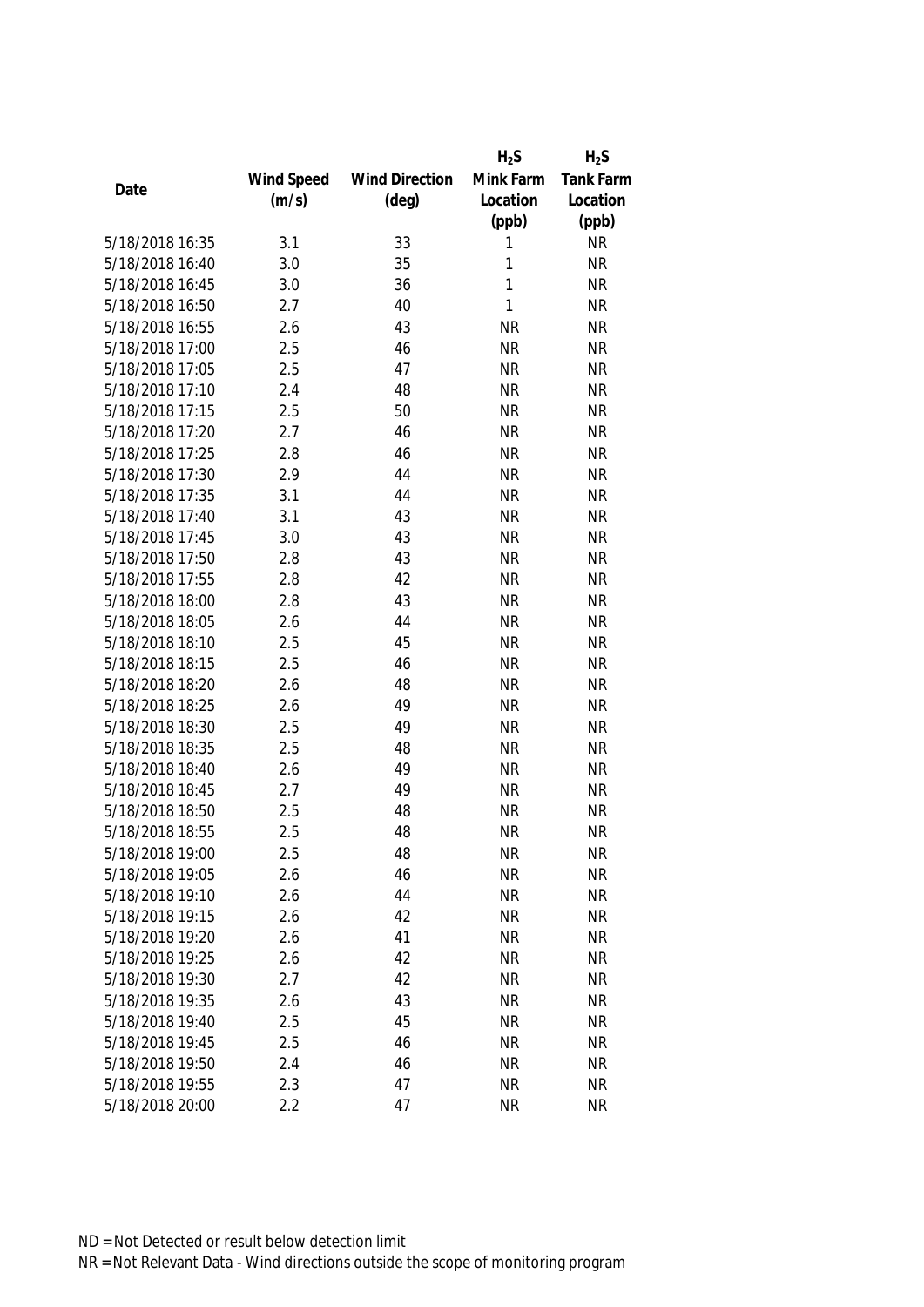|                 |            |                       | $H_2S$    | $H_2S$           |
|-----------------|------------|-----------------------|-----------|------------------|
|                 | Wind Speed | <b>Wind Direction</b> | Mink Farm | <b>Tank Farm</b> |
| Date            | (m/s)      | $(\text{deg})$        | Location  | Location         |
|                 |            |                       | (ppb)     | (ppb)            |
| 5/18/2018 20:05 | 2.2        | 47                    | <b>NR</b> | <b>NR</b>        |
| 5/18/2018 20:10 | 2.2        | 47                    | <b>NR</b> | <b>NR</b>        |
| 5/18/2018 20:15 | 2.3        | 47                    | <b>NR</b> | <b>NR</b>        |
| 5/18/2018 20:20 | 2.3        | 47                    | <b>NR</b> | <b>NR</b>        |
| 5/18/2018 20:25 | 2.4        | 47                    | <b>NR</b> | <b>NR</b>        |
| 5/18/2018 20:30 | 2.4        | 49                    | <b>NR</b> | <b>NR</b>        |
| 5/18/2018 20:35 | 2.4        | 49                    | <b>NR</b> | <b>NR</b>        |
| 5/18/2018 20:40 | 2.2        | 51                    | <b>NR</b> | <b>NR</b>        |
| 5/18/2018 20:45 | 2.1        | 53                    | <b>NR</b> | <b>NR</b>        |
| 5/18/2018 20:50 | 2.0        | 56                    | <b>NR</b> | <b>NR</b>        |
| 5/18/2018 20:55 | 1.9        | 60                    | <b>NR</b> | <b>NR</b>        |
| 5/18/2018 21:00 | 1.9        | 61                    | <b>NR</b> | <b>NR</b>        |
| 5/18/2018 21:05 | 1.9        | 63                    | <b>NR</b> | <b>NR</b>        |
| 5/18/2018 21:10 | 1.8        | 66                    | <b>NR</b> | <b>NR</b>        |
| 5/18/2018 21:15 | 1.9        | 67                    | <b>NR</b> | <b>NR</b>        |
| 5/18/2018 21:20 | 1.9        | 71                    | <b>NR</b> | <b>NR</b>        |
| 5/18/2018 21:25 | 1.9        | 72                    | <b>NR</b> | <b>NR</b>        |
| 5/18/2018 21:30 | 2.0        | 74                    | <b>NR</b> | <b>NR</b>        |
| 5/18/2018 21:35 | 2.1        | 76                    | <b>NR</b> | <b>NR</b>        |
| 5/18/2018 21:40 | 2.2        | 74                    | <b>NR</b> | <b>NR</b>        |
| 5/18/2018 21:45 | 2.3        | 74                    | <b>NR</b> | <b>NR</b>        |
| 5/18/2018 21:50 | 2.3        | 72                    | <b>NR</b> | <b>NR</b>        |
| 5/18/2018 21:55 | 2.3        | 71                    | <b>NR</b> | <b>NR</b>        |
| 5/18/2018 22:00 | 2.3        | 71                    | <b>NR</b> | <b>NR</b>        |
| 5/18/2018 22:05 | 2.2        | 71                    | <b>NR</b> | <b>NR</b>        |
| 5/18/2018 22:10 | 2.2        | 70                    | <b>NR</b> | <b>NR</b>        |
| 5/18/2018 22:15 | 2.1        | 69                    | <b>NR</b> | <b>NR</b>        |
| 5/18/2018 22:20 | 2.1        | 71                    | <b>NR</b> | <b>NR</b>        |
| 5/18/2018 22:25 | 2.1        | 71                    | <b>NR</b> | <b>NR</b>        |
| 5/18/2018 22:30 | 2.2        | 69                    | ΝR        | <b>NR</b>        |
| 5/18/2018 22:35 | 2.2        | 71                    | <b>NR</b> | <b>NR</b>        |
| 5/18/2018 22:40 | 2.2        | 75                    | <b>NR</b> | <b>NR</b>        |
| 5/18/2018 22:45 | 2.1        | 76                    | <b>NR</b> | <b>NR</b>        |
| 5/18/2018 22:50 | 2.1        | 76                    | <b>NR</b> | NR               |
| 5/18/2018 22:55 | 2.0        | 80                    | <b>NR</b> | <b>NR</b>        |
| 5/18/2018 23:00 | 1.9        | 82                    | <b>NR</b> | <b>NR</b>        |
| 5/18/2018 23:05 | 1.9        | 84                    | <b>NR</b> | <b>NR</b>        |
| 5/18/2018 23:10 | 1.9        | 84                    | <b>NR</b> | <b>NR</b>        |
| 5/18/2018 23:15 | 1.9        | 86                    | <b>NR</b> | <b>NR</b>        |
| 5/18/2018 23:20 | 1.9        | 87                    | <b>NR</b> | <b>NR</b>        |
| 5/18/2018 23:25 | 2.0        | 85                    | <b>NR</b> | <b>NR</b>        |
| 5/18/2018 23:30 | 2.1        | 85                    | <b>NR</b> | <b>NR</b>        |
|                 |            |                       |           |                  |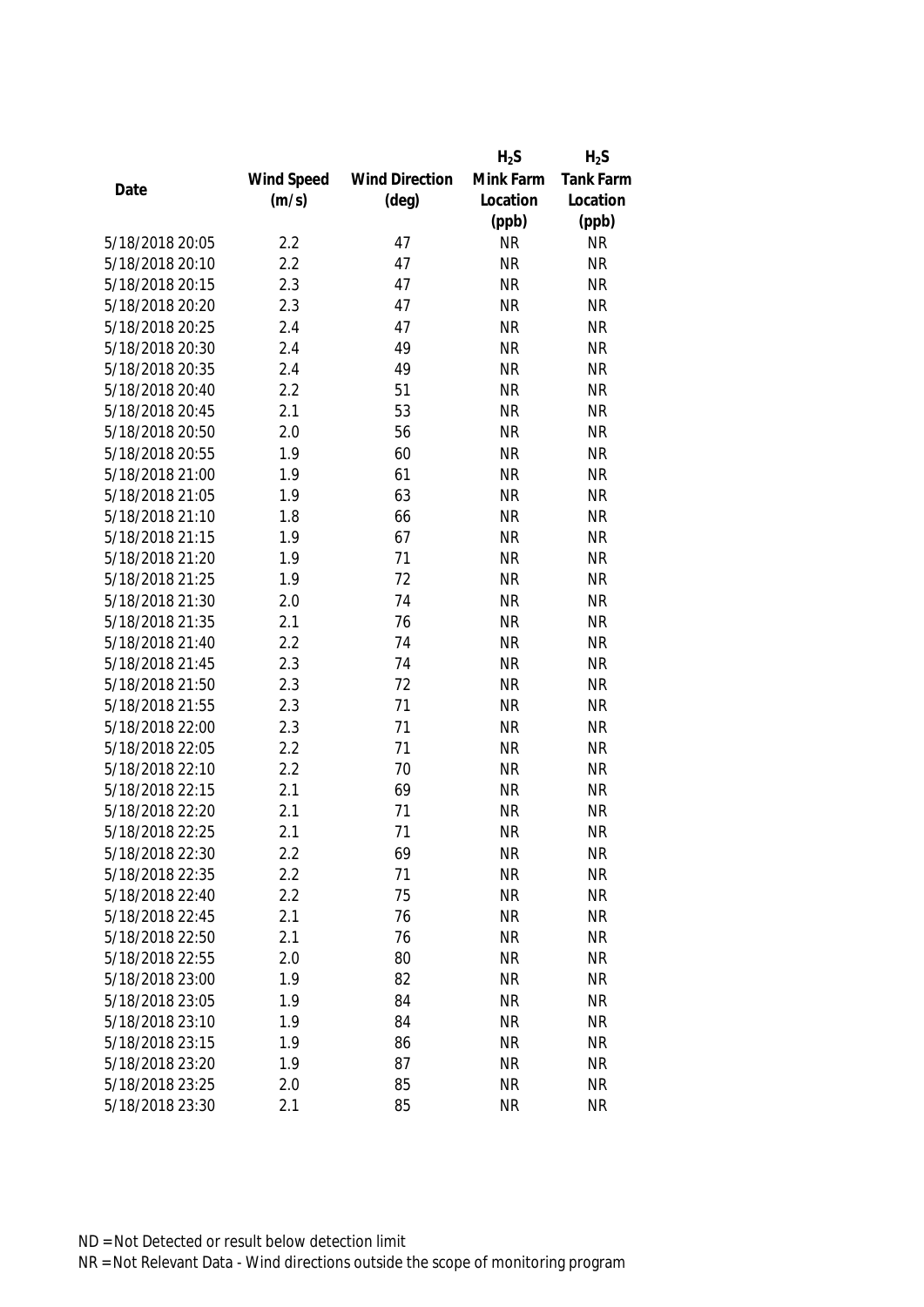|                 |            |                       | $H_2S$    | $H_2S$           |
|-----------------|------------|-----------------------|-----------|------------------|
|                 | Wind Speed | <b>Wind Direction</b> | Mink Farm | <b>Tank Farm</b> |
| Date            | (m/s)      | $(\text{deg})$        | Location  | Location         |
|                 |            |                       | (ppb)     | (ppb)            |
| 5/18/2018 23:35 | 2.1        | 85                    | <b>NR</b> | <b>NR</b>        |
| 5/18/2018 23:40 | 2.2        | 84                    | <b>NR</b> | <b>NR</b>        |
| 5/18/2018 23:45 | 2.2        | 83                    | <b>NR</b> | <b>NR</b>        |
| 5/18/2018 23:50 | 2.3        | 85                    | <b>NR</b> | <b>NR</b>        |
| 5/18/2018 23:55 | 2.4        | 86                    | <b>NR</b> | <b>NR</b>        |
| 5/18/2018 24:00 | 2.3        | 87                    | <b>NR</b> | <b>NR</b>        |
| 5/19/2018 00:05 | 2.2        | 83                    | <b>NR</b> | <b>NR</b>        |
| 5/19/2018 00:10 | 2.1        | 78                    | <b>NR</b> | <b>NR</b>        |
| 5/19/2018 00:15 | 1.9        | 75                    | <b>NR</b> | <b>NR</b>        |
| 5/19/2018 00:20 | 1.7        | 69                    | <b>NR</b> | <b>NR</b>        |
| 5/19/2018 00:25 | 1.6        | 63                    | <b>NR</b> | <b>NR</b>        |
| 5/19/2018 00:30 | 1.5        | 57                    | <b>NR</b> | <b>NR</b>        |
| 5/19/2018 00:35 | 1.5        | 56                    | <b>NR</b> | <b>NR</b>        |
| 5/19/2018 00:40 | 1.5        | 53                    | <b>NR</b> | <b>NR</b>        |
| 5/19/2018 00:45 | 1.5        | 49                    | <b>NR</b> | <b>NR</b>        |
| 5/19/2018 00:50 | 1.6        | 44                    | <b>NR</b> | <b>NR</b>        |
| 5/19/2018 00:55 | 1.5        | 39                    | 1         | <b>NR</b>        |
| 5/19/2018 01:00 | 1.7        | 36                    | 1         | <b>NR</b>        |
| 5/19/2018 01:05 | 1.8        | 33                    | 1         | <b>NR</b>        |
| 5/19/2018 01:10 | 1.9        | 34                    | 1         | <b>NR</b>        |
| 5/19/2018 01:15 | 2.1        | 33                    | 1         | <b>NR</b>        |
| 5/19/2018 01:20 | 2.1        | 36                    | 1         | <b>NR</b>        |
| 5/19/2018 01:25 | 2.2        | 37                    | 1         | <b>NR</b>        |
| 5/19/2018 01:30 | 2.2        | 38                    | 1         | <b>NR</b>        |
| 5/19/2018 01:35 | 2.1        | 40                    | 1         | <b>NR</b>        |
| 5/19/2018 01:40 | 2.0        | 40                    | 1         | <b>NR</b>        |
| 5/19/2018 01:45 | 1.9        | 42                    | <b>NR</b> | <b>NR</b>        |
| 5/19/2018 01:50 | 1.9        | 43                    | <b>NR</b> | <b>NR</b>        |
| 5/19/2018 01:55 | 1.9        | 44                    | <b>NR</b> | <b>NR</b>        |
| 5/19/2018 02:00 | 1.8        | 44                    | <b>NR</b> | <b>NR</b>        |
| 5/19/2018 02:05 | 1.8        | 45                    | <b>NR</b> | <b>NR</b>        |
| 5/19/2018 02:10 | 1.9        | 44                    | <b>NR</b> | <b>NR</b>        |
| 5/19/2018 02:15 | 1.9        | 44                    | <b>NR</b> | <b>NR</b>        |
| 5/19/2018 02:20 | 1.8        | 42                    | <b>NR</b> | <b>NR</b>        |
| 5/19/2018 02:25 | 1.7        | 42                    | <b>NR</b> | <b>NR</b>        |
| 5/19/2018 02:30 | 1.8        | 43                    | <b>NR</b> | <b>NR</b>        |
| 5/19/2018 02:35 | 1.8        | 44                    | <b>NR</b> | <b>NR</b>        |
| 5/19/2018 02:40 | 1.7        | 45                    | <b>NR</b> | <b>NR</b>        |
| 5/19/2018 02:45 | 1.6        | 48                    | <b>NR</b> | <b>NR</b>        |
| 5/19/2018 02:50 | 1.5        | 52                    | <b>NR</b> | <b>NR</b>        |
| 5/19/2018 02:55 | 1.4        | 56                    | <b>NR</b> | <b>NR</b>        |
| 5/19/2018 03:00 | 1.3        | 56                    | <b>NR</b> | <b>NR</b>        |
|                 |            |                       |           |                  |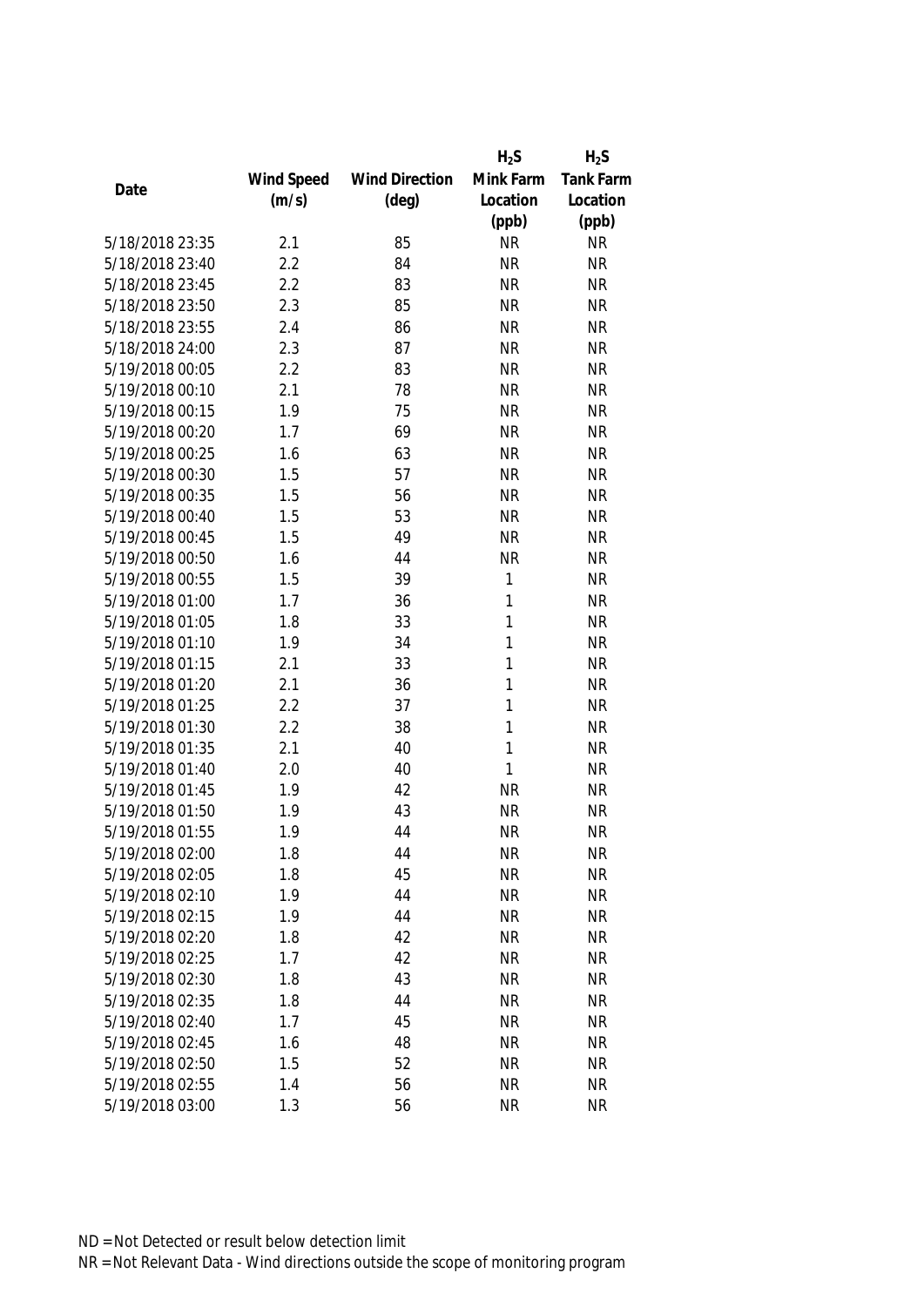|                 |            |                       | $H_2S$    | $H_2S$           |
|-----------------|------------|-----------------------|-----------|------------------|
|                 | Wind Speed | <b>Wind Direction</b> | Mink Farm | <b>Tank Farm</b> |
| Date            | (m/s)      | $(\text{deg})$        | Location  | Location         |
|                 |            |                       | (ppb)     | (ppb)            |
| 5/19/2018 03:05 | 1.3        | 56                    | <b>NR</b> | <b>NR</b>        |
| 5/19/2018 03:10 | 1.3        | 53                    | <b>NR</b> | <b>NR</b>        |
| 5/19/2018 03:15 | 1.3        | 49                    | <b>NR</b> | <b>NR</b>        |
| 5/19/2018 03:20 | 1.4        | 45                    | <b>NR</b> | <b>NR</b>        |
| 5/19/2018 03:25 | 1.5        | 41                    | <b>NR</b> | <b>NR</b>        |
| 5/19/2018 03:30 | 1.4        | 41                    | <b>NR</b> | <b>NR</b>        |
| 5/19/2018 03:35 | 1.4        | 38                    | 1         | <b>NR</b>        |
| 5/19/2018 03:40 | 1.4        | 39                    | 1         | <b>NR</b>        |
| 5/19/2018 03:45 | 1.1        | 39                    | 1         | <b>NR</b>        |
| 5/19/2018 03:50 | 1.0        | 36                    | 1         | <b>NR</b>        |
| 5/19/2018 03:55 | 0.9        | 30                    | 1         | <b>NR</b>        |
| 5/19/2018 04:00 | 0.9        | 25                    | 1         | <b>NR</b>        |
| 5/19/2018 04:05 | 1.0        | 22                    | 1         | <b>NR</b>        |
| 5/19/2018 04:10 | 0.9        | 19                    | 1         | <b>NR</b>        |
| 5/19/2018 04:15 | 1.1        | 22                    | 1         | <b>NR</b>        |
| 5/19/2018 04:20 | 1.2        | 23                    | <b>ND</b> | <b>NR</b>        |
| 5/19/2018 04:25 | 1.2        | 28                    | <b>ND</b> | <b>NR</b>        |
| 5/19/2018 04:30 | 1.2        | 31                    | 1         | <b>NR</b>        |
| 5/19/2018 04:35 | 1.1        | 33                    | 1         | <b>NR</b>        |
| 5/19/2018 04:40 | 1.1        | 34                    | 1         | <b>NR</b>        |
| 5/19/2018 04:45 | 1.0        | 35                    | 1         | <b>NR</b>        |
| 5/19/2018 04:50 | 0.9        | 36                    | 1         | <b>NR</b>        |
| 5/19/2018 04:55 | 0.7        | 35                    | 1         | <b>NR</b>        |
| 5/19/2018 05:00 | 0.5        | 33                    | 1         | <b>NR</b>        |
| 5/19/2018 05:05 | 0.4        | 36                    | 1         | <b>NR</b>        |
| 5/19/2018 05:10 | 0.2        | 43                    | <b>NR</b> | <b>NR</b>        |
| 5/19/2018 05:15 | 0.2        | 44                    | <b>NR</b> | <b>NR</b>        |
| 5/19/2018 05:20 | 0.3        | 56                    | <b>NR</b> | <b>NR</b>        |
| 5/19/2018 05:25 | 0.4        | 57                    | <b>NR</b> | <b>NR</b>        |
| 5/19/2018 05:30 | 0.5        | 60                    | <b>NR</b> | <b>NR</b>        |
| 5/19/2018 05:35 | 0.6        | 64                    | <b>NR</b> | <b>NR</b>        |
| 5/19/2018 05:40 | 0.5        | 66                    | <b>NR</b> | <b>NR</b>        |
| 5/19/2018 05:45 | 0.4        | 68                    | <b>NR</b> | <b>NR</b>        |
| 5/19/2018 05:50 | 0.3        | 70                    | <b>NR</b> | <b>NR</b>        |
| 5/19/2018 05:55 | 0.2        | 75                    | <b>NR</b> | <b>NR</b>        |
| 5/19/2018 06:00 | 0.0        | 90                    | <b>NR</b> | <b>NR</b>        |
| 5/19/2018 06:05 | 0.1        | 11                    | 1         | <b>NR</b>        |
| 5/19/2018 06:10 | 0.1        | 12                    | 1         | <b>NR</b>        |
| 5/19/2018 06:15 | 0.1        | 10                    | 1         | <b>NR</b>        |
| 5/19/2018 06:20 | 0.1        | 10                    | 1         | <b>NR</b>        |
| 5/19/2018 06:25 | 0.2        | 20                    | 1         | <b>NR</b>        |
| 5/19/2018 06:30 | 0.2        | 24                    | 1         | <b>NR</b>        |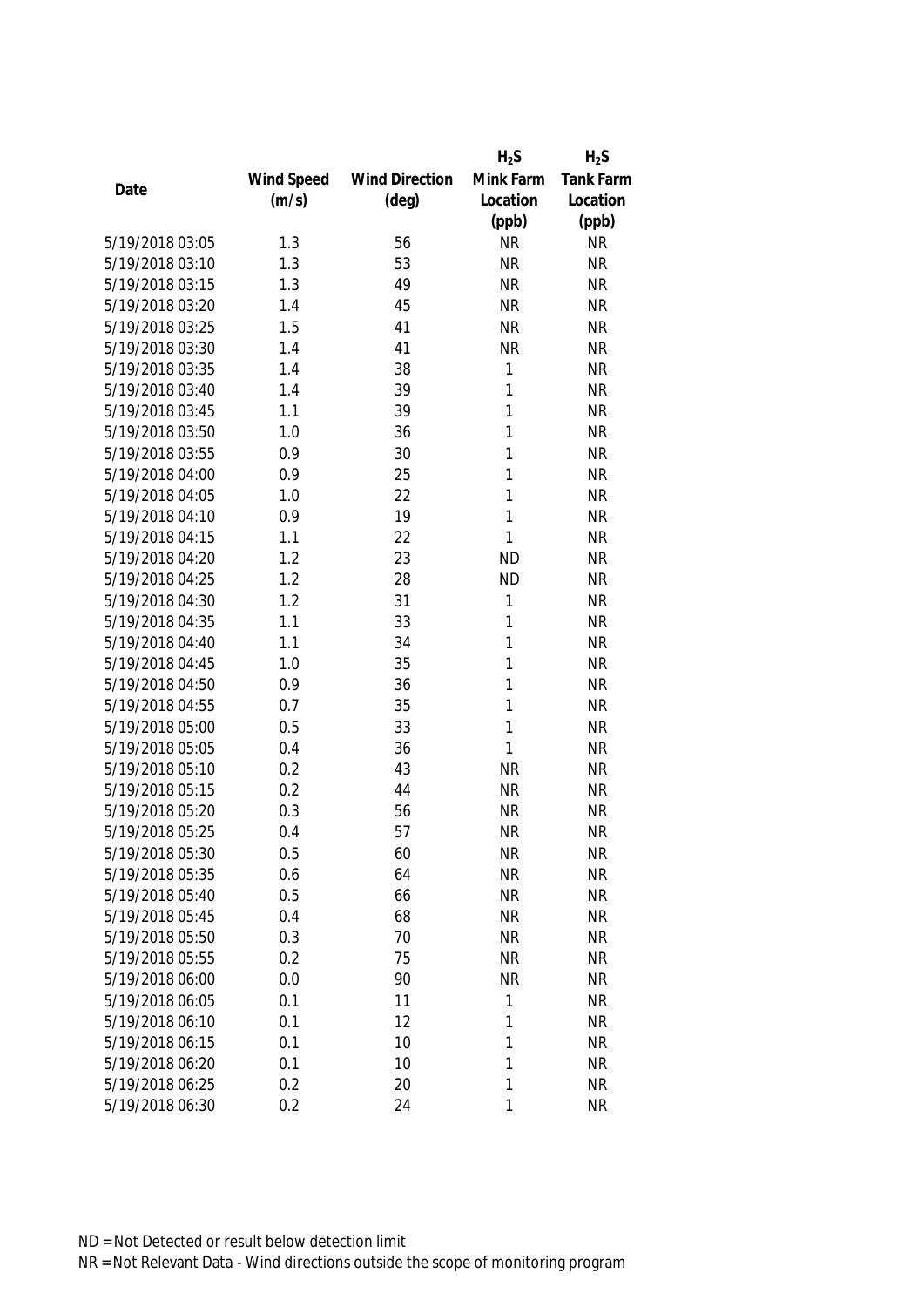|                 |            |                       | $H_2S$       | $H_2S$         |
|-----------------|------------|-----------------------|--------------|----------------|
|                 | Wind Speed | <b>Wind Direction</b> | Mink Farm    | Tank Farm      |
| Date            | (m/s)      | $(\text{deg})$        | Location     | Location       |
|                 |            |                       | (ppb)        | (ppb)          |
| 5/19/2018 06:35 | 0.2        | 31                    | 1            | <b>NR</b>      |
| 5/19/2018 06:40 | 0.1        | 36                    | 1            | <b>NR</b>      |
| 5/19/2018 06:45 | 0.1        | 45                    | <b>NR</b>    | <b>NR</b>      |
| 5/19/2018 06:50 | 0.1        | 50                    | <b>NR</b>    | <b>NR</b>      |
| 5/19/2018 06:55 | 0.1        | 67                    | <b>NR</b>    | <b>NR</b>      |
| 5/19/2018 07:00 | 0.1        | 77                    | <b>NR</b>    | <b>NR</b>      |
| 5/19/2018 07:05 | 0.1        | 67                    | <b>NR</b>    | <b>NR</b>      |
| 5/19/2018 07:10 | 0.2        | 43                    | <b>NR</b>    | <b>NR</b>      |
| 5/19/2018 07:15 | 0.4        | 34                    | 1            | <b>NR</b>      |
| 5/19/2018 07:20 | 0.5        | 26                    | 1            | <b>NR</b>      |
| 5/19/2018 07:25 | 0.6        | 20                    | 1            | <b>NR</b>      |
| 5/19/2018 07:30 | 0.7        | 20                    | 1            | <b>NR</b>      |
| 5/19/2018 07:35 | 0.7        | 20                    | 1            | <b>NR</b>      |
| 5/19/2018 07:40 | 0.7        | 28                    | 1            | <b>NR</b>      |
| 5/19/2018 07:45 | 0.6        | 31                    | 1            | <b>NR</b>      |
| 5/19/2018 07:50 | 0.5        | 35                    | $\mathbf{1}$ | <b>NR</b>      |
| 5/19/2018 07:55 | 0.5        | 42                    | <b>NR</b>    | <b>NR</b>      |
| 5/19/2018 08:00 | 0.5        | 49                    | <b>NR</b>    | <b>NR</b>      |
| 5/19/2018 08:05 | 0.5        | 57                    | <b>NR</b>    | <b>NR</b>      |
| 5/19/2018 08:10 | 0.5        | 49                    | <b>NR</b>    | <b>NR</b>      |
| 5/19/2018 08:15 | 0.6        | 45                    | <b>NR</b>    | <b>NR</b>      |
| 5/19/2018 08:20 | 0.6        | 49                    | <b>NR</b>    | <b>NR</b>      |
| 5/19/2018 08:25 | 0.5        | 51                    | <b>NR</b>    | <b>NR</b>      |
| 5/19/2018 08:30 | 0.5        | 49                    | <b>NR</b>    | <b>NR</b>      |
| 5/19/2018 08:35 | 0.5        | 38                    | 1            | <b>NR</b>      |
| 5/19/2018 08:40 | 0.5        | 25                    | 1            | <b>NR</b>      |
| 5/19/2018 08:45 | 0.5        | 21                    | 1            | <b>NR</b>      |
| 5/19/2018 08:50 | 0.4        | 4                     | 1            | <b>NR</b>      |
| 5/19/2018 08:55 | 0.4        | $\overline{4}$        | 1            | <b>NR</b>      |
| 5/19/2018 09:00 | 0.5        | 27                    | <b>NR</b>    | <b>NR</b>      |
| 5/19/2018 09:05 | 0.5        | 180                   | <b>NR</b>    | <b>NR</b>      |
| 5/19/2018 09:10 | 0.6        | 161                   | <b>NR</b>    | <b>NR</b>      |
| 5/19/2018 09:15 | 0.7        | 159                   | <b>NR</b>    | <b>NR</b>      |
| 5/19/2018 09:20 | 0.6        | 159                   | <b>NR</b>    | <b>NR</b>      |
| 5/19/2018 09:25 | 0.6        | 159                   | <b>NR</b>    | <b>NR</b>      |
| 5/19/2018 09:30 | 0.5        | 160                   | <b>NR</b>    | <b>NR</b>      |
| 5/19/2018 09:35 | 0.4        | 167                   | <b>NR</b>    | <b>NR</b>      |
| 5/19/2018 09:40 | 0.4        | 215                   | <b>NR</b>    | 1              |
| 5/19/2018 09:45 | 0.4        | 236                   | 1            | 1              |
| 5/19/2018 09:50 | 0.4        | 232                   | 1            | 1              |
| 5/19/2018 09:55 | 0.5        | 229                   | <b>NR</b>    | $\overline{2}$ |
| 5/19/2018 10:00 | 0.6        | 225                   | <b>NR</b>    | 1              |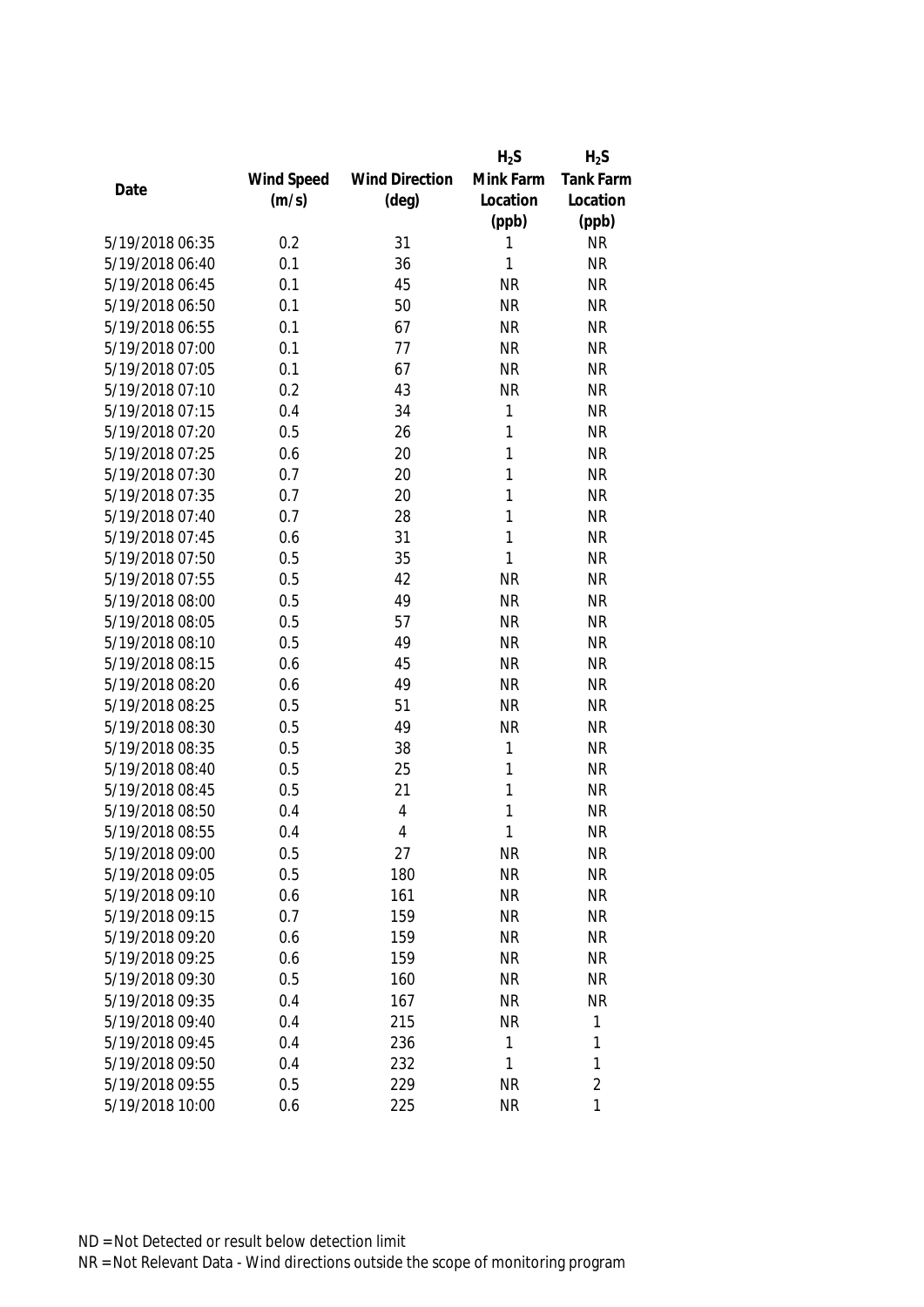|                 |            |                       | $H_2S$    | $H_2S$           |
|-----------------|------------|-----------------------|-----------|------------------|
|                 | Wind Speed | <b>Wind Direction</b> | Mink Farm | <b>Tank Farm</b> |
| Date            | (m/s)      | $(\text{deg})$        | Location  | Location         |
|                 |            |                       | (ppb)     | (ppb)            |
| 5/19/2018 10:05 | 0.8        | 234                   | 1         | 2                |
| 5/19/2018 10:10 | 0.9        | 235                   | 1         | $\overline{2}$   |
| 5/19/2018 10:15 | 1.0        | 242                   | 1         | $\overline{2}$   |
| 5/19/2018 10:20 | 1.2        | 246                   | 1         | 1                |
| 5/19/2018 10:25 | 1.3        | 245                   | 1         | 1                |
| 5/19/2018 10:30 | 1.6        | 244                   | 1         | 1                |
| 5/19/2018 10:35 | 1.5        | 243                   | 1         | 1                |
| 5/19/2018 10:40 | 1.7        | 242                   | 1         | 1                |
| 5/19/2018 10:45 | 2.0        | 240                   | 1         | $\overline{2}$   |
| 5/19/2018 10:50 | 2.2        | 238                   | 1         | $\overline{2}$   |
| 5/19/2018 10:55 | 2.5        | 243                   | 1         | $\overline{2}$   |
| 5/19/2018 11:00 | 2.7        | 246                   | 1         | $\overline{2}$   |
| 5/19/2018 11:05 | 3.0        | 252                   | 1         | $\overline{2}$   |
| 5/19/2018 11:10 | 3.1        | 253                   | 1         | $\overline{2}$   |
| 5/19/2018 11:15 | 3.1        | 255                   | 1         | $\overline{2}$   |
| 5/19/2018 11:20 | 3.1        | 256                   | 1         | $\overline{2}$   |
| 5/19/2018 11:25 | 3.1        | 257                   | 1         | 1                |
| 5/19/2018 11:30 | 3.0        | 260                   | 1         | 1                |
| 5/19/2018 11:35 | 2.9        | 257                   | 1         | 1                |
| 5/19/2018 11:40 | 2.9        | 257                   | 1         | 1                |
| 5/19/2018 11:45 | 3.1        | 257                   | 1         | 1                |
| 5/19/2018 11:50 | 3.1        | 262                   | 1         | 1                |
| 5/19/2018 11:55 | 3.0        | 264                   | 1         | 1                |
| 5/19/2018 12:00 | 3.0        | 267                   | 1         | 1                |
| 5/19/2018 12:05 | 3.2        | 273                   | 1         | 1                |
| 5/19/2018 12:10 | 3.2        | 280                   | 1         | <b>NR</b>        |
| 5/19/2018 12:15 | 3.1        | 288                   | 1         | <b>NR</b>        |
| 5/19/2018 12:20 | 3.0        | 290                   | 1         | <b>NR</b>        |
| 5/19/2018 12:25 | 3.1        | 287                   | 1         | <b>NR</b>        |
| 5/19/2018 12:30 | 3.3        | 284                   | 1         | <b>NR</b>        |
| 5/19/2018 12:35 | 3.2        | 278                   | 1         | <b>NR</b>        |
| 5/19/2018 12:40 | 3.2        | 272                   | 1         | 1                |
| 5/19/2018 12:45 | 3.1        | 270                   | 1         | 1                |
| 5/19/2018 12:50 | 3.1        | 271                   | 1         | 1                |
| 5/19/2018 12:55 | 3.1        | 273                   | 1         | 1                |
| 5/19/2018 13:00 | 2.9        | 276                   | 1         | <b>NR</b>        |
| 5/19/2018 13:05 | 2.7        | 279                   | 1         | <b>NR</b>        |
| 5/19/2018 13:10 | 2.7        | 283                   | 1         | <b>NR</b>        |
| 5/19/2018 13:15 | 2.7        | 286                   | 1         | <b>NR</b>        |
| 5/19/2018 13:20 | 2.8        | 291                   | 1         | <b>NR</b>        |
| 5/19/2018 13:25 | 2.7        | 293                   | 1         | <b>NR</b>        |
| 5/19/2018 13:30 | 2.7        | 290                   | 1         | <b>NR</b>        |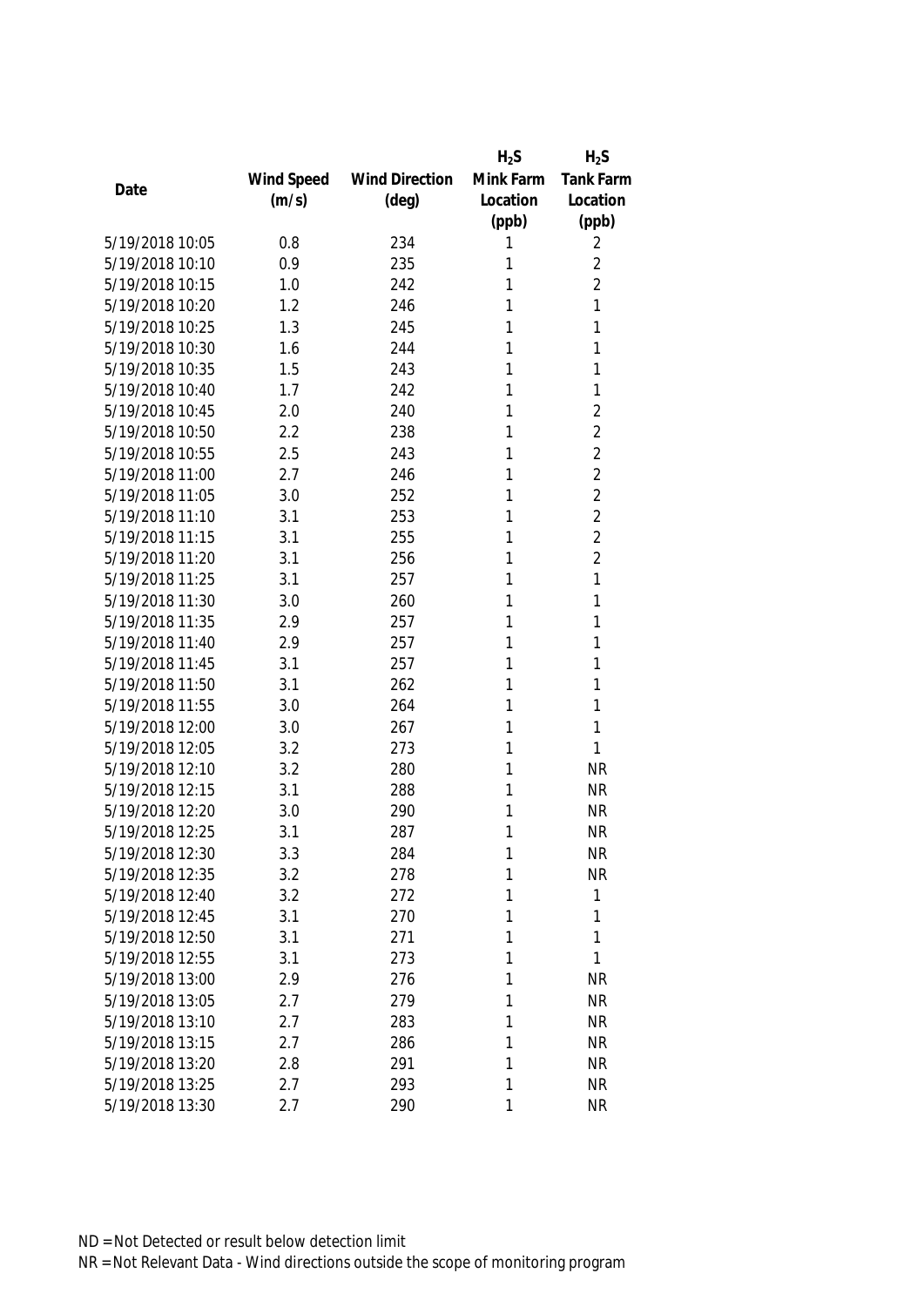|                 |            |                       | $H_2S$    | $H_2S$           |
|-----------------|------------|-----------------------|-----------|------------------|
|                 | Wind Speed | <b>Wind Direction</b> | Mink Farm | <b>Tank Farm</b> |
| Date            | (m/s)      | $(\text{deg})$        | Location  | Location         |
|                 |            |                       | (ppb)     | (ppb)            |
| 5/19/2018 13:35 | 2.8        | 292                   | 1         | <b>NR</b>        |
| 5/19/2018 13:40 | 2.7        | 294                   | 1         | <b>NR</b>        |
| 5/19/2018 13:45 | 2.6        | 292                   | 1         | <b>NR</b>        |
| 5/19/2018 13:50 | 2.5        | 285                   | 1         | <b>NR</b>        |
| 5/19/2018 13:55 | 2.5        | 286                   | 1         | <b>NR</b>        |
| 5/19/2018 14:00 | 2.6        | 290                   | <b>ND</b> | <b>NR</b>        |
| 5/19/2018 14:05 | 2.6        | 295                   | 1         | <b>NR</b>        |
| 5/19/2018 14:10 | 2.6        | 296                   | <b>ND</b> | <b>NR</b>        |
| 5/19/2018 14:15 | 2.6        | 298                   | 1         | <b>NR</b>        |
| 5/19/2018 14:20 | 2.7        | 294                   | 1         | <b>NR</b>        |
| 5/19/2018 14:25 | 2.7        | 294                   | 1         | <b>NR</b>        |
| 5/19/2018 14:30 | 2.7        | 293                   | 1         | <b>NR</b>        |
| 5/19/2018 14:35 | 2.8        | 292                   | 1         | <b>NR</b>        |
| 5/19/2018 14:40 | 2.7        | 289                   | 1         | <b>NR</b>        |
| 5/19/2018 14:45 | 2.6        | 288                   | 1         | <b>NR</b>        |
| 5/19/2018 14:50 | 2.5        | 296                   | 1         | <b>NR</b>        |
| 5/19/2018 14:55 | 2.6        | 296                   | 1         | <b>NR</b>        |
| 5/19/2018 15:00 | 2.6        | 296                   | 1         | <b>NR</b>        |
| 5/19/2018 15:05 | 2.5        | 296                   | 1         | <b>NR</b>        |
| 5/19/2018 15:10 | 2.5        | 298                   | 1         | <b>NR</b>        |
| 5/19/2018 15:15 | 2.6        | 305                   | 1         | <b>NR</b>        |
| 5/19/2018 15:20 | 2.5        | 309                   | 1         | <b>NR</b>        |
| 5/19/2018 15:25 | 2.4        | 316                   | 1         | <b>NR</b>        |
| 5/19/2018 15:30 | 2.4        | 324                   | 1         | <b>NR</b>        |
| 5/19/2018 15:35 | 2.3        | 328                   | 1         | <b>NR</b>        |
| 5/19/2018 15:40 | 2.2        | 337                   | 1         | <b>NR</b>        |
| 5/19/2018 15:45 | 2.2        | 336                   | 1         | <b>NR</b>        |
| 5/19/2018 15:50 | 2.2        | 328                   | 1         | <b>NR</b>        |
| 5/19/2018 15:55 | 2.1        | 323                   | <b>ND</b> | <b>NR</b>        |
| 5/19/2018 16:00 | 2.1        | 316                   | <b>ND</b> | NR               |
| 5/19/2018 16:05 | 2.2        | 311                   | <b>ND</b> | <b>NR</b>        |
| 5/19/2018 16:10 | 2.1        | 303                   | <b>ND</b> | <b>NR</b>        |
| 5/19/2018 16:15 | 2.1        | 308                   | <b>ND</b> | <b>NR</b>        |
| 5/19/2018 16:20 | 2.4        | 316                   | ND        | <b>NR</b>        |
| 5/19/2018 16:25 | 2.6        | 320                   | <b>ND</b> | <b>NR</b>        |
| 5/19/2018 16:30 | 2.6        | 324                   | <b>ND</b> | <b>NR</b>        |
| 5/19/2018 16:35 | 2.4        | 326                   | <b>ND</b> | <b>NR</b>        |
| 5/19/2018 16:40 | 2.5        | 329                   | 1         | <b>NR</b>        |
| 5/19/2018 16:45 | 2.6        | 327                   | 1         | <b>NR</b>        |
| 5/19/2018 16:50 | 2.3        | 328                   | 1         | <b>NR</b>        |
| 5/19/2018 16:55 | 2.2        | 330                   | 1         | <b>NR</b>        |
| 5/19/2018 17:00 | 2.2        | 333                   | 1         | <b>NR</b>        |
|                 |            |                       |           |                  |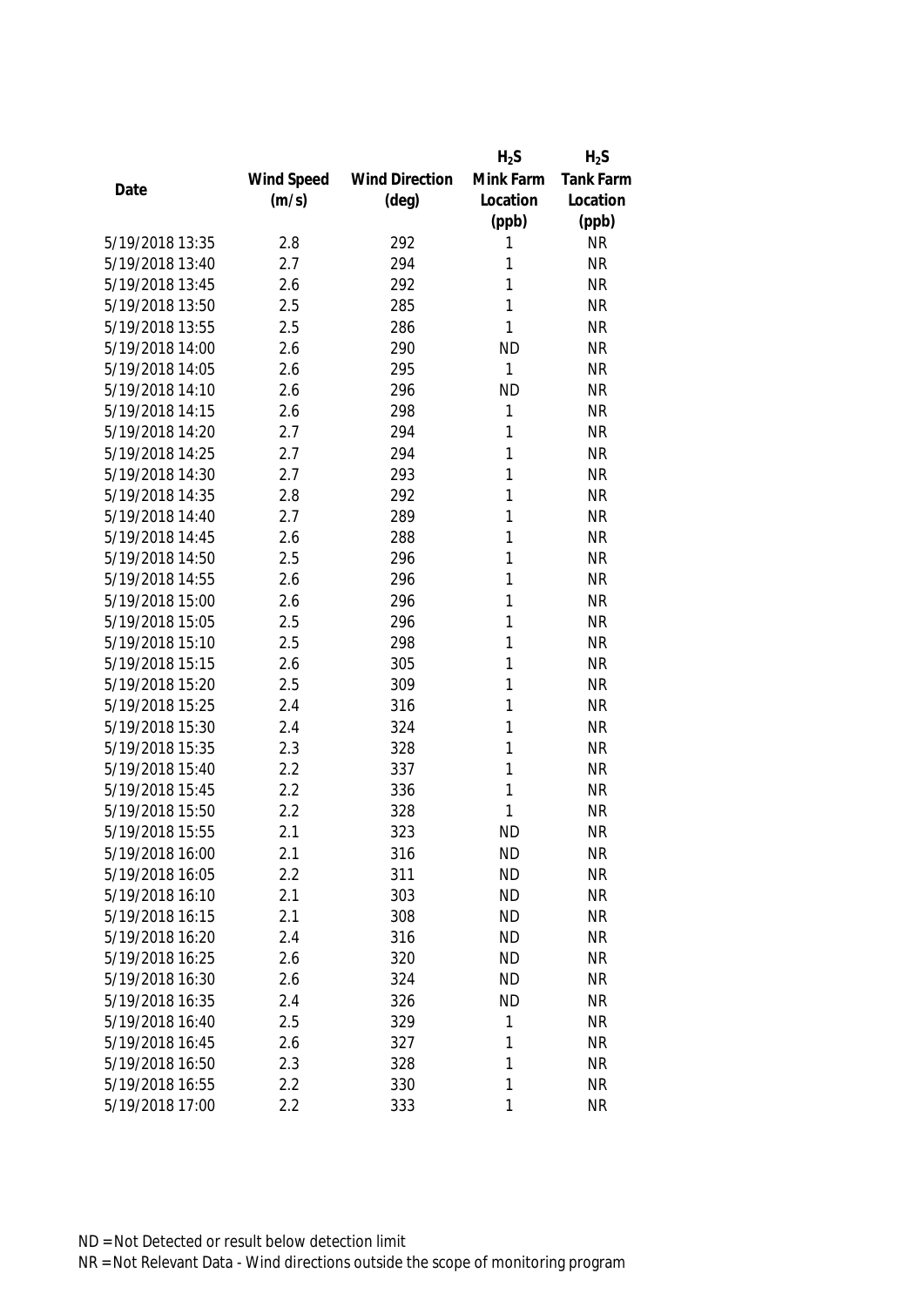|                 |            |                       | $H_2S$    | $H_2S$           |
|-----------------|------------|-----------------------|-----------|------------------|
|                 | Wind Speed | <b>Wind Direction</b> | Mink Farm | <b>Tank Farm</b> |
| Date            | (m/s)      | $(\text{deg})$        | Location  | Location         |
|                 |            |                       | (ppb)     | (ppb)            |
| 5/19/2018 17:05 | 2.3        | 336                   | 1         | <b>NR</b>        |
| 5/19/2018 17:10 | 2.2        | 338                   | 1         | <b>NR</b>        |
| 5/19/2018 17:15 | 2.1        | 345                   | 1         | <b>NR</b>        |
| 5/19/2018 17:20 | 2.2        | 347                   | 1         | <b>NR</b>        |
| 5/19/2018 17:25 | 2.1        | 352                   | 1         | <b>NR</b>        |
| 5/19/2018 17:30 | 2.1        | 352                   | 1         | <b>NR</b>        |
| 5/19/2018 17:35 | 2.1        | 350                   | 1         | <b>NR</b>        |
| 5/19/2018 17:40 | 2.1        | 354                   | 1         | <b>NR</b>        |
| 5/19/2018 17:45 | 2.2        | 347                   | 1         | <b>NR</b>        |
| 5/19/2018 17:50 | 2.3        | 345                   | 1         | <b>NR</b>        |
| 5/19/2018 17:55 | 2.2        | 343                   | 1         | <b>NR</b>        |
| 5/19/2018 18:00 | 2.2        | 345                   | 1         | <b>NR</b>        |
| 5/19/2018 18:05 | 2.2        | 348                   | 1         | <b>NR</b>        |
| 5/19/2018 18:10 | 2.1        | 344                   | 1         | <b>NR</b>        |
| 5/19/2018 18:15 | 2.2        | 344                   | 1         | <b>NR</b>        |
| 5/19/2018 18:20 | 2.0        | 345                   | 1         | <b>NR</b>        |
| 5/19/2018 18:25 | 2.0        | 345                   | 1         | <b>NR</b>        |
| 5/19/2018 18:30 | 2.0        | 343                   | 1         | <b>NR</b>        |
| 5/19/2018 18:35 | 2.0        | 345                   | 1         | <b>NR</b>        |
| 5/19/2018 18:40 | 2.0        | 343                   | 1         | <b>NR</b>        |
| 5/19/2018 18:45 | 2.0        | 338                   | 1         | <b>NR</b>        |
| 5/19/2018 18:50 | 1.7        | 335                   | 1         | <b>NR</b>        |
| 5/19/2018 18:55 | 1.7        | 335                   | 1         | <b>NR</b>        |
| 5/19/2018 19:00 | 1.8        | 337                   | 1         | <b>NR</b>        |
| 5/19/2018 19:05 | 1.8        | 339                   | 1         | <b>NR</b>        |
| 5/19/2018 19:10 | 1.7        | 342                   | 1         | <b>NR</b>        |
| 5/19/2018 19:15 | 1.6        | 351                   | <b>ND</b> | <b>NR</b>        |
| 5/19/2018 19:20 | 1.8        | 354                   | <b>ND</b> | <b>NR</b>        |
| 5/19/2018 19:25 | 1.8        | 354                   | <b>ND</b> | <b>NR</b>        |
| 5/19/2018 19:30 | 1.8        | 353                   | <b>ND</b> | <b>NR</b>        |
| 5/19/2018 19:35 | 1.8        | 350                   | <b>ND</b> | <b>NR</b>        |
| 5/19/2018 19:40 | 1.8        | 348                   | <b>ND</b> | <b>NR</b>        |
| 5/19/2018 19:45 | 1.7        | 349                   | <b>ND</b> | <b>NR</b>        |
| 5/19/2018 19:50 | 1.8        | 350                   | <b>ND</b> | <b>NR</b>        |
| 5/19/2018 19:55 | 1.9        | 354                   | <b>ND</b> | <b>NR</b>        |
| 5/19/2018 20:00 | 1.9        | 354                   | <b>ND</b> | <b>NR</b>        |
| 5/19/2018 20:05 | 1.8        | 355                   | 1         | <b>NR</b>        |
| 5/19/2018 20:10 | 1.8        | $\overline{4}$        | 1         | <b>NR</b>        |
| 5/19/2018 20:15 | 1.8        | 14                    | 1         | <b>NR</b>        |
| 5/19/2018 20:20 | 1.7        | 25                    | <b>NR</b> | <b>NR</b>        |
| 5/19/2018 20:25 | 1.5        | 34                    | <b>NR</b> | <b>NR</b>        |
| 5/19/2018 20:30 | 1.4        | 45                    | <b>NR</b> | <b>NR</b>        |